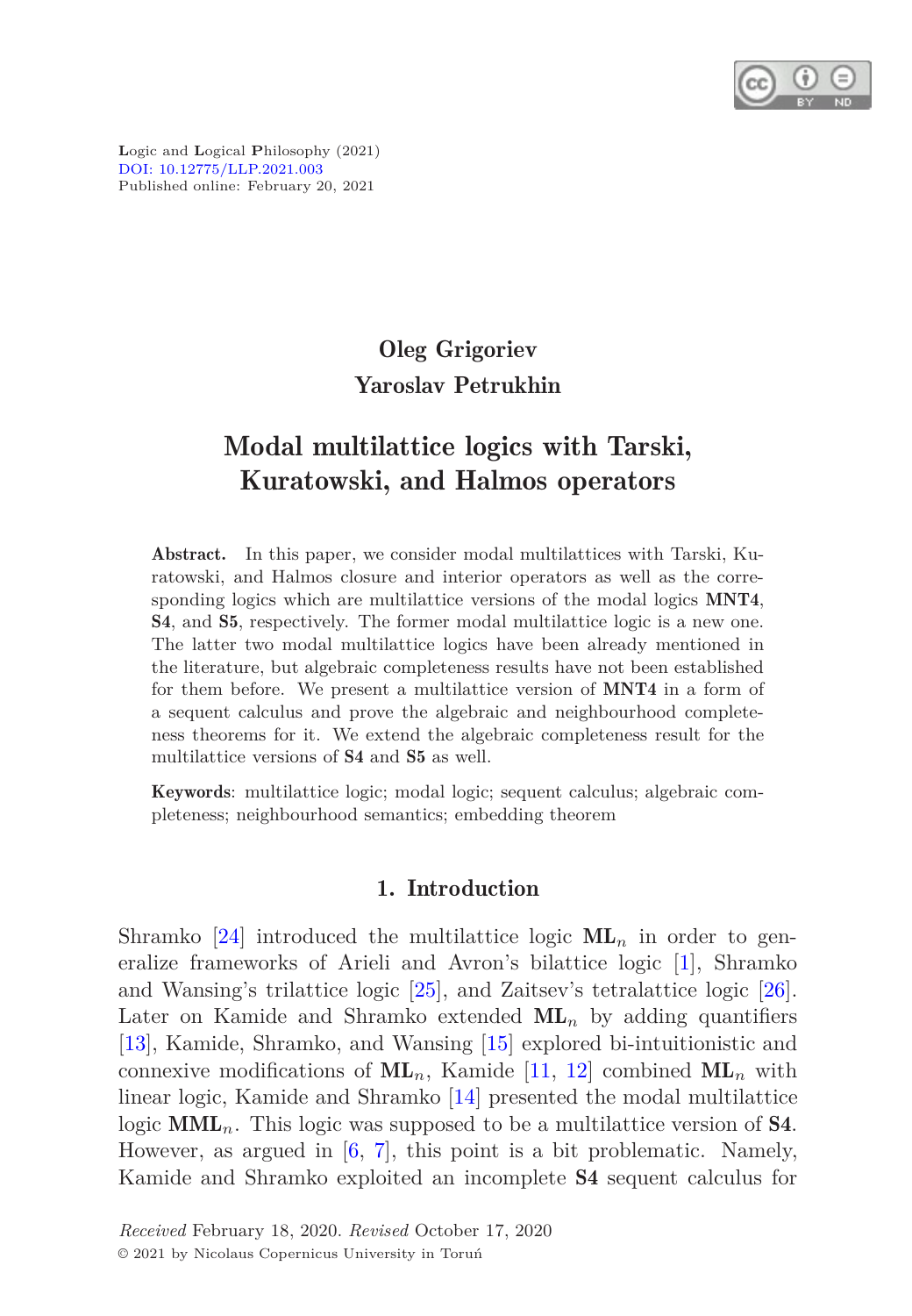the embedding purposes. In particular, this calculus does not allow for the construction of a proof for formulas representing the interdefinability of necessity and possibility operators. As a result, their sequent calculus for  $\text{MML}_n$  lacks the multilattice analogues of interdefinability theorems (this fact can be easily checked due to the backward embedding from S4 into  $\text{MML}_n$  proved in [\[14](#page-29-4)]). It has motivated us to present a logic  $\text{MML}_n^{\text{S4}}$ (see [\[6\]](#page-29-5)) which provides the proofs of interdefinability formulas. Nevertheless, the primary aim of [\[6\]](#page-29-5) was to introduce a multilattice version of **S5** (which we call **MML**<sup>S5</sup><sup> $n$ </sup> following the established tradition). However, we have not set up the algebraic completeness results for  $\text{MML}_{n}^{\text{S4}}$  and  $\text{MML}_{n}^{\text{S5}}$ . Thus, one of the aims of the current paper is to introduce modal multilattices with Kuratowski and Halmos operators and show that they determine **MML**<sup>S4</sup><sub>n</sub> and **MML**<sup>S5</sup><sub>n</sub><sup>55</sup>, respectively.

Let us notice that although Kamide and Shramko introduced the notion of a modal multilattice, they have not proved an algebraic completeness theorem for  $MML_n$ . It was proven in [\[7](#page-29-6)], but with respect to the structure which we call a De Morgan modal multilattice. It appears that Kamide and Shramko's original algebraic structure is too weak for  $\text{MML}_n$ . First, it does not have some postulates for the inversions of closure and interior operators. Second, the closure and interior operators introduced by Kamide and Shramko are multilattice versions of Tarski operators (which are suitable for a weaker logic MNT4), but *not* Kuratowski operators (which are actually needed for S4). It has inspired us to take a new look at the multilattices equipped with Tarski operators and explore a multilattice version of MNT4. Thus, yet another aim of this paper is to introduce such a logic (we denote it as  $\text{MML}_{n}^{\text{MNT4}}$ ). We prove an algebraic completeness theorem for  $\text{MML}_{n}^{\text{MNT4}}$ , present a sequent calculus for it, prove syntactical and semantic embedding theorems from  $\text{MML}_{n}^{\text{MNT4}}$  into MNT4, and develop a neighbourhood semantics for  $\text{MML}_{n}^{\text{MNT4}}$ .

The paper is structured in the following way. In Section [2,](#page-2-0) we make some preliminary remarks regarding multilattices and their logics as well as introduce the notions of modal multilattices with Tarski, Kuratowski, and Halmos operators. Section [3](#page-6-0) contains preliminaries regarding sequent and hypersequent calculi for MNT4, S4, and S5. In Section [4,](#page-10-0) we introduce a sequent calculus for  $\text{MML}_{n}^{\text{MNT4}}$ , recall a sequent calculus for  $\text{MML}_{n}^{\text{S4}}$  and a hypersequent calculus for  $\text{MML}_{n}^{\text{S5}}$  from [\[6](#page-29-5)]. In Section [5,](#page-13-0) we prove the algebraic completeness theorems for  $\text{MML}_{n}^{\text{MNT4}}, \text{MML}_{n}^{\text{S4}},$ and  $\text{MML}_{n}^{\text{S5}}$ . In Section [6,](#page-21-0) we present a neighbourhood semantics for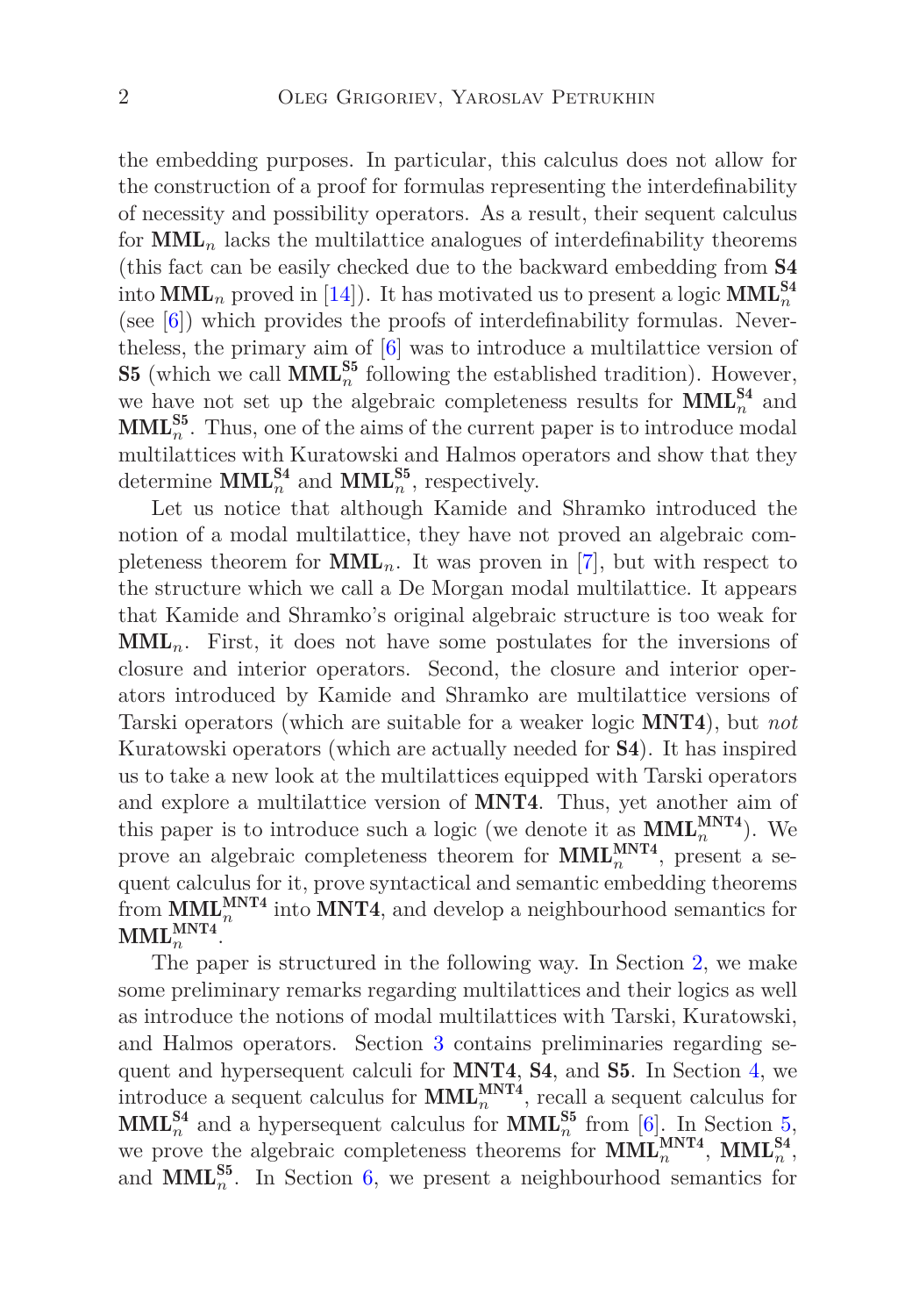<span id="page-2-0"></span> $\text{MML}_{n}^{\text{MNT4}}$ , prove syntactic and semantic embeddings from  $\text{MML}_{n}^{\text{MNT4}}$ into MNT4 and as a consequence obtain the neighbourhood completeness and cut elimination theorems for  $\text{MML}_{n}^{\text{MNT4}}$ . Section [7](#page-28-1) contains concluding remarks.

# 2. Preliminaries I: multilattices

DEFINITION 2.1 (Languages). Let  $n > 1$  and  $1 \leqslant j \leqslant n$ .  $\mathcal{P} = \{p_i, q_i, r_i \mid$ *i* ∈ N} is a set of propositional variables;  $\mathcal{P}^j = \{p^j | p \in \mathcal{P}\}\$ is a set of indexed propositional variables;  $\mathcal{P}^* = \bigcup_{i=1}^{i=n} \mathcal{P}^i$ ;  $\mathcal{C} = \{\neg, \Box, \Diamond, \land, \lor, \rightarrow, \Box\}$  $\{\leftarrow\}; \mathcal{C}^* = \bigcup_{i=1}^{i=n} \{\neg_i, \wedge_i, \vee_i, \rightarrow_i, \leftarrow_i\}; \mathcal{C}^* = \bigcup_{i=1}^{i=n} \{\Box_i, \Diamond_i\}.$  Let us fix three languages which we are going to use in what follows.

- $\mathscr L$  is the language of the modal logics **MNT4, S4,** and **S5**. It has the alphabet  $\langle P, P^*, C, (,) \rangle$ .
- $\mathscr{L}_{N}$  is the language of multilattice logic  $ML_n$ . It has the alphabet  $\langle \mathcal{P}, \mathcal{C}^*, (,)\rangle.$
- $\mathscr{L}_{M}$  is the language of the modal multilattice logics  $MML_{n}^{MNT4}$ , **MML**<sup>S4</sup></sup><sub>*n*</sub>, and **MML**<sup>S5</sup><sub>*n*</sub>. It has the alphabet  $\langle \mathcal{P}, \mathcal{C}^*, \mathcal{C}^*, (0) \rangle$ .

The sets  $\mathscr{F}, \mathscr{F}_{N}$ , and  $\mathscr{F}_{M}$ , respectively, of all  $\mathscr{L}_{\neg}$ ,  $\mathscr{L}_{N}$ -, and  $\mathscr{L}_{M}$ -formulas are defined in a standard inductive way.

Now we introduce the notion of a multilattice as it has been given in a number of papers, thus respecting an established tradition, although this concept may be found a bit confusing since a set of unary *j-inversion* operations is incorporated into the structure of a multilattice.

Definition 2.2 (Multilattice; [14](#page-29-4), p. 319, Definitions 2.1 and 2.2). A *multilattice* (or *n*-dimensional multilattice or *n*-lattice) is a structure  $\mathcal{M}_n = \langle \mathcal{S}, \leq_1, \ldots, \leq_n \rangle$ , where  $n > 1, \mathcal{S} \neq \emptyset, \leq_1, \ldots, \leq_n$  are partial orders such that  $\langle S, \leq_1 \rangle, \ldots, \langle S, \leq_n \rangle$  are lattices with the corresponding pairs of meet and join operations  $\langle \cap_1, \cup_1 \rangle, \ldots, \langle \cap_n, \cup_n \rangle$  as well as the corresponding *j*-inversion operations  $-1, \ldots, -n$  which satisfy the following conditions, for each  $j \leq n, k \leq n, j \neq k$  and  $x, y \in S$ :

- $x \leq j$  *y* implies  $-i$  *y*  $\leq j$  −*jx*; (anti)
- $x \leq_k y$  implies  $-\frac{y}{x} \leq_k -\frac{y}{y}$ ; (iso)

$$
-j - j x = x.
$$
 (per2)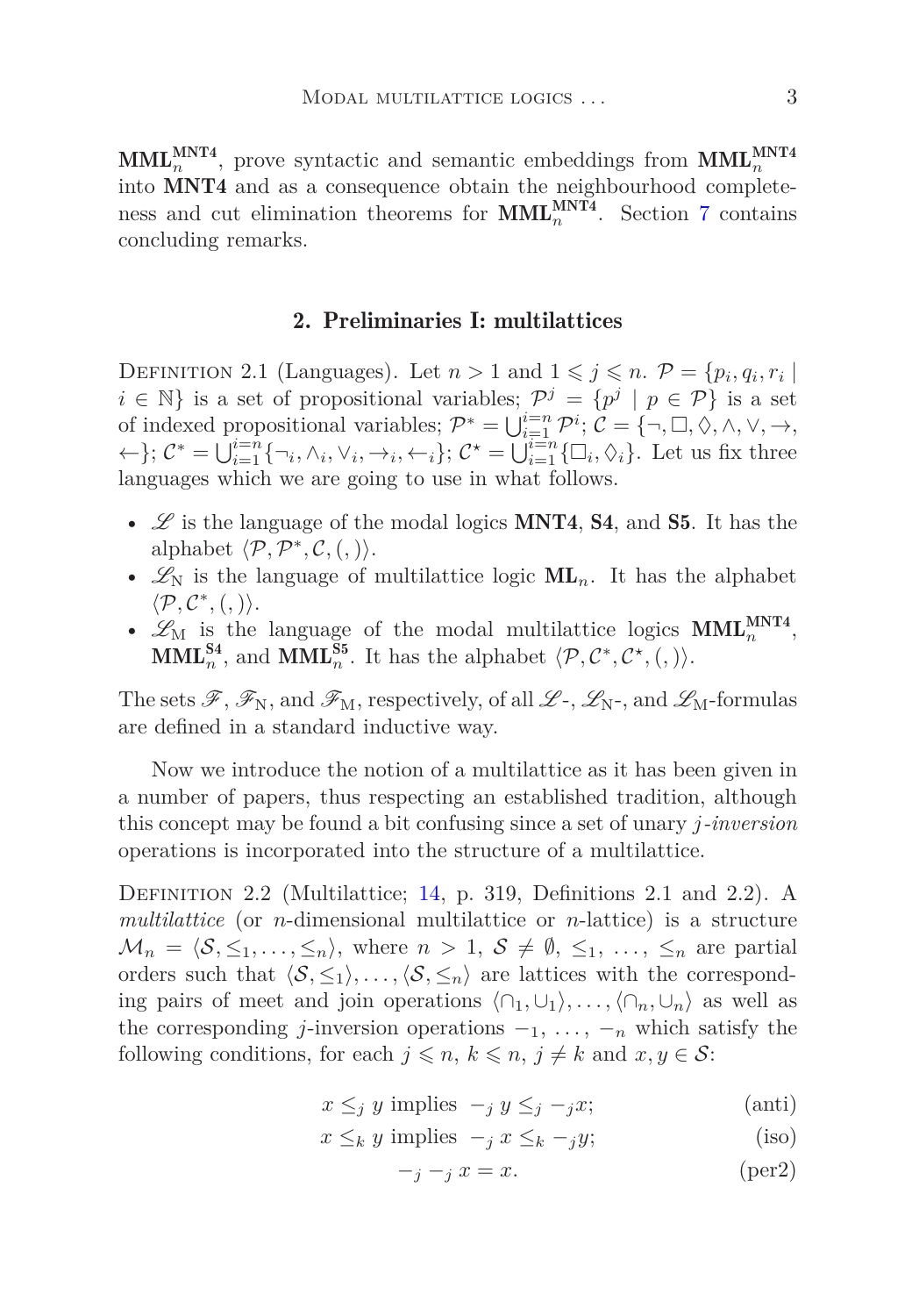Definition 2.3 (Distributive multilattice; [14](#page-29-4), p. 319, Definition 2.1). A multilattice  $\mathcal{M}_n = \langle \mathcal{S}, \leq_1, \ldots, \leq_n \rangle$  is called *distributive* iff all 2(2*n*<sup>2</sup> − *n*) distributive laws hold, i.e.  $x \otimes (y \oplus z) = (x \otimes y) \oplus (x \otimes z)$ , where  $x, y, z \in S$ ,  $\otimes$ ,  $\oplus \in {\cup_1, \cap_1, \ldots, \cup_n, \cap_n}$ , and  $\otimes \neq \oplus$ .

DEFINITION 2.4. A multilattice  $\mathcal{M}_n = \langle \mathcal{S}, \leq_1, \ldots, \leq_n \rangle$  is *bounded* if it has greatest and zero elements (denoted as  $1_j$  and  $0_j$  correspondingly) for each order.

DEFINITION 2.5 (Classical multilattice). A multilattice  $\mathcal{M}_n = \langle \mathcal{S}, \leq_1, \rangle$  $\ldots$ ,  $\leq_n$  is called *j*-*classical* iff  $-<sub>k</sub> - <sub>j</sub>$  is a complementation with respect to the *j*-th order, i.e.  $0_j = x \cap_j -_k -_j x$  and  $1_j = x \cup_j -_k -_j x$ , for each  $x \in S$  and  $j, k \leq n$  such that  $j \neq k$ . A multilatice is called *classical* if it is *j*-classical for all  $j \leq n$ .

*Remark* 2.1*.* In what follows, referring to multilattices, we tacitly suppose them to be distributive and classical. ⊣

Definition 2.6 (Ultralogical multilattice; [14,](#page-29-4) p. 319, Definitions 2.3 and 2.4). A pair  $\langle \mathcal{M}_n, \mathcal{U}_n \rangle$  is called an *ultralogical multilattice* iff  $\mathcal{M}_n =$  $\langle S, \leq_1, \ldots, \leq_n \rangle$  is a multilattice and  $\mathcal{U}_n \subsetneq S$  satisfies the following conditions, for each  $j, k \leq n, j \neq k$ , and  $x, y \in S$ :

- $x \cap_i y \in \mathcal{U}_n$  iff  $x \in \mathcal{U}_n$  and  $y \in \mathcal{U}_n$  ( $\mathcal{U}_n$  is a multifilter (*n*-filter) on  $\mathcal{M}_n$ :
- $x \cup_j y \in \mathcal{U}_n$  iff  $x \in \mathcal{U}_n$  or  $y \in \mathcal{U}_n$  ( $\mathcal{U}_n$  is a prime multifilter on  $\mathcal{M}_n$ );
- $x \in \mathcal{U}_n$  iff  $\overline{\phantom{a}}_j -_k x \notin \mathcal{U}_n$  ( $\mathcal{U}_n$  is an ultramultifilter (*n*-ultrafilter) on  $\mathcal{M}_n$ ).

*Remark* 2.2 (See [6](#page-29-5), Definition 2.4; [7,](#page-29-6) Observation 1). Let  $\langle \mathcal{M}_n, \mathcal{U}_n \rangle$ be an ultralogical multilattice. Then we can introduce for the lattices  $\langle S, \leq_1 \rangle, \ldots, \langle S, \leq_n \rangle$  the corresponding *pseudo-complement* and *pseudodifference* operations  $\supseteq_1, \ldots, \supseteq_n$  and  $\subseteq_1, \ldots, \subseteq_n$ , respectively, as follows, for any  $x, y \in \mathcal{S}, j \leq n$ , and some *fixed*  $k \leq n$  such that  $j \neq k$ :

$$
x \supset_j y = -k - j x \cup_j y,
$$
  
\n
$$
x \subset_j y = x \cap_j - k - j y.
$$

<span id="page-3-0"></span>Definition 2.7 (Standard valuation; [24,](#page-30-0) Definition 4.5; [6,](#page-29-5) Definition 2.5). Let  $\mathcal{M}_n = \langle \mathcal{S}, \leq_1, \ldots, \leq_n \rangle$  be a multilattice. A function *v* from  $\mathcal P$ to S is called a *standard valuation* and is extended for any  $\varphi, \psi \in \mathscr{F}_{N}$  as follows: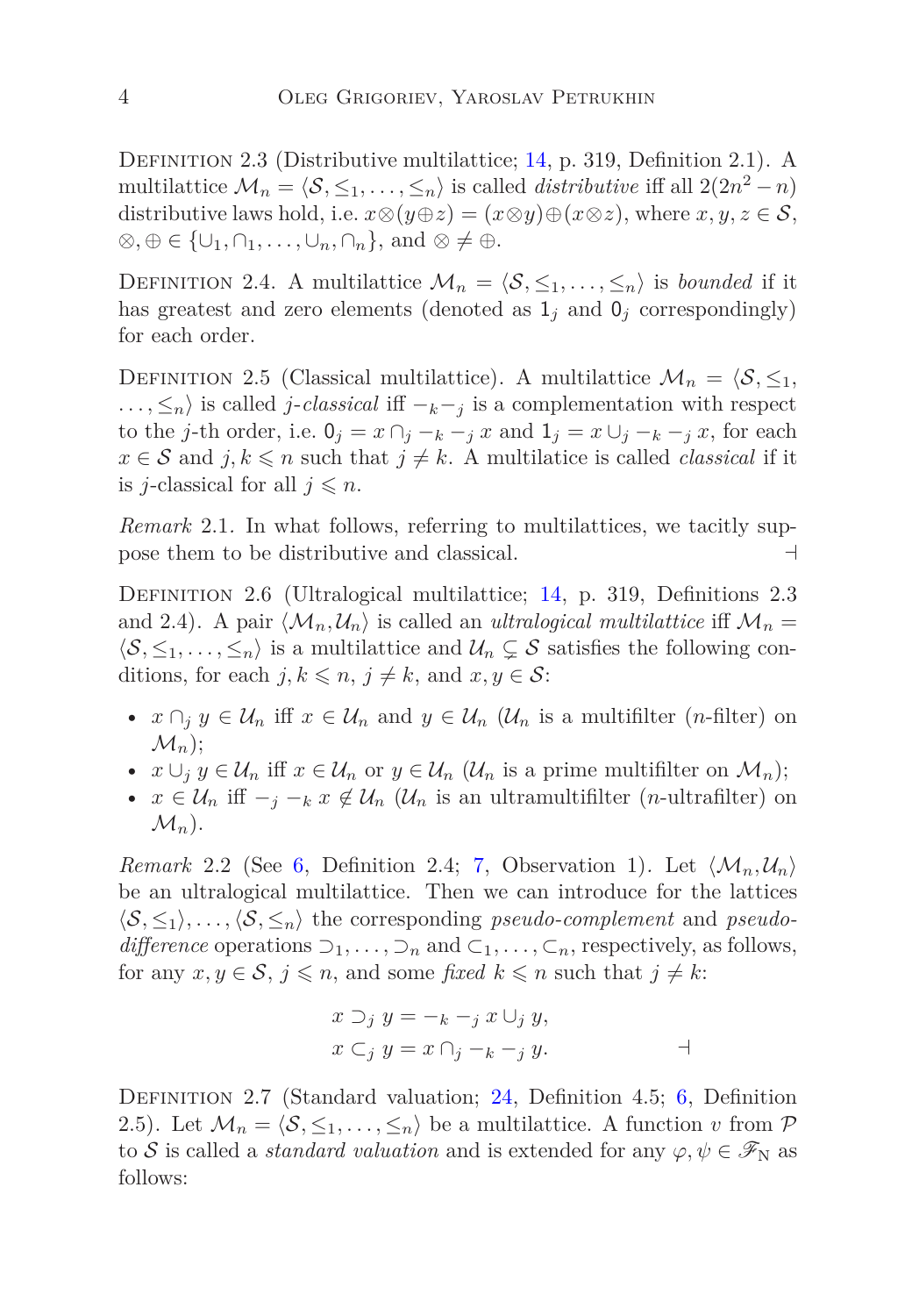- $v(\neg_i \varphi) = -i v(\varphi);$
- $v(\varphi \wedge_i \psi) = v(\varphi) \cap_i v(\psi);$
- $v(\varphi \vee_i \psi) = v(\varphi) \cup_i v(\psi);$
- (4)  $v(\varphi \rightarrow_i \psi) = v(\varphi) \supset_i v(\psi);$
- (5)  $v(\varphi \leftarrow_i \psi) = v(\varphi) \subset_i v(\psi)$ .

*Remark* 2.3*.* In [\[7,](#page-29-6) Definition 2.10], the notion of a *paraconsistent* valuation was also introduced (defined as a mapping from  $\mathcal{P} \cup \{\neg_i p \mid p \in \mathcal{P},\}$ for all  $j \leq n$  to S). It was shown [\[7,](#page-29-6) Theorem 3.6] by the algebraic embedding theorem that  $ML_n$  is sound and complete with respect to multilattices with paraconsistent valuations. However, for the purposes of this paper it should be enough to consider the standard valuations only. In what follows, when we deal with multilattices, we mean by a valuation a standard one. ⊣

<span id="page-4-0"></span>DEFINITION 2.8 (Entailment for  $ML_n$ ; cf. [24,](#page-30-0) Definitions 4.7 and 5.3). The entailment relation in  $ML_n$  is defined as follows, for all  $\Gamma, \Delta \subseteq \mathscr{F}_N$ and  $\varphi, \psi \in \mathscr{F}_{N}$ :

- (1)  $\varphi \models_i \psi$  iff for each multilattice  $\mathcal{M}_n$  and each valuation *v*, it holds that  $v(\varphi) \leq j v(\psi)$ .
- (2)  $\Gamma \models_{ML_n} \Delta$  iff for each ultralogical multilattice  $\langle \mathcal{M}_n, \mathcal{U}_n \rangle$  and each valuation *v*, it holds that if  $v(\gamma) \in \mathcal{U}_n$  for each  $\gamma \in \Gamma$ , then  $v(\delta) \in \mathcal{U}_n$ for some  $\delta \in \Delta$ .

LEMMA 2.1.  $\Gamma \models_{\text{ML}_n} \Delta$  iff for all *v* and  $j \leq n$ ,  $v(\bigwedge_j \Gamma) \models_j v(\bigvee_j \Delta)$ .

**PROOF.** 1. Assume that  $\Gamma \models_{\text{ML}_n} \Delta$  and for some valuation  $v, v(\gamma) \in$ U<sub>n</sub> for each  $\gamma \in \Gamma$ . This means that  $v(\Lambda_j \Gamma) \in U_n$ . On the other hand,  $v(\delta) \in \Delta$  for some  $\delta \in \Delta$ , so  $v(\bigvee_j \Delta) \in \mathcal{U}_n$ . Next suppose that  $v(\bigwedge_j \Gamma) \not\models_j v(\bigvee_j \Delta)$  for some *j*. By the definition of  $\models_j v(\bigwedge_j \Gamma) \not\leq_j$  $v(\bigvee_j \Delta)$ . But then  $v(\bigwedge_j \Gamma) \nleq_j -_{k-j} v(\bigvee_j \Delta)$ , otherwise  $-k-jv(\bigvee_j \Delta) \in$  $\mathcal{U}_n$ , since  $\mathcal{U}_n$  is closed under each of the relations. Clearly,  $v(\bigwedge_j \Gamma) \nleq_j$ *v*( $\bigvee_j$  ∆) ∪<sub>*j*</sub> −*k* −*j v*( $\bigvee_j$  ∆) = 1*j* which is impossible (since 1*j* ∈ U<sub>n</sub> and for each  $x \in \mathcal{U}_n$ ,  $x \leq_i 1_i$ .

2. For the other direction suppose that  $v(\bigwedge_j \Gamma) \in \mathcal{U}_n$ . Hence, for any *j*,  $x \in S$ , if  $v(\bigwedge_j \Gamma) \leq_j x$ , then  $x \in \mathcal{U}_n$ . In particular, take  $x = v(\bigvee_j \Delta)$ . It follows from the definition of  $\models_j$  that  $v(\bigwedge_j \Gamma) \leq_j v(\bigvee_j \Delta)$  for all *j*, so  $v(\bigvee_j \Delta) \in \mathcal{U}_n$ , thus  $v(\delta) \in \mathcal{U}_n$  for some  $\delta \in \Delta$  by the primness of  $\mathcal{U}_n$ . It remains to notice that  $v(\gamma) \in \mathcal{U}_n$  for each  $\gamma \in \Gamma$ . Consequently,  $\Gamma \models_{\mathrm{ML}_n} \Delta.$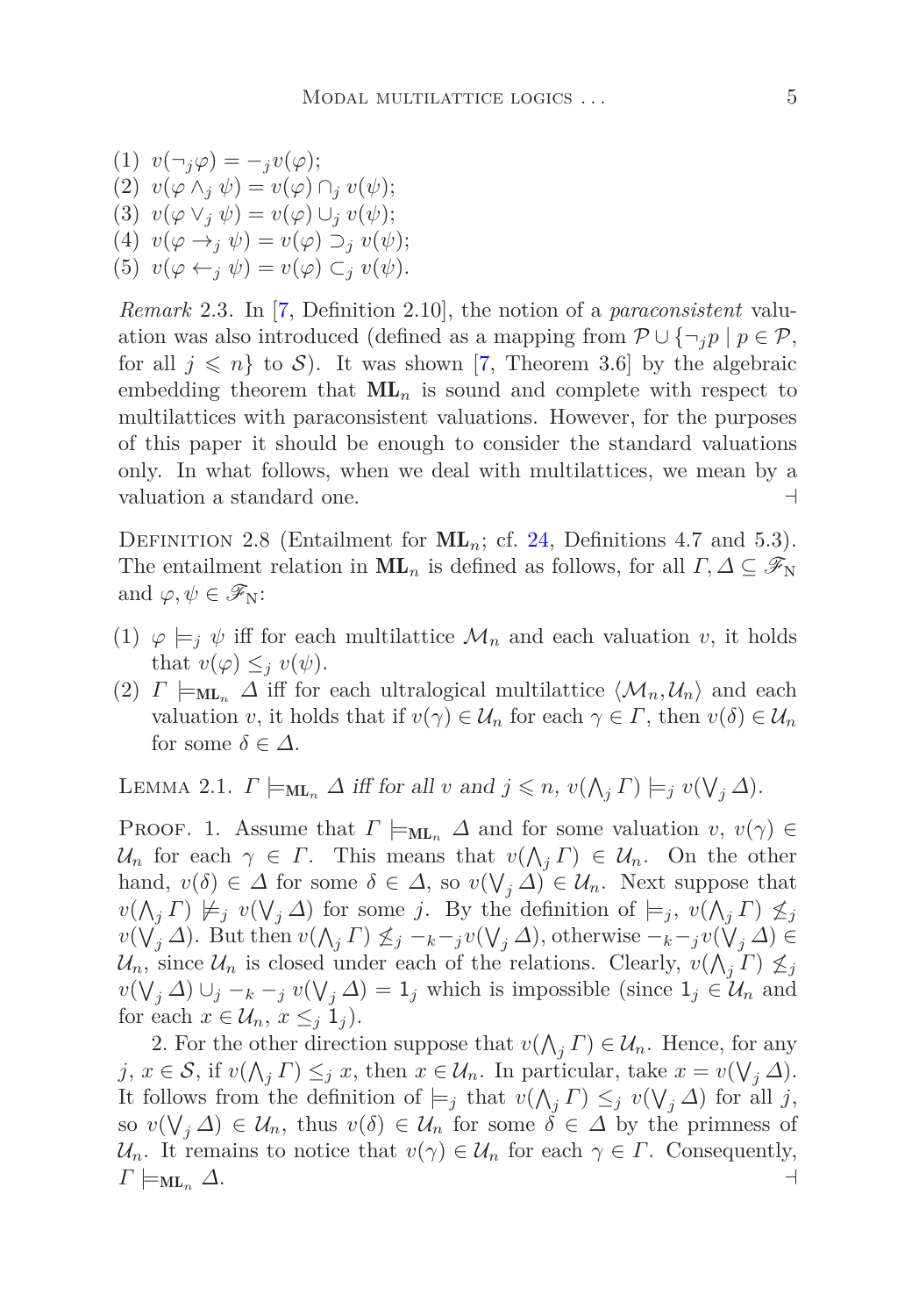To embed a modal toolkit into the structure of a multilattice we make use of lattice closure and interior operations. Their additional properties influence the type of modal multilattice we obtain.

<span id="page-5-10"></span>DEFINITION 2.9 [\(14](#page-29-4), p. 320, Definition 2.5). A multilattice  $\mathcal{M}_n = \langle \mathcal{S}, \rangle$  $\leq_1, \ldots, \leq_n$  is said to be *modal* if it is equipped with unary operations of *interior*  $I_j$  and *closure*  $C_j$  for each  $j \leq n$ , that is operations satisfying the following conditions (for  $x, y \in S$ ):

<span id="page-5-12"></span><span id="page-5-11"></span><span id="page-5-9"></span><span id="page-5-8"></span><span id="page-5-7"></span><span id="page-5-3"></span>
$$
I_j(x) \leq_j x;
$$
 (decreasing)  
\n
$$
I_j(x) = I_j I_j(x);
$$
 (I-idempotent)  
\n
$$
I_j(x \cap_j y) \leq_j I_j(x) \cap_j I_j(y);
$$
 (sub-multiplicative)  
\n
$$
x \leq_j C_j(x);
$$
 (increasing)  
\n
$$
C_j(x) \cup_j C_j(y) \leq_j C_j(x \cup_j y).
$$
 (sub-additive)

*Remark* 2.4*.* As Kamide and Shramko note [\[14\]](#page-29-4), they supply multilattices with Tarski interior and closure operators, following the lines of Cattaneo and Ciucci's work [\[4](#page-29-7)]. In the next definition, we add to a modal multilattice the postulates regarding the inversions of the interior and closure operators as well as the postulates  $(1<sub>j</sub>$  [is open\)](#page-5-0) and  $(0<sub>j</sub>$  [is closed\)](#page-5-1) which should be present in the definition of the operators in question, according to [\[4](#page-29-7), p. 44–46].  $\Box$ 

<span id="page-5-5"></span>DEFINITION 2.10 (Tarski multilattice). A modal multilattice  $\mathcal{M}_n = \langle \mathcal{S}, \rangle$  $\leq_1, \ldots, \leq_n$  is said to be *Tarski* multilattice (or a modal multilattice with Tarski operators) iff for each  $j \leq n$  operations  $I_j$  and  $C_j$  satisfy the following condition:

<span id="page-5-15"></span><span id="page-5-14"></span><span id="page-5-13"></span><span id="page-5-6"></span><span id="page-5-4"></span><span id="page-5-2"></span><span id="page-5-1"></span><span id="page-5-0"></span>
$$
I_j(1_j) = 1_j;
$$
\n
$$
C_j(0_j) = 0_j;
$$
\n
$$
I_j(x) = C_j(-jx);
$$
\n
$$
I_j(x) = I_j(-jx);
$$
\n
$$
I_j(x) = I_j(-kx);
$$
\n
$$
I_j(x) = -j - k
$$
\n
$$
I_j(x) = -j - k
$$
\n
$$
I_j(x) = -j - k
$$
\n
$$
I_j(-jx);
$$
\n
$$
I_j(x) = -j - k
$$
\n
$$
I_j(-jx);
$$
\n
$$
I_j(x) = -j - k
$$
\n
$$
I_j(-jx);
$$
\n
$$
I_j(x) = -j - k
$$
\n
$$
I_j(-jx);
$$
\n
$$
I_j(-jx);
$$
\n
$$
I_j(-jx);
$$
\n
$$
I_j(-jx);
$$
\n
$$
I_j(-jx);
$$
\n
$$
I_j(-jx);
$$
\n
$$
I_j(-jx);
$$
\n
$$
I_j(-jx);
$$
\n
$$
I_j(-jx);
$$
\n
$$
I_j(-jx);
$$
\n
$$
I_j(-jx);
$$
\n
$$
I_j(-jx);
$$
\n
$$
I_j(-jx);
$$
\n
$$
I_j(-jx);
$$
\n
$$
I_j(-jx);
$$
\n
$$
I_j(-jx);
$$
\n
$$
I_j(-jx);
$$
\n
$$
I_j(-jx);
$$
\n
$$
I_j(-jx);
$$
\n
$$
I_j(-jx);
$$
\n
$$
I_j(-jx);
$$
\n
$$
I_j(-jx);
$$
\n
$$
I_j(-jx);
$$
\n
$$
I_j(-jx);
$$
\n
$$
I_j(-jx);
$$
\n
$$
I_j(-jx);
$$
\n
$$
I_j(-jx);
$$
\n
$$
I_j(-jx);
$$
\n
$$
I_j(-jx);
$$
\n
$$
I_j(-jx);
$$
\n
$$
I_j(-jx);
$$
\n<math display="</math>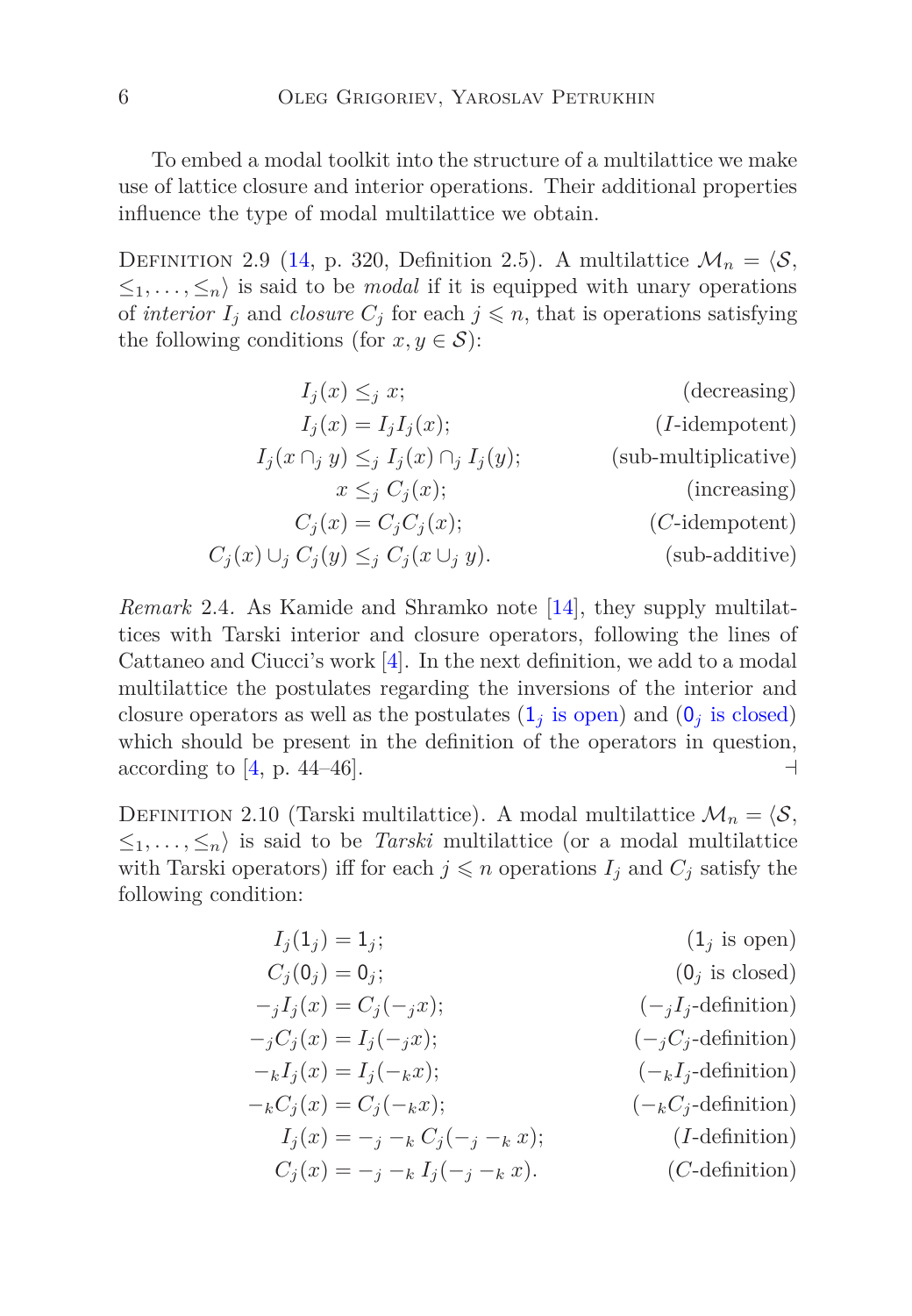<span id="page-6-4"></span>In the subsequent definitions, we introduce the required conditions for Kuratowski and Halmos operators, following [\[4,](#page-29-7) pp. 48 and 57].

DEFINITION 2.11 (Kuratowski multilattice). A Tarski multilattice  $\mathcal{M}_n =$  $\langle S, \leq_1, \ldots, \leq_n \rangle$  is said to be *Kuratowski* (or a modal multilattice with Kuratowski operators) iff for each  $j \leq n$  operations  $I_j$  and  $C_j$  satisfy the following condition:

<span id="page-6-7"></span><span id="page-6-5"></span>
$$
I_j(x \cap_j y) = I_j(x) \cap_j I_j(y);
$$
 (multiplicative)  

$$
C_j(x) \cup_j C_j(y) = C_j(x \cup_j y).
$$
 (additive)

<span id="page-6-8"></span>DEFINITION 2.12 (Halmos multilattice). A Kuratowski multilattice  $\mathcal{M}_n$  $= \langle S, \leq_1, \ldots, \leq_n \rangle$  is said to be *Halmos* (or a modal multilattice with Halmos operators) iff for each  $j \leq n$  operations  $I_j$  and  $C_j$  satisfy the following condition:

$$
I_j(-k - j I_j(x)) = -k - j I_j(x);
$$
 (interior interconnection)  

$$
C_j(-k - j C_j(x)) = -k - j C_j(x).
$$
 (closure interconnection)

Fact 2.1. Each Tarski (and hence Kuratowski and Halmos) multilattice has the following properties:

> <span id="page-6-9"></span><span id="page-6-6"></span><span id="page-6-3"></span><span id="page-6-2"></span> $x \leq_i y$  implies  $I_i(x) \leq_i I_i(y)$ ; (*I*-monotonicity)  $x \leq j$  *y* implies  $C_j(x) \leq j$   $C_j(y)$ . (*C*-monotonicity)

PROOF. If  $x \leq_i y$ , then  $I_i(x) = I_i(x \cap_i y) \leq_i I_i(x) \cap_i I_i(y) \leq_i I_i(y)$ . If  $x \leq_j y$ , then  $C_j(x) \leq_j C_j(x) \cup_j C_j(y) \leq_j C_j(x \cup_j y) = C_j(y)$ .

<span id="page-6-1"></span>DEFINITION 2.13. Let  $\mathcal{M}_n = \langle S, \leq_1, \ldots, \leq_n \rangle$  be a Tarski (resp. Kuratowski, Halmos) multilattice and *v* be a valuation introduced in Definition [2.7.](#page-3-0) Then we extend it for the modal formulas as follows:

 $v(\Box_i \varphi) = I_i v(\varphi),$  $(2)$   $v(\Diamond_i \varphi) = C_i v(\varphi).$ 

<span id="page-6-0"></span>The definition of an entailment relation for the case of a modal multilattice logic  $L \in \{MML_n^{S4}, MML_n^{MNT4}, MML_n^{S5}\}$  is almost the same as for the  $ML_n$  case. The only difference concerns with a type (Tarski, Kuratowski or Halmos) of a corresponding ultralogical multilattice. Thus we presume that  $\Gamma \models_{\text{MML}_{n}^{\text{MNT4}}} \Delta (\Gamma \models_{\text{MML}_{n}^{\text{S4}}} \Delta, \Gamma \models_{\text{MML}_{n}^{\text{S5}}} \Delta)$  iff for each Tarski (Kuratowski, Halmos) ultralogical multilattice  $\langle \mathcal{M}_n, \mathcal{U}_n \rangle$  and each valuation *v*, it holds that if  $v(\gamma) \in \mathcal{U}_n$  for each  $\gamma \in \Gamma$ , then  $v(\delta) \in \mathcal{U}_n$  for some  $\delta \in \Delta$ .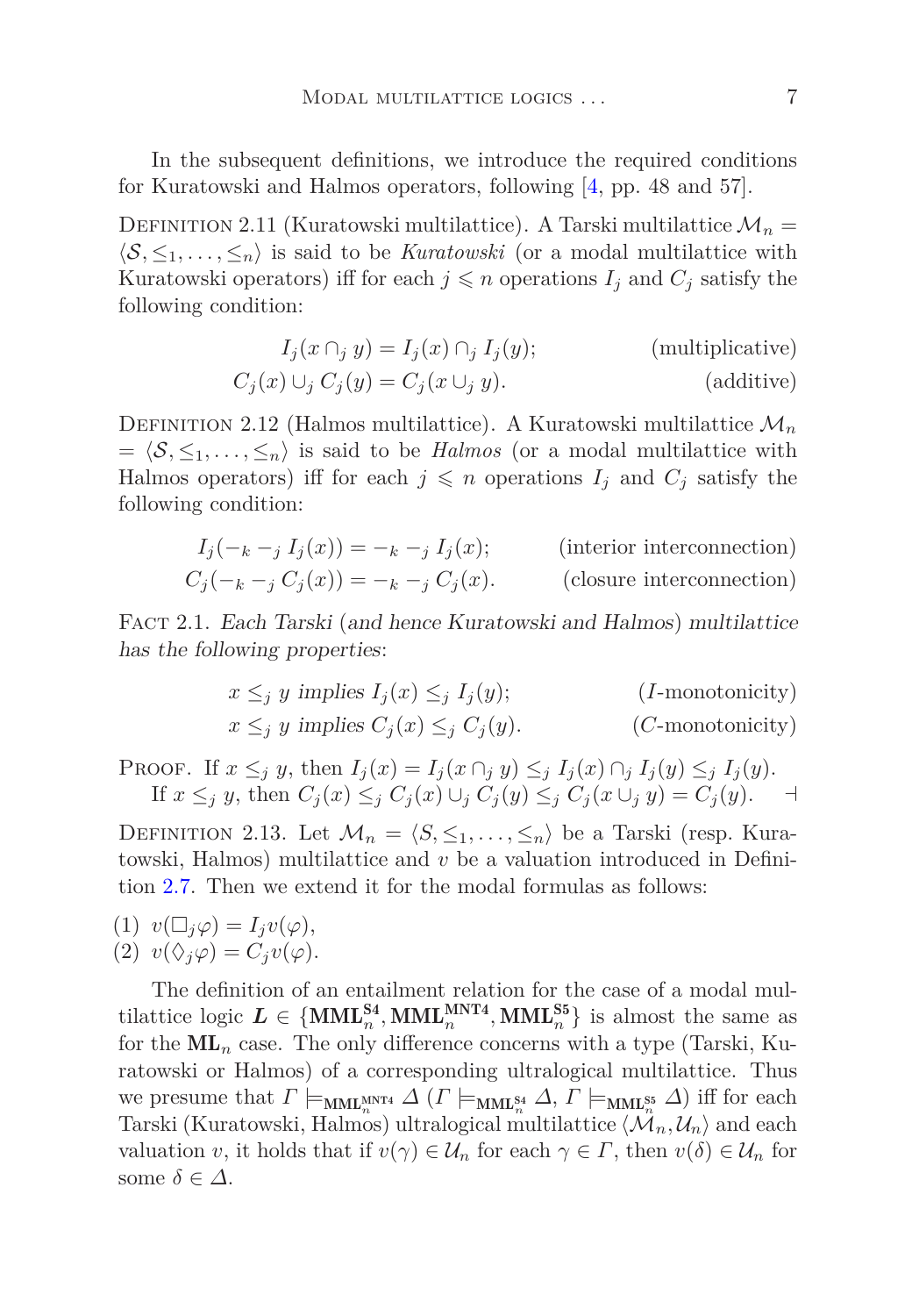### 3. Preliminaries II: (hyper)sequent calculi for MNT4, S4, and S5

DEFINITION 3.1 (Sequent). A sequent is an ordered pair written as follows:  $\Gamma \Rightarrow \Delta$ , where  $\Gamma$  and  $\Delta$  are finite sets of £-formulas ( $\mathfrak{L} \in {\{\mathscr{L}, \mathscr{L}\}}$  $\mathscr{L}_N, \mathscr{L}_M$ . A sequent is called valid for  $L \in \{ML_n, MML_n^{S4}, MML_n^{S5}\}$ **MML**<sup>MNT4</sup></sub>} iff  $\Gamma \models_L \Delta$  holds (the case when both  $\Gamma$  and  $\Delta$  are not empty). When  $\Gamma \Rightarrow \Delta$  is valid for *L*, we write  $L \models \Gamma \Rightarrow \Delta$ . When  $\Gamma = \emptyset, L \models \Rightarrow \Delta \text{ iff } v(\delta) = 1_j \text{ for some } \delta \in \Delta \text{ and } j \leqslant n; \text{ when } \Delta = \emptyset,$  $L \models \Gamma \Rightarrow \text{ iff } v(\gamma) = 0_j \text{ for all } \gamma \in \Gamma \text{ and some } j \leq n.$ 

Let us introduce Indrzejczak's [\[8,](#page-29-8) [9\]](#page-29-9) cut-free sequent calculus for **MNT4**. The only axiom is as follows (for any  $p \in \mathcal{P} \cup \mathcal{P}^*$ ):

$$
(Ax) \quad p \Rightarrow p
$$

The structural rules are as follows:

$$
\begin{aligned} \n(\text{Cut}) \frac{\Gamma \Rightarrow \Delta, \varphi & \varphi, \Theta \Rightarrow \Lambda}{\Gamma, \Theta \Rightarrow \Delta, \Lambda} \qquad (\text{W} \Rightarrow) \frac{\Gamma \Rightarrow \Delta}{\varphi, \Gamma \Rightarrow \Delta} \\ \n(\Rightarrow \text{W}) \frac{\Gamma \Rightarrow \Delta}{\Gamma \Rightarrow \Delta, \varphi} \n\end{aligned}
$$

The non-modal logical rules are as follows:

$$
(\land \Rightarrow) \frac{\varphi, \psi, \Gamma \Rightarrow \Delta}{\varphi \land \psi, \Gamma \Rightarrow \Delta} \qquad (\Rightarrow \land) \frac{\Gamma \Rightarrow \Delta, \varphi \qquad \Gamma \Rightarrow \Delta, \psi}{\Gamma \Rightarrow \Delta, \varphi \land \psi}
$$

$$
(\lor \Rightarrow) \frac{\varphi, \Gamma \Rightarrow \Delta}{\varphi \lor \psi, \Gamma \Rightarrow \Delta} \qquad (\Rightarrow \lor) \frac{\Gamma \Rightarrow \Delta, \varphi, \psi}{\Gamma \Rightarrow \Delta, \varphi \lor \psi}
$$

$$
(\rightarrow \Rightarrow) \frac{\Gamma \Rightarrow \Delta, \varphi \qquad \psi, \Theta \Rightarrow \Lambda}{\varphi \to \psi, \Gamma, \Theta \Rightarrow \Delta, \Lambda} \qquad (\Rightarrow \rightarrow) \frac{\varphi, \Gamma \Rightarrow \Delta, \psi}{\Gamma \Rightarrow \Delta, \varphi \lor \psi}
$$

$$
(\leftrightarrow \Rightarrow) \frac{\varphi, \Gamma \Rightarrow \Delta, \psi}{\varphi \leftarrow \psi, \Gamma \Rightarrow \Delta} \qquad (\Rightarrow \leftarrow) \frac{\Gamma \Rightarrow \Delta, \varphi \qquad \psi, \Theta \Rightarrow \Lambda}{\Gamma, \Theta \Rightarrow \Delta, \Lambda, \varphi \leftarrow \psi}
$$

$$
(\rightarrow \Rightarrow) \frac{\Gamma \Rightarrow \Delta, \varphi}{\neg \varphi, \Gamma \Rightarrow \Delta} \qquad (\Rightarrow \leftarrow) \frac{\varphi, \Gamma \Rightarrow \Delta}{\Gamma \Rightarrow \Delta, \varphi, \psi}
$$

$$
(\Rightarrow \neg) \frac{\varphi, \Gamma \Rightarrow \Delta}{\Gamma \Rightarrow \Delta, \neg \varphi}
$$

The modal logical rules are as follows:

$$
(M_{\Box}) \frac{\varphi \Rightarrow \psi}{\Box \varphi \Rightarrow \Box \psi} \qquad (N_{\Box}) \frac{\Rightarrow \varphi}{\Rightarrow \Box \varphi}
$$
  

$$
(4) \frac{\Box \varphi \Rightarrow \psi}{\Box \varphi \Rightarrow \Box \psi} \qquad (\Box \Rightarrow) \frac{\varphi, \Gamma \Rightarrow \Delta}{\Box \varphi, \Gamma \Rightarrow \Delta}
$$

The rule  $(M_{\square})$  is derivable due to (4) and  $(\square \Rightarrow)$ .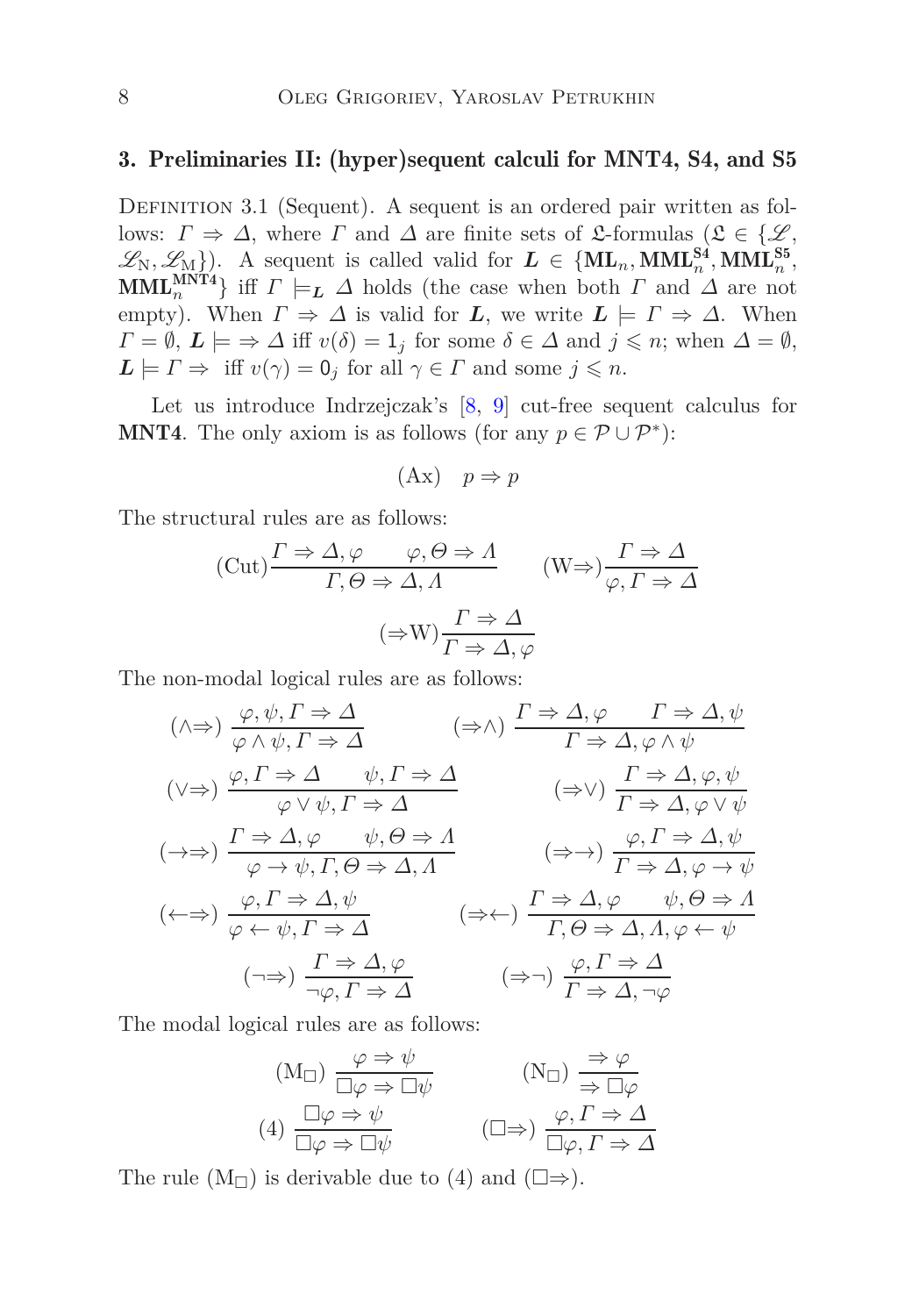Now we present yet another sequent calculus for **MNT4** in the language with both  $\Box$  and  $\Diamond$ . For the modal rules below we use the following convention: the letter  $\gamma$  stands for the empty set or a one element set  $\{\Box \psi\},\$  the letter  $\delta$  stands for the empty set or a one element set  $\{\Diamond \psi\}.$ This sequent calculus is obtained from Indrzejczak's one by a replacement of the rules  $(M_{\square})$ ,  $(N_{\square})$ , and  $(4)$  with the following ones:

$$
(\Rightarrow \Box) \frac{\gamma \Rightarrow \Diamond \Lambda, \varphi}{\gamma \Rightarrow \Diamond \Lambda, \Box \varphi} \qquad (\Diamond \Rightarrow) \frac{\varphi, \Box \Lambda \Rightarrow \delta}{\Diamond \varphi, \Box \Lambda \Rightarrow \delta} \qquad (\Rightarrow \Diamond) \frac{\Gamma \Rightarrow \Delta, \varphi}{\Gamma \Rightarrow \Delta, \Diamond \varphi}
$$

The rules (4),  $(M_{\square})$ ,  $(M_{\lozenge})$ ,  $(N_{\square})$ ,  $(N_{\lozenge})$  are derivable in this calculus, where  $(M_{\varphi})$  and  $(N_{\varphi})$  are presented below:

$$
(M_{\Diamond}) \frac{\varphi \Rightarrow \psi}{\Diamond \varphi \Rightarrow \Diamond \psi} \qquad (N_{\Diamond}) \frac{\varphi \Rightarrow}{\Diamond \varphi \Rightarrow}
$$

If one replaces  $\gamma$  and  $\delta$  in the rules ( $\Rightarrow$ ) and ( $\Diamond \Rightarrow$ ) with the sets of formulas (possibly, empty, but not necessarily one element ones) *Γ* and  $\Diamond \Delta$ , respectively, then one obtains a cut-free sequent calculus for **S4** [\[16\]](#page-29-10). If in the rule ( $\Rightarrow \Box$ ) one replaces  $\gamma$  with  $\Box \Gamma$  and puts  $\delta = \emptyset$  as well as in the rule  $(\Diamond \Rightarrow)$  puts  $\gamma = \emptyset$  and replaces  $\delta$  with  $\Diamond \Delta$ , then one gets an *in*complete version of **S4** [\[16\]](#page-29-10) (although its restrictions for the  $\Box$ -free and  $\Diamond$ -free languages are complete [\[19\]](#page-30-3)), since the sequents  $\Box \varphi \Rightarrow \neg \Diamond \neg \varphi$ ,  $\neg \Diamond \neg \varphi \Rightarrow \Box \varphi$ ,  $\neg \Box \neg \varphi \Rightarrow \Diamond \varphi$  and  $\Diamond \varphi \Rightarrow \neg \Box \neg \varphi$  are unprovable in it [\[16\]](#page-29-10). We mention the latter fact, because Kamide and Shramko used this incomplete version of S4 sequent calculus as a basis of their logic  $\text{MML}_n$ . As a result (which can be checked by the use of Kamide and Shramko's embedding theorems  $[14]$ , in the system  $MML_n$  the sequents  $\Box_j \varphi \Rightarrow \neg_k \neg_j \Diamond_j \neg_k \neg_j \varphi$ ,  $\neg_k \neg_j \Diamond_j \neg_k \neg_j \varphi \Rightarrow \Box_j \varphi$ ,  $\neg_k \neg_j \Box_j \neg_k \neg_j \varphi \Rightarrow \Diamond_j \varphi$ and  $\Diamond_i \varphi \Rightarrow \neg_k \neg_i \Box_j \neg_k \neg_j \varphi$  are not provable. In [\[6](#page-29-5)], the authors presented the logic  $\text{MML}_{n}^{\text{S4}}$  which extends  $\text{MML}_{n}$  by these sequents. Similarly to the case of **S4**, in **MNT4** we need  $\Box A$  and  $\Diamond A$  in the rules ( $\Rightarrow$  $\Box$ ) and  $(\Diamond \Rightarrow)$ , respectively, to make the sequents  $\Box \varphi \Rightarrow \neg \Diamond \neg \varphi$ ,  $\neg \Diamond \neg \varphi \Rightarrow \Box \varphi$ ,  $\neg \Box \neg \varphi \Rightarrow \Diamond \varphi$  and  $\Diamond \varphi \Rightarrow \neg \Box \neg \varphi$  provable.

Notice that although Indrzejczak's sequent calculus for MNT4 in the  $\Box$ -language is cut-free, our calculus for **MNT4** in the language with both  $\Box$  and  $\Diamond$ , unfortunately, seems to be non-cut-free. Consider the following application of cut  $(\mathcal{D}_1$  and  $\mathcal{D}_2$  stand for the derivations; see fig. [1\)](#page-9-0).

Providing Gentzen-style constructive cut elimination proof, we could try to apply cut at earlier stage reducing the height of the derivation (see fig.  $2$ ).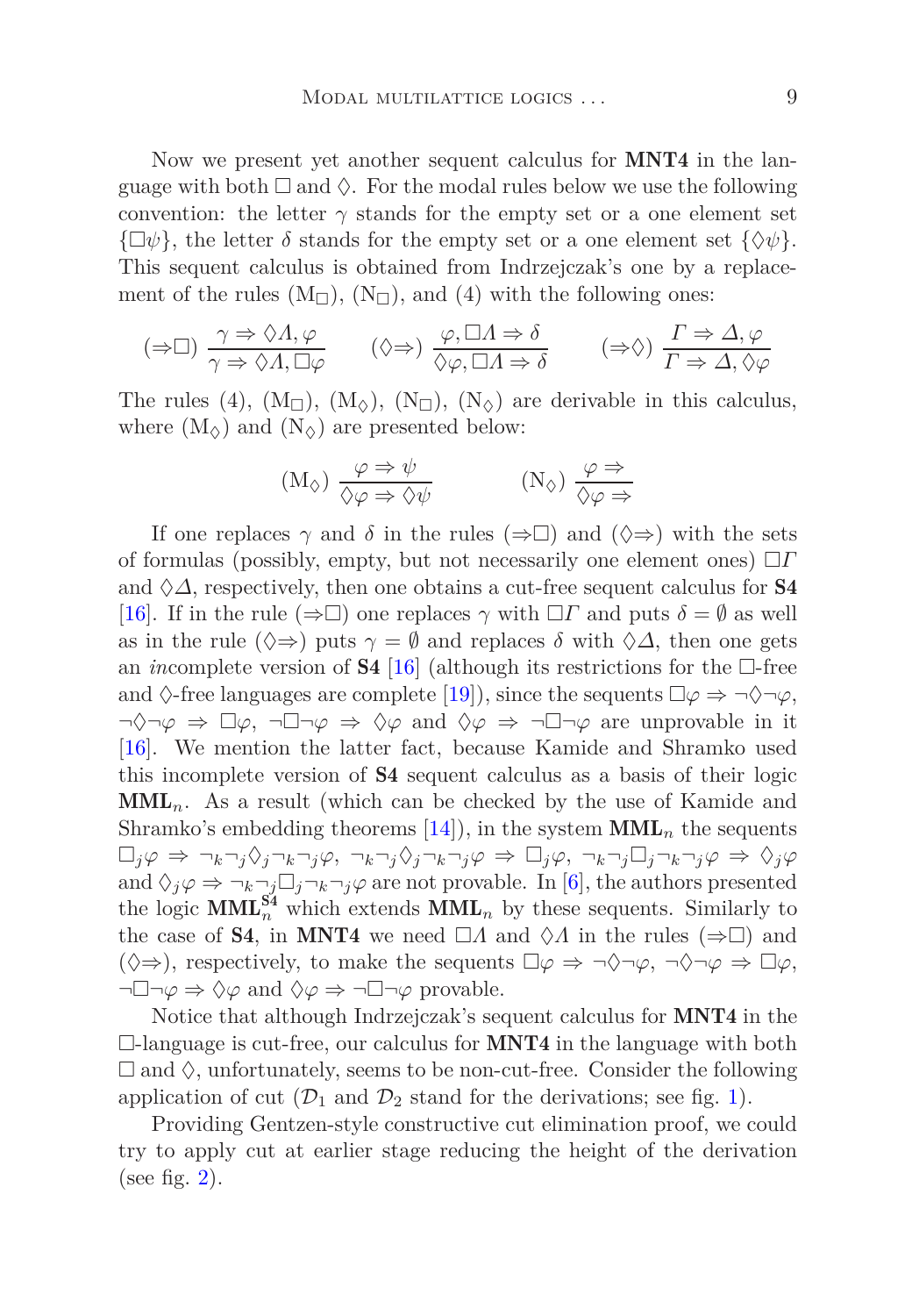$$
\begin{array}{ccc}\n & \mathcal{D}_1 & \mathcal{D}_2 \\
(\Rightarrow \Box) & \frac{\Box \psi \Rightarrow \Diamond \chi, \varphi}{\Box \psi \Rightarrow \Diamond \chi, \Box \varphi} & \frac{\chi, \Box \omega \Rightarrow \Diamond \pi}{\Diamond \chi, \Box \omega \Rightarrow \Diamond \pi} \\
 & \frac{\Box \psi \Rightarrow \Diamond \chi, \Box \varphi}{\Box \psi, \Box \omega \Rightarrow \Box \varphi, \Diamond \pi}\n\end{array} (\Diamond \Rightarrow)
$$

#### <span id="page-9-0"></span>Figure 1.

$$
\begin{array}{ccc}\n & \mathcal{D}_2 \\
\mathcal{D}_1 & \chi, \Box \omega \Rightarrow \Diamond \pi \\
\Box \psi \Rightarrow \Diamond \chi, \varphi & \Diamond \chi, \Box \omega \Rightarrow \Diamond \pi \\
\Box \psi, \Box \omega \Rightarrow \varphi, \Diamond \pi\n\end{array} (\Diamond \Rightarrow)
$$

#### <span id="page-9-1"></span>Figure 2.

But, unfortunately, we cannot apply the rule  $(\Rightarrow)$  at this step to obtain  $\Box \psi, \Box \omega \Rightarrow \Box \varphi, \Diamond \pi$ , since we have two formulas with  $\Box$  in the antecedent of the sequent (it is not a problem for S4, but here we have a restriction for the rule  $(\Rightarrow \Box)$ . We leave as a task for future research to present a cut-free sequent calculus for MNT4 in the language with both  $\Box$  and  $\Diamond$ .

A standard S5 sequent calculus [\[19](#page-30-3), [20](#page-30-4)] is known to be not-cut-free. There are various attempts to present cut-free non-standard versions of sequent calculi (in particular, hypersequent calculi). A survey of these attempts (focusing mainly on hypersequent calculi) may be found in Bednarska and Indrzejczak's paper [\[3\]](#page-28-2). We mention only the pioneering works by Mints [\[17,](#page-29-11) [18](#page-30-5)], Pottinger [\[22\]](#page-30-6), and Avron [\[2\]](#page-28-3) as well as the latest one by Indrzejczak [\[10\]](#page-29-12) who introduced a *bi*sequent calculus for S5. In what follows, we will use Restall's hypersequent calculus for **S5** [\[23](#page-30-7)], since a  $\text{MML}_n^{\text{S5}}$  hypersequent calculus was presented on its basis in [\[6\]](#page-29-5).

DEFINITION 3.2 (Hypersequent). A hypersequent is a finite multiset of sequents written as follows:  $H := \Gamma_1 \Rightarrow \Delta_1 \mid \ldots \mid \Gamma_m \Rightarrow \Delta_m$ . A hypersequent is called valid iff at least one of its sequents is valid.

In Restall's calculus, the (internal) structural and logical rules of classical logic are in the hypersequent form. For example, the rules for conjunction are as follows (here and below *H* and *G* are hypersequents):

$$
(\land \Rightarrow) \frac{\varphi, \psi, \Gamma \Rightarrow \Delta \mid H}{\varphi \land \psi, \Gamma \Rightarrow \Delta \mid H} \qquad (\Rightarrow \land) \frac{\Gamma \Rightarrow \Delta, \varphi \mid H \qquad \Gamma \Rightarrow \Delta, \psi \mid G}{\Gamma \Rightarrow \Delta, \varphi \land \psi \mid H \mid G}
$$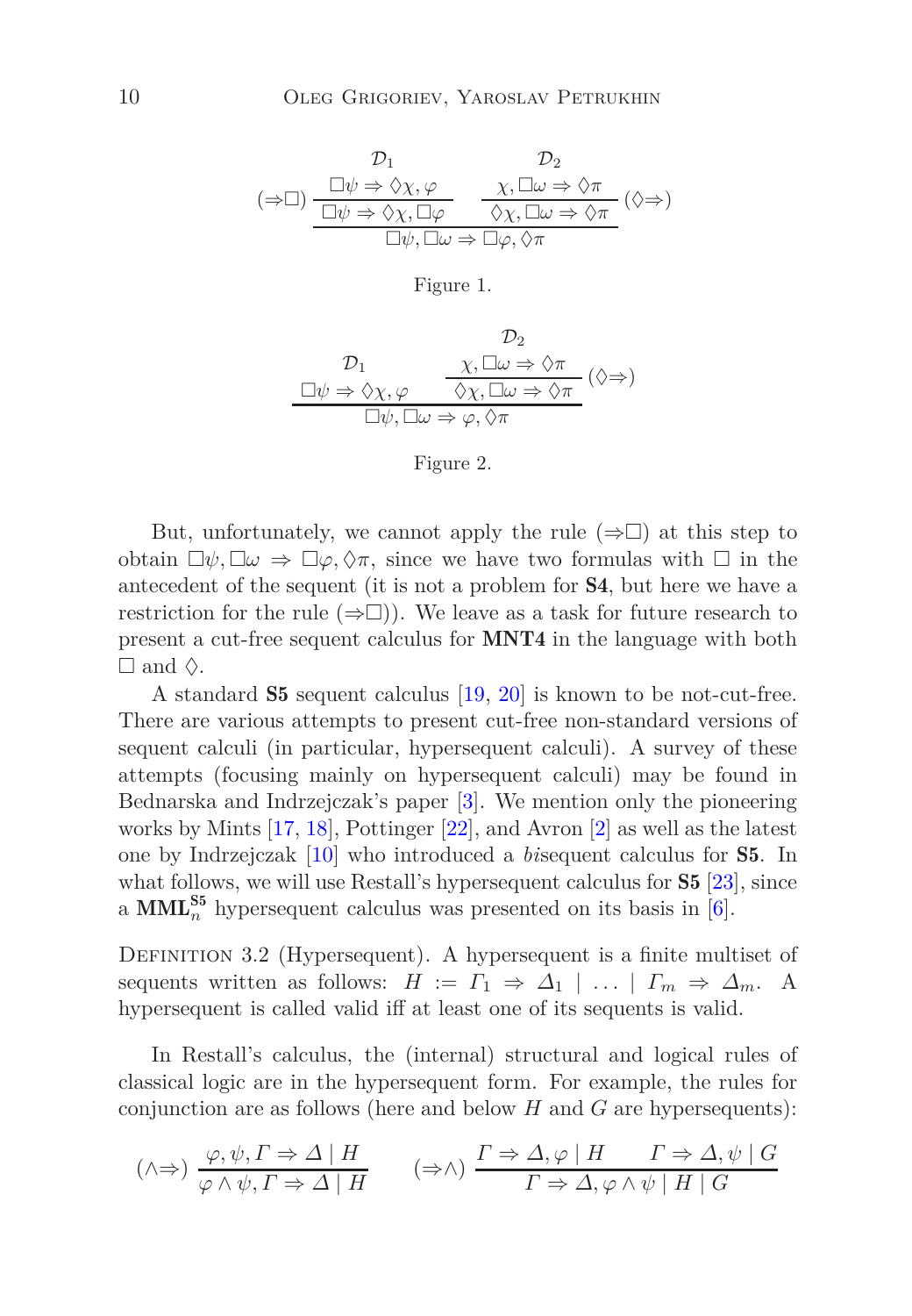Restall's calculus has several external structural rules:

$$
\text{(EW}\Rightarrow) \frac{H}{\varphi \Rightarrow |H} \qquad (\Rightarrow \text{EW}) \frac{H}{\Rightarrow \varphi |H}
$$
\n
$$
\text{(Merge)} \frac{\Gamma \Rightarrow \Delta | \Theta \Rightarrow \Lambda | H}{\Gamma, \Theta \Rightarrow \Delta, \Lambda | H}
$$

Finally, it has modal logical rules:

$$
(\Box \Rightarrow) \frac{\varphi, \Gamma \Rightarrow \Delta \mid H}{\Box \varphi \Rightarrow \mid \Gamma \Rightarrow \Delta \mid H} \qquad (\Rightarrow \Box) \frac{\Rightarrow \varphi \mid H}{\Rightarrow \Box \varphi \mid H}
$$
  

$$
(\Diamond \Rightarrow) \frac{\varphi \Rightarrow \mid H}{\Diamond \varphi \Rightarrow \mid H} \qquad (\Rightarrow \Diamond) \frac{\Gamma \Rightarrow \Delta, \varphi \mid H}{\Gamma \Rightarrow \Delta \mid \Rightarrow \Diamond \varphi \mid H}
$$

<span id="page-10-0"></span>The rules for  $\Diamond$  were added to Restall's system in [\[6](#page-29-5)]. Fortunately, the sequents  $\Box \varphi \Rightarrow \neg \Diamond \neg \varphi$ ,  $\neg \Diamond \neg \varphi \Rightarrow \Box \varphi$ ,  $\Diamond \varphi \Leftrightarrow \neg \Box \neg \varphi$ , and  $\neg \Box \neg \varphi \Rightarrow \Diamond \varphi$ are provable in this calculus without any changes of the shape of the modal rules.

# 4. (Hyper)sequent calculi for modal multilattice logics

The sequent calculus for  $\text{MML}_{n}^{\text{MNT4}}$  is as follows. Consider the axioms  $(p \in \mathcal{P})$ :

$$
(Ax) p \Rightarrow p \qquad (Ax_{\neg}) \neg_j p \Rightarrow \neg_j p
$$

The structural rules are as follows: (Cut), (W⇒), and ( $\Rightarrow$ W). The nonnegated logical rules are presented below:

$$
(\wedge_{j} \Rightarrow) \frac{\varphi, \psi, \Gamma \Rightarrow \Delta}{\varphi \wedge_{j} \psi, \Gamma \Rightarrow \Delta} \qquad (\Rightarrow \wedge_{j}) \frac{\Gamma \Rightarrow \Delta, \varphi \qquad \Gamma \Rightarrow \Delta, \psi}{\Gamma \Rightarrow \Delta, \varphi \wedge_{j} \psi}
$$
  

$$
(\vee_{j} \Rightarrow) \frac{\varphi, \Gamma \Rightarrow \Delta}{\varphi \vee_{j} \psi, \Gamma \Rightarrow \Delta} \qquad (\Rightarrow \vee_{j}) \frac{\Gamma \Rightarrow \Delta, \varphi, \psi}{\Gamma \Rightarrow \Delta, \varphi \vee_{j} \psi}
$$
  

$$
(\rightarrow_{j} \Rightarrow) \frac{\Gamma \Rightarrow \Delta, \varphi \qquad \psi, \Theta \Rightarrow \Lambda}{\varphi \rightarrow_{j} \psi, \Gamma, \Theta \Rightarrow \Delta, \Lambda} \qquad (\Rightarrow \rightarrow_{j}) \frac{\varphi, \Gamma \Rightarrow \Delta, \psi}{\Gamma \Rightarrow \Delta, \varphi \rightarrow_{j} \psi}
$$
  

$$
(\leftarrow_{j} \Rightarrow) \frac{\varphi, \Gamma \Rightarrow \Delta, \psi}{\varphi \leftarrow_{j} \psi, \Gamma \Rightarrow \Delta} \qquad (\Rightarrow \leftarrow_{j}) \frac{\Gamma \Rightarrow \Delta, \varphi \qquad \psi, \Theta \Rightarrow \Lambda}{\Gamma, \Theta \Rightarrow \Delta, \Lambda, \varphi \leftarrow_{j} \psi}
$$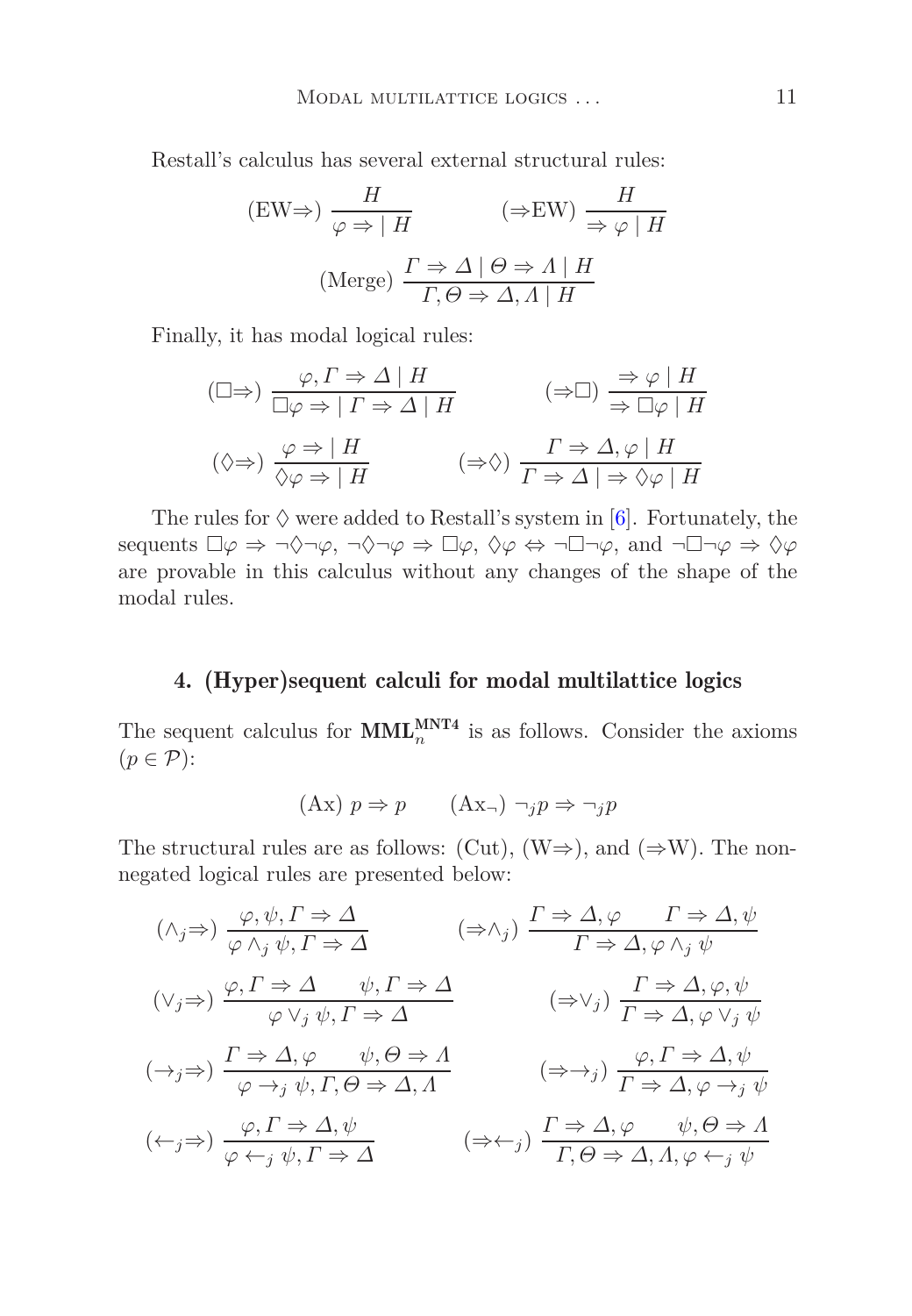The *jj*-negated logical rules are as follows:

$$
(\neg_j \land_j \Rightarrow) \frac{\neg_j \varphi, \Gamma \Rightarrow \Delta \qquad \neg_j \psi, \Gamma \Rightarrow \Delta}{\neg_j (\varphi \land_j \psi), \Gamma \Rightarrow \Delta} \qquad (\Rightarrow \neg_j \land_j) \frac{\Gamma \Rightarrow \Delta, \neg_j \varphi, \neg_j \psi}{\Gamma \Rightarrow \Delta, \neg_j (\varphi \land_j \psi)}
$$
  

$$
(\neg_j \lor_j \Rightarrow) \frac{\neg_j \varphi, \neg_j \psi, \Gamma \Rightarrow \Delta}{\neg_j (\varphi \lor_j \psi), \Gamma \Rightarrow \Delta} \qquad (\Rightarrow \neg_j \lor_j) \frac{\Gamma \Rightarrow \Delta, \neg_j \varphi \qquad \Gamma \Rightarrow \Delta, \neg_j \psi}{\Gamma \Rightarrow \Delta, \neg_j (\varphi \lor_j \psi)}
$$
  

$$
(\neg_j \rightarrow_j \Rightarrow) \frac{\neg_j \psi, \Gamma \Rightarrow \Delta, \neg_j \varphi}{\neg_j (\varphi \rightarrow_j \psi), \Gamma \Rightarrow \Delta} \qquad (\Rightarrow \neg_j \rightarrow_j) \frac{\Gamma \Rightarrow \Delta, \neg_j \psi}{\Gamma, \Theta \Rightarrow \Delta, \Lambda, \neg_j (\varphi \rightarrow_j \psi)}
$$
  

$$
(\neg_j \leftarrow_j \Rightarrow) \frac{\Gamma \Rightarrow \Delta, \neg_j \psi}{\neg_j (\varphi \leftrightarrow_j \psi), \Gamma, \Theta \Rightarrow \Delta, \Lambda} \qquad (\Rightarrow \neg_j \leftarrow_j) \frac{\neg_j \psi, \Gamma \Rightarrow \Delta, \neg_j \varphi}{\Gamma \Rightarrow \Delta, \neg_j (\varphi \leftarrow_j \psi)}
$$
  

$$
(\neg_j \neg_j \Rightarrow) \frac{\varphi, \Gamma \Rightarrow \Delta}{\neg_j \neg_j \varphi, \Gamma \Rightarrow \Delta} \qquad (\Rightarrow \neg_j \neg_j) \frac{\Gamma \Rightarrow \Delta, \varphi}{\Gamma \Rightarrow \Delta, \neg_j (\varphi \leftarrow_j \psi)}
$$

The *kj*-negated logical rules as follows:

$$
(\neg_k \land_j \Rightarrow) \frac{\neg_k \varphi, \neg_k \psi, \Gamma \Rightarrow \Delta}{\neg_k(\varphi \land_j \psi), \Gamma \Rightarrow \Delta} \qquad (\Rightarrow \neg_k \land_j) \frac{\Gamma \Rightarrow \Delta, \neg_k \varphi \qquad \Gamma \Rightarrow \Delta, \neg_k \psi}{\Gamma \Rightarrow \Delta, \neg_k(\varphi \land_j \psi)}
$$
  

$$
(\neg_k \lor_j \Rightarrow) \frac{\neg_k \varphi, \Gamma \Rightarrow \Delta}{\neg_k(\varphi \lor_j \psi), \Gamma \Rightarrow \Delta} \qquad (\Rightarrow \neg_k \lor_j) \frac{\Gamma \Rightarrow \Delta, \neg_k(\varphi \land_j \psi)}{\Gamma \Rightarrow \Delta, \neg_k(\varphi \lor_j \psi)}
$$
  

$$
(\neg_k \rightarrow_j \Rightarrow) \frac{\Gamma \Rightarrow \Delta, \neg_k \varphi \qquad \neg_k \psi, \Theta \Rightarrow \Lambda}{\neg_k(\varphi \rightarrow_j \psi), \Gamma, \Theta \Rightarrow \Delta, \Lambda} \qquad (\Rightarrow \neg_k \rightarrow_j) \frac{\neg_k \varphi, \Gamma \Rightarrow \Delta, \neg_k \psi}{\Gamma \Rightarrow \Delta, \neg_k(\varphi \rightarrow_j \psi)}
$$
  

$$
(\neg_k \leftarrow_j \Rightarrow) \frac{\neg_k \varphi, \Gamma \Rightarrow \Delta, \neg_k \psi}{\neg_k(\varphi \leftarrow_j \psi), \Gamma \Rightarrow \Delta} \qquad (\neg_k \leftarrow_j \Rightarrow) \frac{\Gamma \Rightarrow \Delta, \neg_k \varphi \qquad \neg_k \psi, \Theta \Rightarrow \Lambda}{\Gamma, \Theta \Rightarrow \Delta, \Lambda, \neg_k(\varphi \leftarrow_j \psi)}
$$
  

$$
(\neg_k \neg_j \Rightarrow) \frac{\Gamma \Rightarrow \Delta, \varphi}{\neg_k \neg_j \varphi, \Gamma \Rightarrow \Delta} \qquad (\Rightarrow \neg_k \neg_j) \frac{\varphi, \Gamma \Rightarrow \Delta}{\Gamma \Rightarrow \Delta, \neg_k \neg_j \varphi}
$$

For the modal logical rules below we adopt the following convention: the letter  $\pi$  denotes a set which is empty or consists of exactly one formula from the list of formulas  $\Box_i \psi$ ,  $\neg_i \Diamond_i \psi$ ,  $\neg_k \Box_i \psi$ , where  $k \neq j$ ; the letter  $\delta$  denotes a set which is empty or consists of exactly one formula from the list  $\Diamond_j \psi, \neg_j \Box_j \psi, \neg_k \Diamond_j \psi$ , where  $k \neq j$ ; the letter  $\Lambda^{\sharp}$  stands for the set (possibly, empty)  $\{\Box_j A_1, \neg_j \Diamond_j A_2, \neg_k \Box_j A_3\}$ , where  $k \neq j$ ; and the letter  $\Lambda^{\flat}$  stands for the set (possibly, empty)  $\{\Diamond_j \Lambda_1, \neg_j \Box_j \Lambda_2, \neg_k \Diamond_j \Lambda_3\},\$ where again  $k \neq j$ .

The non-negated modal rules:

$$
(\Box_j \Rightarrow) \frac{\varphi, \Gamma \Rightarrow \Delta}{\Box_j \varphi, \Gamma \Rightarrow \Delta} \qquad (\Rightarrow \Box_j) \frac{\pi \Rightarrow \Lambda^{\flat}, \varphi}{\pi \Rightarrow \Lambda^{\flat}, \Box_j \varphi}
$$
  

$$
(\Diamond_j \Rightarrow) \frac{\varphi, \Lambda^{\sharp} \Rightarrow \delta}{\Diamond_j \varphi, \Lambda^{\sharp} \Rightarrow \delta} \qquad (\Rightarrow \Diamond_j) \frac{\Gamma \Rightarrow \Delta, \varphi}{\Gamma \Rightarrow \Delta, \Diamond_j \varphi}
$$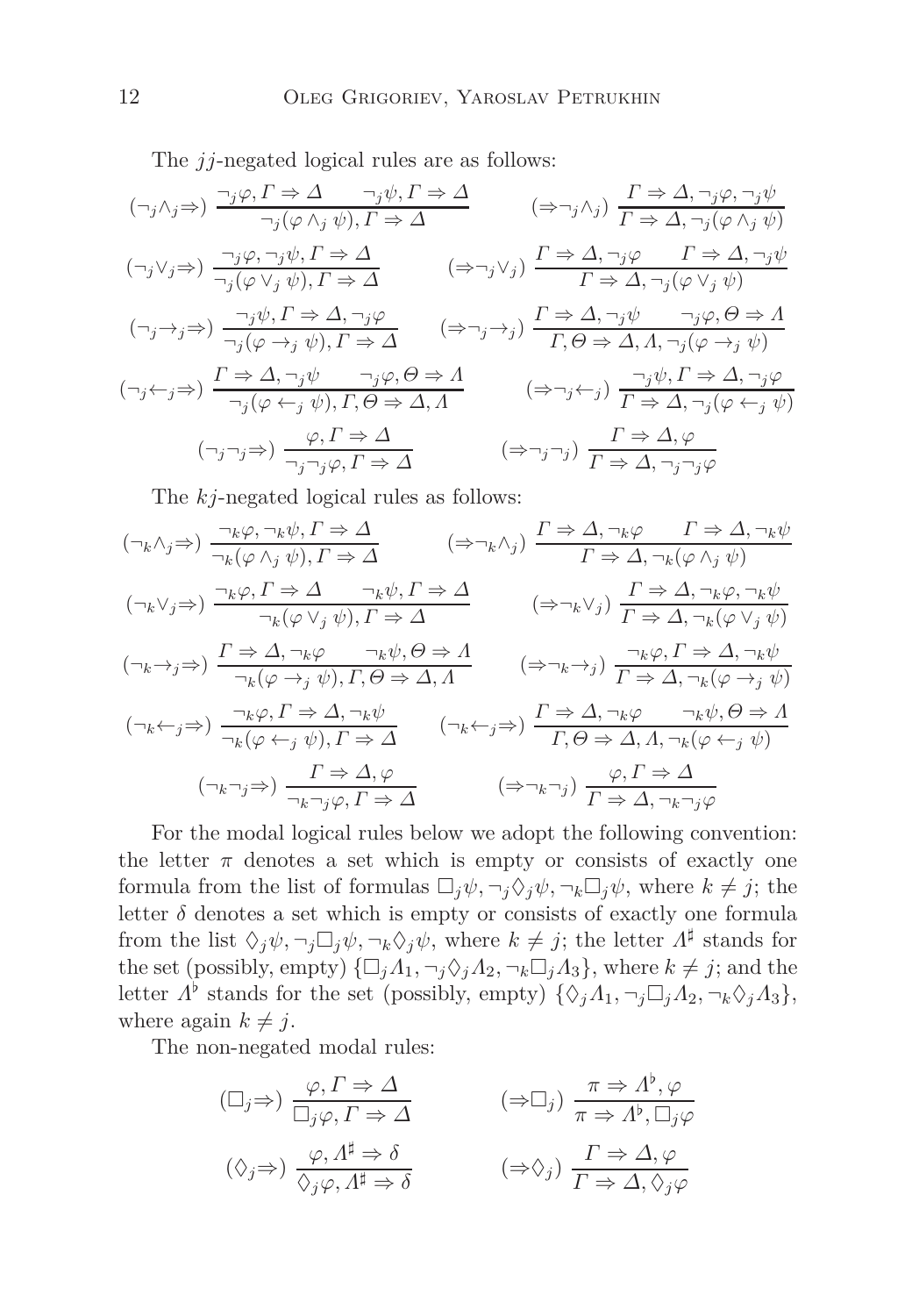The *jj*-negated modal logical rules:

$$
(\neg_j \Box_j \Rightarrow) \frac{\neg_j \varphi, \Lambda^{\sharp} \Rightarrow \delta}{\neg_j \Box_j \varphi, \Lambda^{\sharp} \Rightarrow \delta} \qquad (\Rightarrow \neg_j \Box_j) \frac{\Gamma \Rightarrow \Delta, \neg_j \varphi}{\Gamma \Rightarrow \Delta, \neg_j \Box_j \varphi}
$$
  

$$
(\neg_j \Diamond_j \Rightarrow) \frac{\neg_j \varphi, \Gamma \Rightarrow \Delta}{\neg_j \Diamond_j \varphi, \Gamma \Rightarrow \Delta} \qquad (\Rightarrow \neg_j \Diamond_j) \frac{\pi \Rightarrow \Lambda^{\flat}, \neg_j \varphi}{\pi \Rightarrow \Lambda^{\flat}, \neg_j \Diamond_j \varphi}
$$

The *kj*-negated modal logical rules:

$$
(\neg_k \Box_j \Rightarrow) \frac{\neg_k \varphi, \Gamma \Rightarrow \Delta}{\neg_k \Box_j \varphi, \Gamma \Rightarrow \Delta} \qquad (\Rightarrow \neg_k \Box_j) \frac{\pi \Rightarrow \Lambda^{\flat}, \neg_k \varphi}{\pi \Rightarrow \Lambda^{\flat}, \neg_k \Box_j \varphi}
$$
  

$$
(\neg_k \Diamond_j \Rightarrow) \frac{\neg_k \varphi, \Lambda^{\sharp} \Rightarrow \delta}{\neg_k \Diamond_j \varphi, \Lambda^{\sharp} \Rightarrow \delta} \qquad (\Rightarrow \neg_k \Diamond_j) \frac{\Gamma \Rightarrow \Delta, \neg_k \varphi}{\Gamma \Rightarrow \Delta, \neg_k \Diamond_j \varphi}
$$

<span id="page-12-0"></span>*Remark* 4.1. One can obtain a sequent calculus for  $\text{MML}_n^{\text{S4}}$  [\[6](#page-29-5)] from the set of above rules replacing in each of modal rule the letters  $\pi$  and  $\delta$ , respectively, with the sets  $\{\Box_j \Gamma_1, \neg_j \Diamond_j \Gamma_2, \neg_k \Box_j \Gamma_3\}$  and  $\{\Diamond_j \Delta_1, \neg_j \Box_j \Delta_2,$  $\neg_k \Diamond_j \Delta_3$ , where  $k \neq j$ .

One can obtain a hypersequent calculus for  $\text{MML}_{n}^{\text{S5}}$  [\[6\]](#page-29-5) from the sequent calculus for  $\text{MML}_{n}^{\text{MNT4}}$  or  $\text{MML}_{n}^{\text{S4}}$  as follows: (1) all the (internal) structural and logical non-modal rules should be presented into the hypersequent form; (2) one should add the rules (EW⇒), ( $\Rightarrow$ EW), and (Merge); (3) one should replace all the modal rules with the following ones. The non-negated modal rules:

$$
(\Box_j \Rightarrow) \frac{\varphi, \Gamma \Rightarrow \Delta \mid H}{\Box_j \varphi \Rightarrow \Gamma \Rightarrow \Delta \mid H} \qquad (\Rightarrow \Box_j) \frac{\Rightarrow \varphi \mid H}{\Rightarrow \Box_j \varphi \mid H}
$$
  

$$
(\Diamond_j \Rightarrow) \frac{\varphi \Rightarrow \mid H}{\Diamond_j \varphi \Rightarrow \mid H} \qquad (\Rightarrow \Diamond_j) \frac{\Gamma \Rightarrow \Delta, \varphi \mid H}{\Gamma \Rightarrow \Delta \mid \Rightarrow \Diamond_j \varphi \mid H}
$$

The *jj*-negated modal rules:

$$
(\neg_j \Box_j \Rightarrow) \frac{\neg_j \varphi \Rightarrow |H}{\neg_j \Box_j \varphi \Rightarrow |H} \qquad (\Rightarrow \neg_j \Box_j) \frac{\Gamma \Rightarrow \Delta, \neg_j \varphi |H}{\Gamma \Rightarrow \Delta | \Rightarrow \neg_j \Box_j \varphi |H}
$$
  

$$
(\neg_j \Diamond_j \Rightarrow) \frac{\neg_j \varphi, \Gamma \Rightarrow \Delta |H}{\neg_j \Diamond_j \varphi \Rightarrow | \Gamma \Rightarrow \Delta |H} \qquad (\Rightarrow \neg_j \Diamond_j) \frac{\Rightarrow \neg_j \varphi |H}{\Rightarrow \neg_j \Diamond_j \varphi |H}
$$

The *kj*-negated modal rules:

$$
(\neg_k \Box_j \Rightarrow) \frac{\neg_k \varphi, \Gamma \Rightarrow \Delta \mid H}{\neg_k \Box_j \varphi \Rightarrow \Gamma \Rightarrow \Delta \mid H} \qquad (\Rightarrow \neg_k \Box_j) \frac{\Rightarrow \neg_k \varphi \mid H}{\Rightarrow \neg_k \Box_j \varphi \mid H}
$$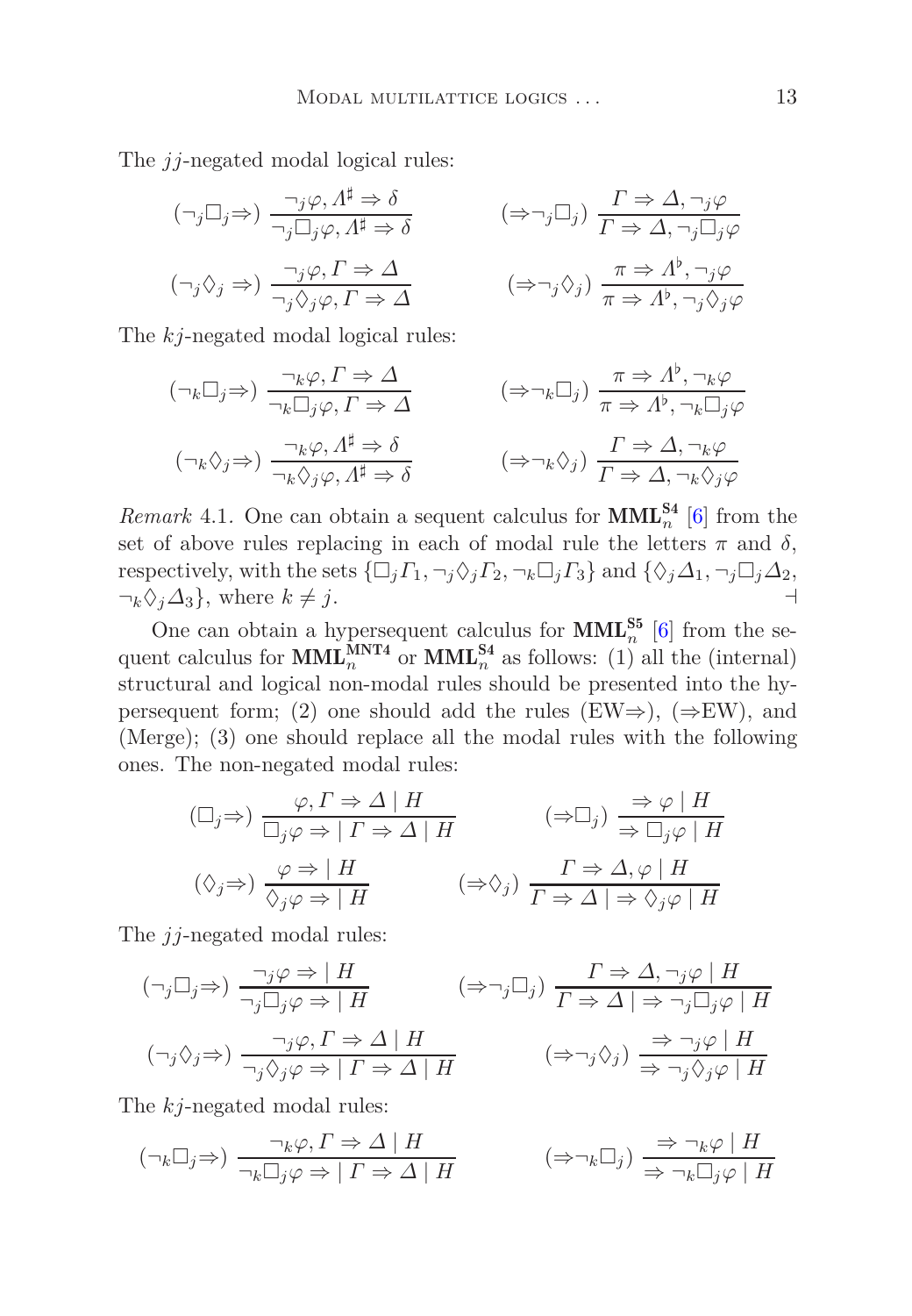<span id="page-13-0"></span>
$$
(\neg_k \Diamond_j \Rightarrow) \frac{\neg_k \varphi \Rightarrow |H}{\neg_k \Diamond_j \varphi \Rightarrow |H} \qquad (\Rightarrow \neg_k \Diamond_j) \frac{\Gamma \Rightarrow \Delta, \neg_k \varphi | H}{\Gamma \Rightarrow \Delta | \Rightarrow \neg_k \Diamond_j \varphi |H}
$$

# 5. Algebraic completeness

#### 5.1. Soundness

LEMMA 5.1. All the rules of the sequent calculus  $\text{MML}_{n}^{\text{MNT4}}$  are sound with respect to modal multilattices with Tarskian operators.

PROOF. Propositional cases do not present difficulties and are proved in the usual way [see, e.g., [7](#page-29-6)]. We consider some representative modal instances.

 $Ad \ (\Rightarrow \Box_j)$ . Suppose that **MML**<sup>MNT4</sup> $\models \pi \Rightarrow \Lambda^{\flat}, \varphi$ . For concreteness assume that  $\pi$  is of the form  $\neg_j \Diamond_j \psi$ ,  $\Lambda^{\flat}$  is non-empty and consists of the formula  $\lambda^{\flat}$ . So,  $v(\neg_j \Diamond_j \psi) \in \mathcal{U}_n$  implies  $v(\lambda^{\flat}) \in \mathcal{U}_n$  or  $v(\varphi) \in \mathcal{U}_n$ . Let  $v(\neg_j \Diamond_j \psi) \in \mathcal{U}_n$ , hence  $v(\lambda^{\flat}) \in \mathcal{U}_n$  or  $v(\varphi) \in \mathcal{U}_n$ , and we have to show that  $v(\lambda^{\flat}) \in \mathcal{U}_n$  or  $v(\Box_j \varphi) \in \mathcal{U}_n$ .

First of all, let us prove that  $v(\neg_i \Diamond_i \psi) \leq_j v(\varphi)$  implies  $v(\neg_i \Diamond_i \psi) \leq_j$  $v(\Box_j \varphi)$ . Let  $v(\neg_i \Diamond_j \psi) \leq_j v(\varphi)$ . By Definition [2.13,](#page-6-1)  $\neg_j C_j(v(\psi)) \leq_j$ *v*( $\varphi$ ). By (−*jC*<sub>*j*</sub>[-definition\)](#page-5-2), *I*<sub>j</sub>(−*jv*( $\psi$ )) ≤*j v*( $\varphi$ ). By (*I*[-monotonicity\)](#page-6-2),  $I_j(I_j(-i v(\psi))) \leq i I_j(v(\varphi))$ . Therefore, by (*I*[-idempotent\)](#page-5-3),  $I_j(-i v(\psi))$  $\leq$ *j*  $I_i(v(\varphi))$ . Hence, by  $\left(-\frac{C_i}{c}\right)$ [-definition\)](#page-5-2) and Definition [2.13,](#page-6-1)  $v(\neg_i \Diamond_i \psi)$  $\leq_i v(\Box_i \varphi).$ 

Recall that  $v(\lambda^{\flat}) \in \mathcal{U}_n$  or  $v(\varphi) \in \mathcal{U}_n$ . Assume that  $v(\lambda^{\flat}) \in \mathcal{U}_n$ . Then  $v(\lambda^{\flat}) \in \mathcal{U}_n$  or  $v(\Box_j \varphi) \in \mathcal{U}_n$ . Hence,  $v(\neg_j \Diamond_j \psi) \in \mathcal{U}_n$  implies  $v(\lambda^{\flat}) \in \mathcal{U}_n$  or  $v(\Box_j \varphi) \in \mathcal{U}_n$ , i.e. **MML**<sup>MNT4</sup> $\models \pi \Rightarrow \Lambda^{\flat}, \Box_j \varphi$ . Suppose that  $v(\varphi) \in \mathcal{U}_n$ . Then  $v(\neg_i \Diamond_i \psi) \in \mathcal{U}_n$  implies  $v(\varphi) \in \mathcal{U}_n$ . Therefore,  $v(\neg_j \Diamond_j \psi) \leq_j v(\varphi)$  which, as we already know, implies  $v(\neg_j \Diamond_j \psi) \leq_j$  $v(\Box_j \varphi)$ . Hence,  $v(\neg_i \Diamond_j \psi) \in \mathcal{U}_n$  implies  $v(\Box_j \varphi) \in \mathcal{U}_n$ . Since  $v(\neg_j \Diamond_j \psi) \in$  $\mathcal{U}_n$ , we have  $v(\Box_j \varphi) \in \mathcal{U}_n$ , and so  $v(\lambda^{\flat}) \in \mathcal{U}_n$  or  $v(\Box_j \varphi) \in \mathcal{U}_n$ . Therefore,  $\textbf{MML}_{n}^{\textbf{MNT4}}\models \pi \Rightarrow \Lambda^{\flat}, \Box_j \varphi.$ 

Other instances of  $\pi$  are treated similarly.

 $Ad \ (\Rightarrow \neg_j \Box_j)$ . Assume that **MML**<sup>MNT4</sup></sub>  $\models \Gamma \Rightarrow \Delta, \neg_j \varphi$ . Then for any valuation *v*,  $v(\psi) \in \mathcal{U}_n$  for all  $\psi \in \Gamma$  implies  $v(\xi) \in \mathcal{U}_n$  for some  $\xi \in \Delta$  or  $v(\neg_j \varphi) \in \mathcal{U}_n$ . The first of the disjuncts directly yields  $\text{MML}_{n}^{\text{MNT4}} \models \Gamma \Rightarrow$ *∆*, ¬*<sub><i>j</sub>* $\Box$ *j* $\varphi$ , while the second gives  $v(\neg_j \Box_j \varphi) \in \mathcal{U}_n$ . Indeed,  $v(\neg_j \varphi) \leq_j$ </sub>  $C_j(v(\neg_j \varphi))$  by increasing. But  $C_j(v(\neg_j \varphi)) = v(\Diamond_j \neg_j \varphi) \in \mathcal{U}_n$  by Defini-ton [2.13](#page-6-1) and since  $\mathcal{U}_n$  is a filter. Thus,  $v(\neg_i \Box_i \varphi) \in \mathcal{U}_n$ .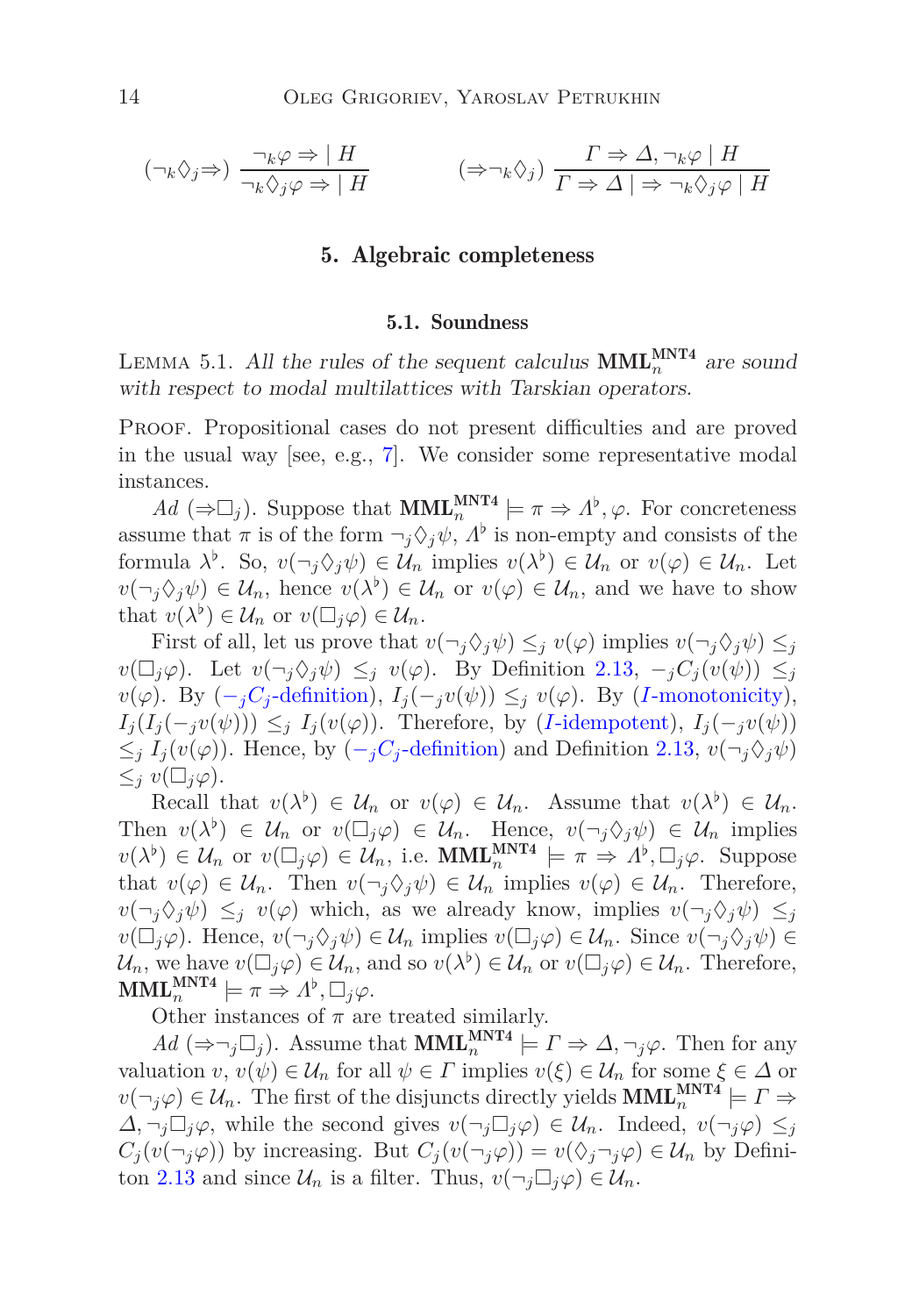*Ad*  $(\Rightarrow \neg_k \Box_i)$ . Using the similar conventions and general scheme of reasoning as in case  $(\Rightarrow \Box_j)$ , we need to show **MML**<sup>MNT4</sup> $\models \pi \Rightarrow$  $\lambda^{\flat}$ ,  $\neg_k \Box_j \varphi$  under the assumption  $\text{MML}_n^{\text{MNT4}} \models \pi \Rightarrow \lambda^{\flat}$ ,  $\neg_k \varphi$ . So, suppose that  $\lambda^{\flat} \in \mathcal{U}_n$  or  $\neg_k \varphi \in \mathcal{U}_n$ . Let us consider only the crucial sub-case  $\neg_k \varphi \in \mathcal{U}_n$ . This time we need to show that  $v(\neg_i \Diamond_j \psi) \leq_j v(\neg_k \varphi)$  implies  $v(\neg_i \Diamond_i \psi) \leq_i v(\neg_k \Box_i \varphi)$ . It is done similarly to the case of  $(\Rightarrow \Box_i)$ , but with the use of  $(-kI_i)$ [-definition\)](#page-5-4). Then, applying (*I*[-monotonicity\)](#page-6-2) and  $(I$ [-idempotent\)](#page-5-3), we get  $I_i(v(\neg_i\psi)) \leq i \ I_i(v(\neg_k\varphi))$ . Thus,  $I_i(v(\neg_k\varphi)) =$  $-\kappa I_j(v(\varphi)) \in \mathcal{U}_n$ , by Definition [2.10](#page-5-5) and, finally,  $v(\neg_k \Box_j \varphi) \in \mathcal{U}_n$ , by Definition [2.13.](#page-6-1) Hence,  $\text{MML}_{n}^{\text{MNT4}} \models \pi \Rightarrow \lambda^{\flat}, \neg_k \Box_j \varphi$ .

 $Ad$  ( $\Diamond_j \Rightarrow$ ). Suppose that **MML**<sup>MNT4</sup> $\models \varphi, \Lambda^{\sharp} \Rightarrow \delta$ . For concreteness assume that  $\delta$  is of the form  $\neg_j \Box_j \psi$ ,  $\Lambda^{\sharp}$  is non-empty and consists of the formula  $\lambda^{\sharp}$ . Thus, if  $v(\varphi) \in \mathcal{U}_n$  and  $v(\lambda^{\sharp}) \in \mathcal{U}_n$ , then  $v(\neg_j \Box_j \psi) \in \mathcal{U}_n$ .

Let us show that  $v(\varphi) \leq_j v(\neg_i \Box_j \psi)$  implies  $v(\Diamond_j \varphi) \leq_j v(\neg_i \Box_j \psi)$ . Assume that  $v(\varphi) \leq j \ v(\neg_j \Box_j \psi)$ , i.e.  $v(\varphi) \leq j \ -j I_j(v(\psi))$ . Then, by  $(-iI_i$ [-definition\)](#page-5-6),  $v(\varphi) \leq i C_j(-i v(\psi))$ . By (*C*[-monotonicity\)](#page-6-3),  $C_j(v(\varphi))$  $\leq_j C_j(C_j(-_jv(\psi)))$ . By (*C*[-idempotent\)](#page-5-7),  $C_j(v(\varphi)) \leq_j C_j(-_jv(\psi))$ . Then  $C_j(v(\varphi)) \leq_j -jI_j(v(\psi))$ , i.e.  $v(\Diamond_j \varphi) \leq_j v(\neg_j \Box_j \psi)$ .

Suppose  $v(\Diamond_j \varphi) \in \mathcal{U}_n$  and  $v(\lambda^{\sharp}) \in \mathcal{U}_n$ . Assume that  $v(\varphi) \in \mathcal{U}_n$ . Then  $v(\varphi) \in \mathcal{U}_n$  and  $v(\lambda^{\sharp}) \in \mathcal{U}_n$ . Hence,  $v(\neg_j \Box_j \psi) \in \mathcal{U}_n$ . Therefore,  $v(\varphi) \in$  $U_n$  implies  $v(\neg_i \Box_i \psi) \in \mathcal{U}_n$ . Thus,  $v(\varphi) \leq_i v(\neg_i \Box_i \psi)$  which gives us  $v(\Diamond_j \varphi) \leq_j v(\neg_j \Box_j \psi)$ . Consequently,  $v(\Diamond_j \varphi) \in \mathcal{U}_n$  implies  $v(\neg_j \Box_j \psi) \in$  $\mathcal{U}_n$ . Since  $v(\Diamond_i \varphi) \in \mathcal{U}_n$ , we have  $v(\neg_i \Box_i \psi) \in \mathcal{U}_n$ . Finally, we get if  $v(\Diamond_j \varphi) \in \mathcal{U}_n$  and  $v(\lambda^{\sharp}) \in \mathcal{U}_n$ , then  $v(\neg_j \Box_j \psi) \in \mathcal{U}_n$ , i.e. **MML**<sup>MNT4</sup>  $\Diamond_i \varphi, A^\sharp \Rightarrow \delta.$ 

The other instances of  $\delta$  are treated similarly.

 $Ad \ (\Rightarrow \Diamond_j)$ . Suppose that **MML**<sup>MNT4</sup></sub>  $\models \Gamma \Rightarrow \Delta, \varphi$ . Then if  $v(\chi) \in \mathcal{U}_n$ for each  $\chi \in \Gamma$ , then  $v(\omega) \in \mathcal{U}_n$  for some  $\omega \in \Delta$  or  $v(\varphi) \in \mathcal{U}_n$ . Assume that  $v(\chi) \in \mathcal{U}_n$  for each  $\chi \in \Gamma$ . Then  $v(\omega) \in \mathcal{U}_n$  for some  $\omega \in \Delta$  or  $v(\varphi) \in \mathcal{U}_n$ . The former disjunct straightforwardly implies  $\text{MML}_{n}^{\text{MNT4}} \models$  $\Gamma \Rightarrow \Delta, \Diamond_j \varphi$ . So  $v(\varphi) \in \mathcal{U}_n$ . By [\(increasing\)](#page-5-8),  $v(\varphi) \leq_i C_j(v(\varphi))$ . Thus,  $v(\Diamond_j \varphi) \in \mathcal{U}_n$  which gives us  $\text{MML}_n^{\text{MNT4}} \models \Gamma \Rightarrow \Delta, \Diamond_j \varphi.$ 

LEMMA 5.2. All the rules of the sequent calculus  $\text{MML}_{n}^{\text{S4}}$  are sound with respect to modal multilattices with Kuratowski operators.

Proof. Recall that each Kuratowski multilattice is a Tarski multilattice and that the sequent calculus for  $\text{MML}_{n}^{\text{S4}}$  differs from the one for **MML**<sup>MNT4</sup> by the formulation of the rules  $(\Rightarrow \Box_j)$ ,  $(\Diamond_j \Rightarrow)$ ,  $(\neg_j \Box_j \Rightarrow)$ ,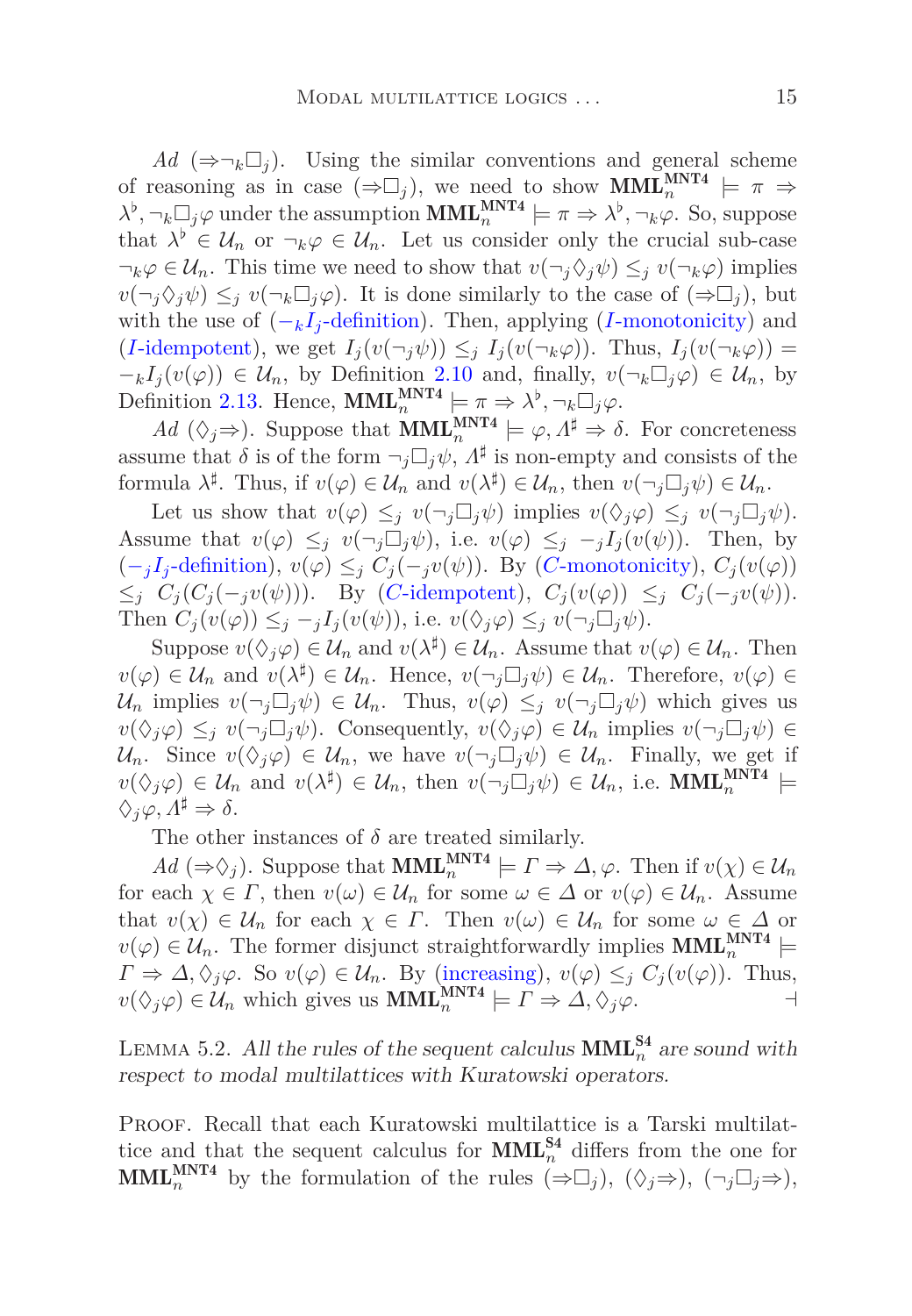$(\Rightarrow \neg_i \Diamond_i)$ ,  $(\Rightarrow \neg_k \Box_i)$ , and  $(\neg_k \Diamond_i \Rightarrow)$ . Thus, we need to consider only these rules.

 $Ad (\Rightarrow \Box_i)$ . This proof is a generalization of the proof of soundness of the right rule for  $\Box_j$  of  $\text{MML}_n$  with respect to De Morgan modal multilattices presented in [\[7,](#page-29-6) Lemma 5.4]. Suppose that

$$
\mathbf{MML}_{n}^{\mathbf{S4}} \models \Box_{j} \Gamma_{1}, \neg_{j} \Diamond_{j} \Gamma_{2}, \neg_{k} \Box_{j} \Gamma_{3} \Rightarrow \Diamond_{j} \Lambda_{1}, \neg_{j} \Box_{j} \Lambda_{2}, \neg_{k} \Diamond_{j} \Lambda_{3}, \varphi.
$$

We leave it to the reader to show that  $\text{MML}_{n}^{\text{S4}} \models \Box_{j} \Gamma_{1}, \neg_{j} \Diamond_{j} \Gamma_{2}, \neg_{k} \Box_{j} \Gamma_{3},$  $\neg_i \neg_k \Diamond_i A_1, \neg_i \neg_k \neg_j \Box_i A_2, \neg_k \neg_j \neg_k \Diamond_i A_3 \Rightarrow \varphi$ . For simplicity we assume that  $\Gamma_1$ ,  $\Gamma_2$ and  $\Gamma_3$  consist of the formulas  $\gamma_1$ ,  $\gamma_2$  and  $\gamma_3$ , respectively, and  $\Lambda_1$ ,  $\Lambda_2$  and  $\Lambda_3$  consist of the formulas  $\lambda_1$ ,  $\lambda_2$  and  $\lambda_3$ , respectively. By Definitions [2.8](#page-4-0) and [2.13,](#page-6-1) we have  $\Phi_1 \cap_j \Phi_2 \leq_j v(\varphi)$ , where  $\Phi_1 =$  $I_j(v(\gamma_1)) \cap_j -_j C_j(v(\gamma_2)) \cap_j -_k I_j(v(\gamma_3))$  and  $\Phi_2 = -_j -_k C_j(v(\lambda_1)) \cap_j$ −*j*−*k*−*<sup>j</sup> I<sup>j</sup>* (*v*(*λ*2)) ∩*<sup>j</sup>* −*j*−*k*−*kC<sup>j</sup>* (*v*(*λ*3)).

Using Definition [2.11,](#page-6-4) we modify  $\Phi_1$  as follows:

$$
\Phi_1 = I_j(v(\gamma_1)) \cap_j I_j(-jv(\gamma_2)) \cap_j I_j(-kv(\gamma_3)).
$$

By Definition [2.11,](#page-6-4)  $-*j*-*k*-*j* I<sub>j</sub>(v(\lambda<sub>2</sub>)) = -*j*-*k* C<sub>j</sub>(-*j*v(\lambda<sub>2</sub>)).$  Using this Definition again, we have:

$$
-j - kC_j(v(\lambda_1)) = -j - k - j - kI_j(-j - k v(\lambda_1)),
$$
  

$$
-j - k - jI_j(v(\lambda_2)) = -j - k - j - kI_j(-j - k - j v(\lambda_2)),
$$
  

$$
-j - k - kC_j(v(\lambda_3)) = -k - j - k - j - kI_j(-j - k v(\lambda_3)).
$$

We leave it to the reader to prove that  $-j-k-j-k\nu(\psi) = \nu(\psi)$  and  $-k-i-k-j\nu(\psi) = \nu(\psi)$ , for each  $\psi \in \mathscr{F}_{M}$ . We modify  $\Phi_2$  as follows:

$$
\Phi_2 = I_j(-j - k v(\lambda_1)) \cap_j I_j(-j - k - j v(\lambda_2)) \cap_j - k I_j(-j - k v(\lambda_3)).
$$

Using Definition [2.11,](#page-6-4) we modify the last conjunct of  $\Phi_2$ :

$$
\Phi_2 = I_j(-j-kv(\lambda_1)) \cap_j I_j(-j-k-jv(\lambda_2)) \cap_j I_j(-k-j-kv(\lambda_3)).
$$

Using Definition [2.11](#page-6-4) (the property [\(multiplicative\)](#page-6-5)), we have:

$$
\Phi_1 = I_j(v(\gamma_1) \cap_j -_j v(\gamma_2) \cap_j -_k v(\gamma_3)),
$$
  

$$
\Phi_2 = I_j(-_j -_k v(\lambda_1) \cap_j -_j -_k -_j v(\lambda_2) \cap_j -_k -_j -_k v(\lambda_3)).
$$

Let us introduce two new abbreviations:

$$
\Psi_1 := v(\gamma_1) \cap_j -_{j} v(\gamma_2) \cap_j -_{k} v(\gamma_3),
$$
  

$$
\Psi_2 := -_{j} -_{k} v(\lambda_1) \cap_j -_{j} -_{k} -_{j} v(\lambda_2) \cap_j -_{k} -_{j} -_{k} v(\lambda_3).
$$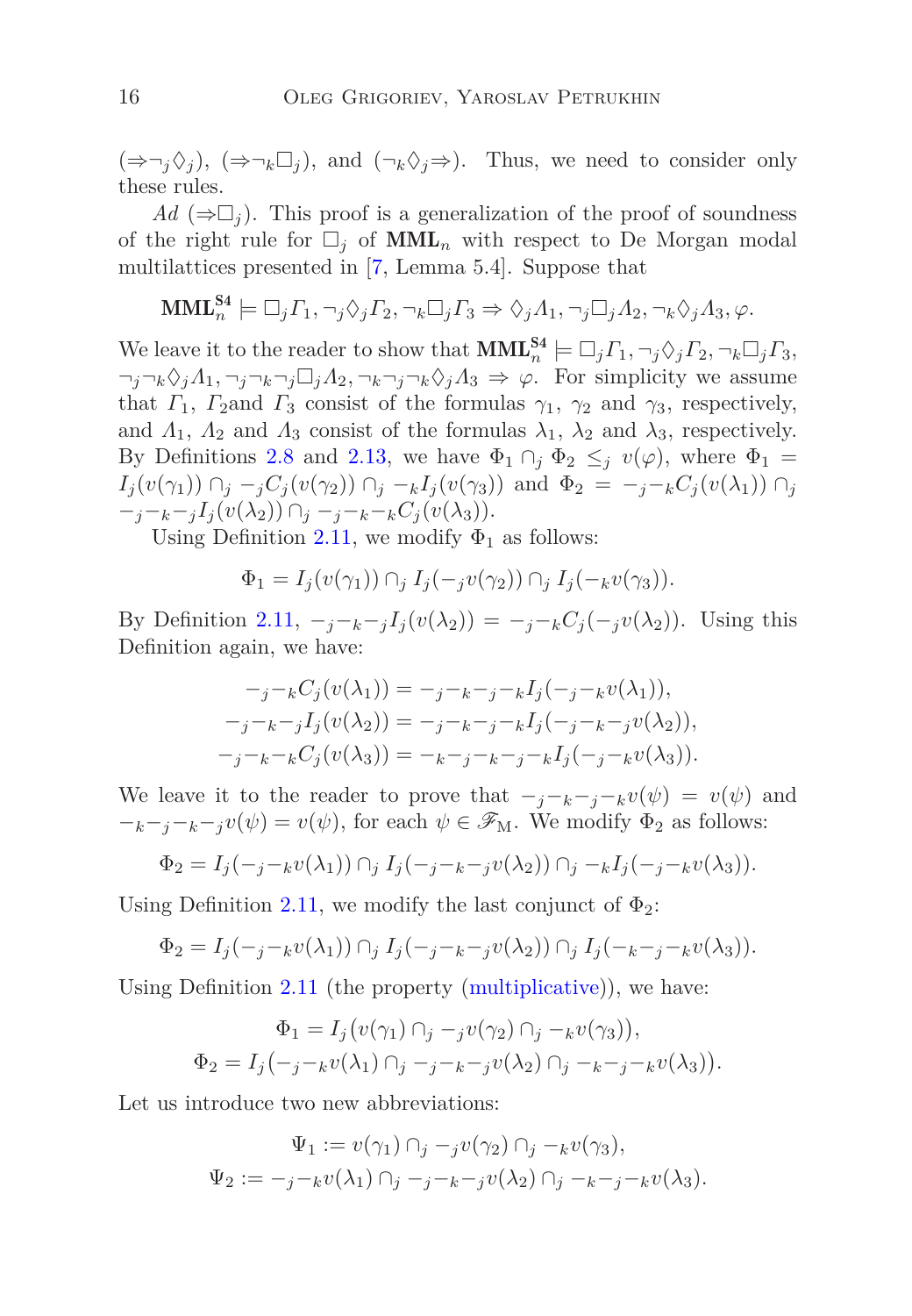We have  $\Phi_1 = I_i(\Psi_1)$  and  $\Phi_2 = I_i(\Psi_2)$ . Then  $\Phi_1 \cap_i \Phi_2 = I_i(\Psi_1) \cap_i$ *I*<sub>j</sub>( $\Psi_2$ ). Using [\(multiplicative\)](#page-6-5) once again, we have  $I_j(\Psi_1) \cap_j I_j(\Psi_2) =$  $I_i(\Psi_1 \cap_i \Psi_2)$ . Therefore,  $I_i(\Psi_1 \cap_i \Psi_2) \leq_i v(\varphi)$ . By *I*-monotonicity,  $I_j(I_j(\Psi_1 \cap_j \Psi_2)) \leq j \quad I_j(v(\varphi))$ . By Definition [2.11](#page-6-4) (*I*[-idempotent\)](#page-5-3),  $I_j(\Psi_1 \cap_j \Psi_2) \leq_j I_j(v(\varphi))$ . Then  $I_j(\Psi_1) \cap_j I_j(\Psi_2) \leq_j I_j(v(\varphi))$ , i.e.  $\Phi_1 \cap_j$  $\Phi_2 \leq_j I_j(v(\varphi))$ . By Definition [2.13,](#page-6-1)  $\text{MML}_n^{\text{S4}} \models \Box_j \Gamma_1, \neg_j \Diamond_j \Gamma_2, \neg_k \Box_j \Gamma_3$ ,  $\neg_j \neg_k \Diamond_j A_1, \neg_j \neg_k \neg_j \Box_j A_2, \neg_k \neg_j \neg_k \Diamond_j A_3 \Rightarrow \Box_j \varphi$ . The latter fact implies the required one:

$$
\mathbf{MML}_{n}^{\mathbf{S4}} \models \Box_{j} \Gamma_{1}, \neg_{j} \Diamond_{j} \Gamma_{2}, \neg_{k} \Box_{j} \Gamma_{3} \Rightarrow \Diamond_{j} \Lambda_{1}, \neg_{j} \Box_{j} \Lambda_{2}, \neg_{k} \Diamond_{j} \Lambda_{3}, \Box_{j} \varphi.
$$

The other cases are proved similarly. ⊣

In order to simplify a soundness proof for  $\text{MML}_{n}^{\text{S5}}$  we need the following definition [see [21](#page-30-8) for the translations of hypersequents and treehypersequents to formulas].

DEFINITION 5.1. A transtation  $\tau$  of hypersequents to  $\mathscr{L}_{M}$ -formulas is inductively defined as follows:

- $\tau(\Gamma \Rightarrow \Delta) = \bigwedge_j \Gamma \rightarrow_j \bigvee_j \Delta_j^1$  $\tau(\Gamma \Rightarrow \Delta) = \bigwedge_j \Gamma \rightarrow_j \bigvee_j \Delta_j^1$
- $\bullet$  *τ*( $\Gamma_1 \Rightarrow \Delta_1 \mid \ldots \mid \Gamma_m \Rightarrow \Delta_m$ ) =  $\Box_j \tau(\Gamma_1 \Rightarrow \Delta_1) \vee_i \cdots \vee_i \Box_i \tau(\Gamma_m \Rightarrow$ *∆m*).

<span id="page-16-1"></span>PROPOSITION 5.1. A hypersequent *H* is valid in  $\text{MML}_{n}^{\text{S5}}$  iff the formula  $\tau(H)$  is valid in **MML**<sup>S5</sup><sub>*n*</sub>.

PROOF. Suppose that a hypersequent  $H = \Gamma_1 \Rightarrow \Delta_1 \mid \ldots \mid \Gamma_m \Rightarrow \Delta_m$ is valid in **MML**<sup>55</sup><sub>*n*</sub>. Then there is at least one *i* such that  $1 \leqslant i \leqslant m$ and  $\Gamma_i \Rightarrow \Delta_i$  is valid. Thus, if  $v(\varphi) \in \mathcal{U}_n$  for all  $\varphi \in \Gamma_i$ , then  $v(\psi) \in$  $\mathcal{U}_n$  for some  $\psi \in \Delta_i$ . Since  $\mathcal{U}_n$  is a prime multifilter, we have that if  $v(\bigwedge_j \Gamma_i) \in \mathcal{U}_n$ , then  $v(\bigvee_j \Delta_i) \in \mathcal{U}_n$ . Thus,  $v(\bigwedge_j \Gamma_i \rightarrow_j \bigvee_j \Delta_i) \in \mathcal{U}_n$ . Therefore,  $1_j \leq_j v(\bigwedge_j \overline{\Gamma_i} \to_j \bigvee_j \Delta_i)$ . By (*I*[-monotonicity\)](#page-6-2),  $I_j(1_j) \leq_j$  $I_j(v(\bigwedge_j \Gamma_i \to_j \bigvee_j \Delta_i)).$  By  $(1_j \text{ is open}), 1_j \leq_j I_j(v(\bigwedge_j \Gamma_i \to_j \bigvee_j \Delta_i)).$  $S \circ I_j(v(\bigwedge_j \Gamma_i \to_j \bigvee_j \Delta_i)) \in \mathcal{U}_n$ , i.e.  $v(\Box_j(\bigwedge_j \Gamma_i \to_j \bigvee_j \Delta_i)) \in \mathcal{U}_n$ . Since  $\mathcal{U}_n$  is prime,  $v(\Box_j(\bigwedge_j \Gamma_1 \to_j \bigvee_j \Delta_1)) \vee \cdots \vee v(\Box_j(\bigwedge_j \Gamma_m \to_j \bigvee_j \Delta_m)) \in$ U<sub>n</sub>, i.e.  $\tau(H) \in \mathcal{U}_n$ . So  $\tau(H)$  is valid in **MML**<sup>S5</sup><sub>n</sub>.

Suppose that  $\tau(H)$  is valid in **MML**<sub>n</sub><sup>55</sup>. Thus,  $v(\Box_j(\bigwedge_j \Gamma_1 \to_j \bigvee_j \Delta_1))$  $\forall \dots \forall v (\Box_j (\bigwedge_j \Gamma_m \to_j \bigvee_j \Delta_m)) \in \mathcal{U}_n$ . Then there is an *i* such that  $1 \leq$ 

<span id="page-16-0"></span><sup>&</sup>lt;sup>1</sup> To be more precise, this definition holds, if both  $\Gamma \neq \emptyset$  and  $\Delta \neq \emptyset$ . If  $\Gamma = \emptyset$ , then  $\tau(\Gamma \Rightarrow \Delta) = \bigvee_j \Delta$ ; if  $\Delta = \emptyset$ , then  $\tau(\Gamma \Rightarrow \Delta) = \neg_k \neg_j \bigwedge_j \Gamma$ ; if both  $\Gamma = \emptyset$  and  $\Delta = \emptyset$ , then  $\tau(\Gamma \Rightarrow \Delta) = p \wedge_i \neg_k \neg_i p$ .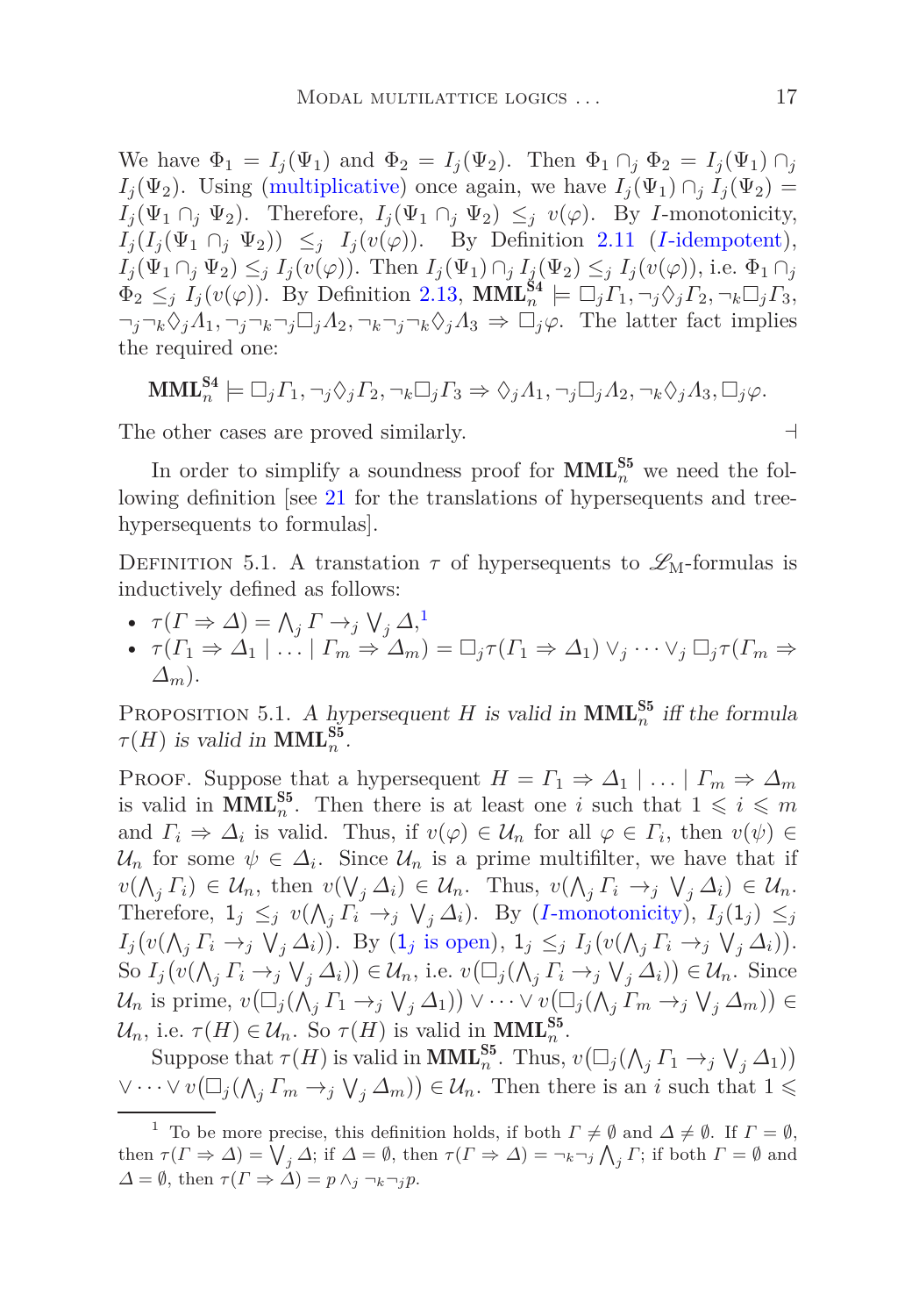$i \leq m$  and  $\Box_j(v(\bigwedge_j \Gamma_i \to_j \bigvee_j \Delta_i)) \in \mathcal{U}_n$ . By [\(decreasing\)](#page-5-9),  $v(\bigwedge_j \Gamma_i \to_j \Delta_i)$  $(\bigvee_j \Delta_i) \in \mathcal{U}_n$ . Hence,  $v(\bigwedge_j \Gamma_i) \in \mathcal{U}_n$  implies  $v(\bigvee_j \Delta_i) \in \mathcal{U}_n$ . So  $v(\varphi) \in \mathcal{U}_n$ for any  $\varphi \in \Gamma_i$  implies  $v(\psi) \in \mathcal{U}_n$  for some  $\psi \in \Delta_i$ . Therefore,  $\Gamma_i \Rightarrow \Delta_i$ is valid. Hence, *H* is valid in  $\text{MML}_{n}^{\text{S5}}$ . ⊣

LEMMA 5.3. All the rules of the sequent calculus  $\text{MML}_{n}^{\text{S5}}$  are sound with respect to modal multilattices with Halmos operators.

PROOF. Ad  $(\Box_j \Rightarrow)$ . Assume that  $\text{MML}_n^{S5} \models \varphi, \Gamma \Rightarrow \Delta \downarrow H$ . Then, by Proposition [5.1,](#page-16-1)  $\text{MML}_{n}^{\text{S5}} \models \tau(\varphi, \Gamma \Rightarrow \Delta \mid H)$ , i.e.  $\text{MML}_{n}^{\text{S5}} \models \Box_{j}((\varphi \wedge_{j} \Delta_{j} \wedge \Delta_{j} \wedge \Delta_{j} \wedge \Delta_{j} \wedge \Delta_{j} \wedge \Delta_{j} \wedge \Delta_{j} \wedge \Delta_{j} \wedge \Delta_{j} \wedge \Delta_{j} \wedge \Delta_{j} \wedge \Delta_{j} \wedge \Delta_{j} \wedge \Delta_{j} \wedge \Delta_{j} \wedge \Delta_{j} \wedge \$  $\bigwedge_j \Gamma$   $\to_j \bigvee_j \Delta$   $\bigvee_j \Box_j \tau(H)$ . Then **MML**<sub>n</sub><sup>55</sup>  $\models \Box_j ((\varphi \wedge_j \wedge_j \Gamma) \rightarrow_j \bigvee_j \Delta)$ or **MML**<sup>S5</sup><sub>n</sub>  $\models \Box_j \tau(H)$ . The latter option immediately implies the required result. Let us consider the former one. We leave it to the reader to check that  $\text{MML}_{n}^{\text{S5}} \models \Box_j(\chi \rightarrow_j \omega) \rightarrow_j (\Box_j \chi \rightarrow_j \Box_j \omega)$ . Then  $\text{MML}_{n}^{\text{S5}} \models$  $\Box_j(\varphi \wedge_j \wedge_j \Gamma) \rightarrow_j \Box_j \vee_j \Delta$ . By (*I*[-idempotent\)](#page-5-3),  $\text{MML}_n^{\text{S5}} \models (\Box_j \varphi \wedge_j \Gamma)$  $\Box_j \bigwedge_j \Gamma$   $\rightarrow_j \Box_j \bigvee_j \Delta$ . Thus,  $\text{MML}_n^{\text{S5}} \models \neg_k \neg_j (\Box_j \varphi \land_j \Box_j \Lambda_j \Gamma) \lor_j$  $\Box_j \bigvee_j \Delta$ . Then  $\text{MML}_n^{\text{S5}} \models \neg_k \neg_j \Box_j \varphi \lor_j \neg_k \neg_j \Box_j \bigwedge_j \Gamma \lor_j \Box_j \bigvee_j \Delta$  which  $\text{implies } \text{MML}_{n}^{\text{S5}} \models \neg_k \neg_j \Box_j \varphi \lor_j (\Box_j \wedge_j \Gamma \rightarrow_j \Box_j \vee_j \Delta)$ . By (interior interconnection),  $\text{MML}_{n}^{\text{S5}} \models \neg_k \neg_j \Box_j \varphi$  iff  $\text{MML}_{n}^{\text{S5}} \models \Box_j \neg_k \neg_j \Box_j \varphi$ . We leave it to the reader to prove  $\text{MML}_{n}^{\text{SS}} \models (\Box_j \chi \rightarrow_j \Box_j \omega) \rightarrow_j \Box_j (\chi \rightarrow_j \omega)$ . Therefore,  $\text{MML}_{n}^{\text{S5}} \models \Box_j \neg_k \neg_j \Box_j \varphi \lor_j \Box_j (\bigwedge_j \Gamma \rightarrow_j \bigvee_j \Delta)$ . By the properties of  $\vee_j$ , we have  $\text{MML}_{n}^{\text{S5}} \models \Box_j \neg_k \neg_j \Box_j \varphi \vee_j \Box_j (\wedge_j \Gamma \rightarrow_j \vee_j \Delta) \vee_j$  $\Box_j \tau(H)$ . Hence, by the definition of  $\tau$ ,  $\text{MML}_n^{\text{S5}} \models \tau(\Box_j \varphi \Rightarrow | \Gamma \Rightarrow \Delta |$ *H*). By Proposition [5.1,](#page-16-1) **MML**<sup>S5</sup><sub>*n*</sub></sup> $\models \Box_j \varphi \Rightarrow | \Gamma \Rightarrow \Delta | H$ .

 $Ad (\Rightarrow \Diamond_j)$ . Assume that  $\text{MML}_{n}^{\text{S5}} \models \Gamma \Rightarrow \Delta, \varphi \mid H$ . Then  $\text{MML}_{n}^{\text{S5}} \models$  $\neg_k \neg_j \varphi, \Gamma \Rightarrow \Delta \mid H$ . By Proposition [5.1,](#page-16-1)  $\text{MML}_n^{\text{S5}} \models \tau(\neg_k \neg_j \varphi, \Gamma \Rightarrow \Delta \mid$ *H*), i.e. **MML**<sup>S5</sup></sup><sup>*n*</sup>  $\models \Box_j ((\neg_k \neg_j \varphi \land_j \land_j \Gamma) \rightarrow_j \lor_j \Box_j \neg_j \vee_j \Box_j \tau(H)$ . Then  $\text{MML}_{n}^{\text{S5}} \models \Box_{j}((\neg_{k}\neg_{j}\varphi \wedge_{j}\wedge_{j}\Gamma) \rightarrow_{j} \mathsf{V}_{j}\Delta) \text{ or } \text{MML}_{n}^{\text{S5}} \models \Box_{j}\tau(H).$  The latter option immediately implies the soundness of the rule in question. Let us consider the former one. Similarly to the previous case, we get  $\text{MML}_{n}^{\text{S5}} \models (\Box_j \neg_k \neg_j \varphi \land_j \Box_j \land_j \Gamma) \rightarrow_j \Box_j \bigvee_j \Delta$ . Then  $\text{MML}_{n}^{\text{S5}} \models$  $(\neg_k \neg_j \Diamond_j \varphi \land_j \Box_j \land_j \Gamma) \rightarrow_j \Box_j \bigvee_j \Delta$ . By [\(closure interconnection\)](#page-6-6),  $\text{MML}_{n}^{\text{S5}} \models (\Diamond_j \neg_k \neg_j \Diamond_j \varphi \land_j \Box_j \land_j \Gamma) \rightarrow_j \Box_j \lor_j \Delta$ . Then  $\text{MML}_{n}^{\text{S5}} \models$  $(\neg_k \neg_j \Box_j \Diamond_j \varphi \land_j \Box_j \wedge_j \Gamma) \rightarrow_j \Box_j \vee_j \Delta$ . Therefore,  $\text{MML}_n^{\text{S5}} \models \Box_j \Diamond_j \varphi \vee_j \Box_j$  $\neg_k \neg_j \Box_j \wedge_j \Gamma \vee_j \Box_j \vee_j \Delta$ . Hence,  $\text{MML}_n^{\text{S5}} \models \Box_j \Diamond_j \varphi \vee_j (\Box_j \wedge_j \Gamma \rightarrow_j \Delta)$  $\Box_j \bigvee_j \Delta$ ). Thus,  $\text{MML}_n^{\text{S5}} \models \Box_j \Diamond_j \varphi \lor_j \Box_j (\bigwedge_j \Gamma \rightarrow_j \bigvee_j \Delta)$  which implies  $\textbf{MML}_n^{\mathbf{S5}} \models \Gamma \Rightarrow \Delta \mid \Rightarrow \Diamond_j \varphi \mid H.$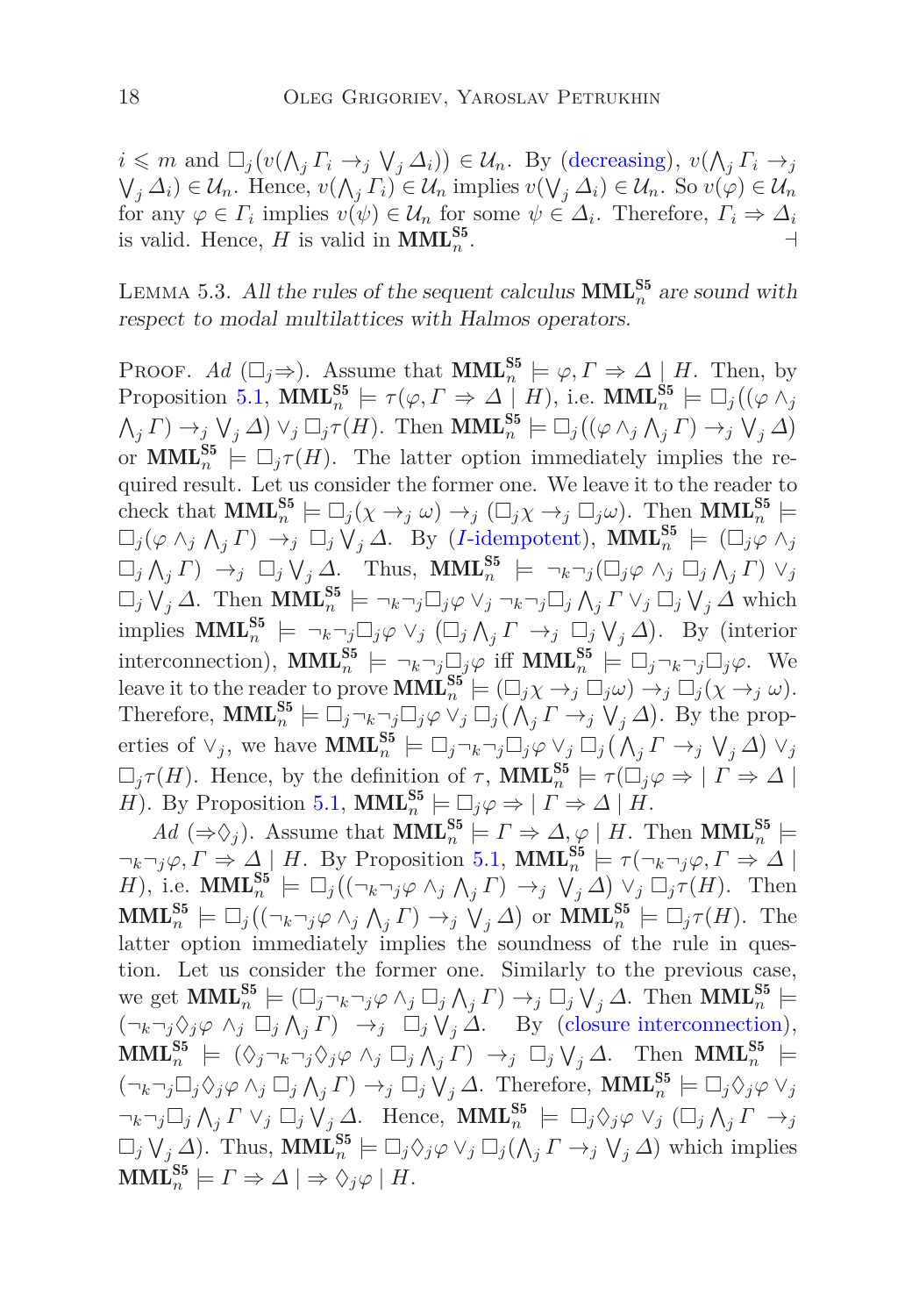$Ad~(\Rightarrow \Box_j)$ . Assume that  $\text{MML}_{n}^{\text{S5}} \models \Rightarrow \varphi \mid H$ . Then  $\text{MML}_{n}^{\text{S5}} \models \Rightarrow \varphi$ or **MML**<sup>S5</sup><sub>n</sub>  $\models$  *H*. The latter case immediately implies **MML**<sup>S5</sup><sub>n</sub>  $\models$   $\Rightarrow$  $\Box_i \varphi \mid H$ . Let us look at the former one. We have  $v(\varphi) = 1_i$ , for some  $j \leq n$ . Thus,  $1_j \leq_j v(\varphi)$  and  $v(\varphi) \leq_j 1_j$ . By (*I*[-monotonicity\)](#page-6-2),  $I_j(1_j) \leq_j I_j(v(\varphi))$  and  $I_j(v(\varphi)) \leq_j I_j(1_j)$ , i.e.  $I_j(v(\varphi)) = I_j(1_j)$ . By  $(1_j \text{ is open}), I_j(v(\varphi)) = 1_j.$  Hence,  $\text{MML}_n^{\text{S5}} \models \Rightarrow \Box_j \varphi \mid H.$ 

 $Ad$  ( $\Diamond j \Rightarrow$ ). Then **MML**<sup>S5</sup><sub>n</sub></sup>  $\models \varphi \Rightarrow |H$ . Then **MML**<sup>S5</sup><sub>n</sub><sub>n</sub>  $\models \varphi \Rightarrow$ or  $\text{MML}_{n}^{\text{S5}} \models H$ . The latter case immediately implies the required result. Let us consider the former one. We have  $v(\varphi) = 0_j$ , for some  $j \leq n$ . Thus,  $v(\varphi) \leq i \theta_j$  and  $\theta_j \leq j \ v(\varphi)$ . By (*C*[-monotonicity\)](#page-6-3),  $C_i(v(\varphi)) \leq_i C_i(0_i)$  and  $C_i(0_i) \leq_i C_i(v(\varphi))$ , i.e.  $C_i(v(\varphi)) = C_i(0_i)$ . By  $(0_j \text{ is closed}), C_j(v(\varphi)) = 0_j.$  Hence,  $\text{MML}_n^{\text{S5}} \models \Diamond_j \varphi \Rightarrow | H.$ 

The other cases are proved similarly.  $\rightarrow$ 

<span id="page-18-0"></span>THEOREM 5.1. Let  $L \in \{MML_n^{MNT4}, MML_n^{S4}, MML_n^{S5}\}$ . For each pair of finite sets *Γ* and  $\Delta$  of  $\mathcal{L}_M$ -formulas, it holds that if  $\mathbf{L} \vdash \Gamma \Rightarrow \Delta$ , then  $L \models \Gamma \Rightarrow \Delta$ .

PROOF. By induction of the height of the derivation, using Lemmas [5.1,](#page-26-0) [5.2,](#page-27-0) and [5.3.](#page-27-1) ⊣

#### 5.2. Completeness

DEFINITION 5.2. Let  $L \in \{MML_n^{MNT4}, MML_n^{S4}, MML_n^{S5}\}$  and let  $[\varphi]$  be the class of equivalence of  $\varphi \in \mathscr{F}_{M}$ , i.e.  $\{\psi \in \mathscr{F}_{M} \mid L \vdash \varphi \Rightarrow \psi, L \vdash \psi \Rightarrow$  $\varphi$ . Let  $\Gamma \subseteq \mathscr{F}_{M}$  and  $[\Gamma]$  be  $\{[\gamma] \mid \gamma \in \Gamma\}$ . Thus,  $[\mathscr{F}_{M}]$  is the set of all the classes of equivalences, i.e.  $\{[\varphi] \mid \varphi \in \mathscr{F}_{M}\}.$ 

DEFINITION 5.3. Let  $\varphi, \psi \in \mathscr{F}_{\mathrm{M}}$  and  $\boldsymbol{L} \in \{\mathbf{MML}_{n}^{\mathbf{MNT4}}, \mathbf{MML}_{n}^{\mathbf{S4}}, \mathbf{MML}_{n}^{\mathbf{S5}}\}.$ Then a *Lindenbaum-Tarski algebra* (*LT-algebra*) is a structure  $\mathcal{M}_n^{\mathbf{L}} =$  $\langle [\mathcal{F}_M], \leq_1, \ldots, \leq_n \rangle$  which satisfies the following conditions:

$$
[\varphi] \leq_j [\psi] \text{ iff } [\varphi] = [\varphi \wedge_j \psi];
$$
  
\n
$$
-j[\varphi] = [\neg_j \varphi];
$$
  
\n
$$
[\varphi] \cap_j [\psi] = [\varphi \wedge_j \psi];
$$
  
\n
$$
[\varphi] \cup_j [\psi] = [\varphi \vee_j \psi];
$$
  
\n
$$
[\varphi] \supset_j [\psi] = [\varphi \rightarrow_j \psi];
$$
  
\n
$$
[\varphi] \subset_j [\psi] = [\varphi \leftarrow_j \psi];
$$
  
\n
$$
I_j[\varphi] = [\Box_j \varphi];
$$
  
\n
$$
C_j[\varphi] = [\Diamond_j \varphi].
$$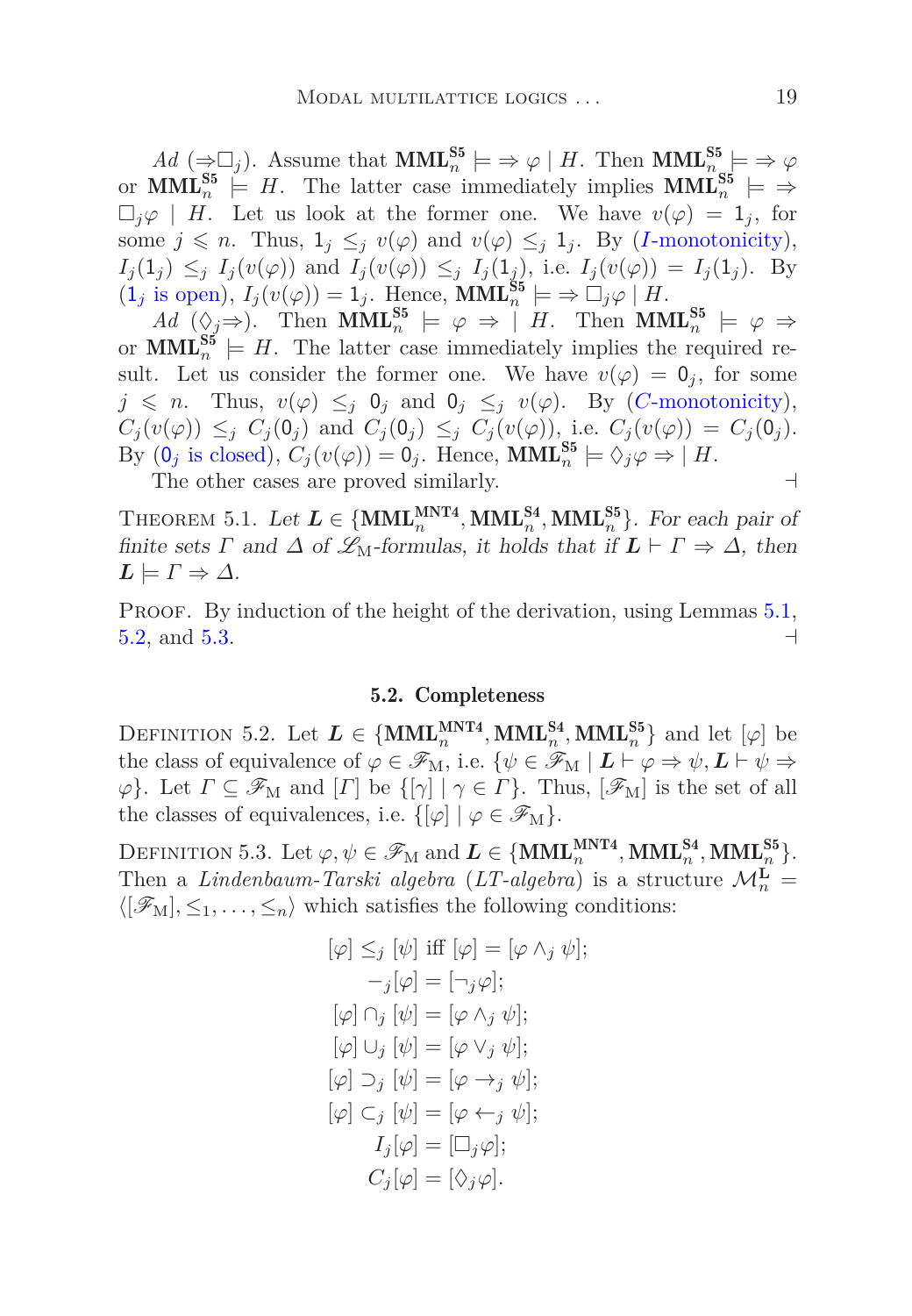FACT 5.1. For each  $\varphi, \psi \in \mathscr{F}_{M}$  and  $\mathbf{L} \in \{\text{MML}_{n}^{\text{MNT4}}, \text{MML}_{n}^{\text{S4}}, \text{MML}_{n}^{\text{S5}}\},$ it holds that  $\mathbf{L} \vdash \varphi \Rightarrow \psi$  and  $\mathbf{L} \vdash \psi \Rightarrow \varphi$  iff  $[\varphi] = [\psi]$ .

<span id="page-19-11"></span><span id="page-19-0"></span>Lemma 5.4. The following sequents are provable in the sequent calculus for  $\text{MML}_{n}^{\text{MNT4}}$ :

<span id="page-19-18"></span><span id="page-19-17"></span><span id="page-19-16"></span><span id="page-19-15"></span><span id="page-19-14"></span><span id="page-19-13"></span><span id="page-19-12"></span><span id="page-19-10"></span><span id="page-19-9"></span><span id="page-19-4"></span><span id="page-19-3"></span><span id="page-19-2"></span><span id="page-19-1"></span>(1) 
$$
\Box_j(p\lor_j \neg_k \neg_j p) \Rightarrow p\lor_j \neg_k \neg_j p
$$
 (13)  $\neg_j \Box_j \varphi \Rightarrow \Diamond_j \neg_j \varphi;$   
\n(2)  $p\lor_j \neg_k \neg_j p \Rightarrow \Box_j(p\lor_j \neg_k \neg_j p)$  (14)  $\Diamond_j \neg_j \varphi \Rightarrow \neg_j \Box_j \varphi;$   
\n(3)  $\Diamond_j(p\land_j \neg_k \neg_j p) \Rightarrow p\land_j \neg_k \neg_j p$  (15)  $\neg_j \Diamond_j \varphi \Rightarrow \Box_j \neg_j \varphi;$   
\n(4)  $p\land_j \neg_k \neg_j p \Rightarrow \Diamond_j(p\land_j \neg_k \neg_j p)$  (16)  $\Box_j \neg_j \varphi \Rightarrow \neg_j \Diamond_j \varphi;$   
\n(5)  $\Box_j \varphi \Rightarrow \varphi$  (17)  $\neg_k \Box_j \varphi \Rightarrow \Box_j \neg_k \varphi;$   
\n(6)  $\Box_j \varphi \Rightarrow \Box_j \Box_j \varphi;$  (18)  $\Box_j \neg_k \varphi \Rightarrow \neg_k \Box_j \varphi;$   
\n(7)  $\Box_j \Box_j \varphi \Rightarrow \Box_j \varphi;$  (19)  $\neg_k \Diamond_j \varphi \Rightarrow \Diamond_j \neg_k \varphi;$   
\n(8)  $\Box_j(\varphi \land_j \psi) \Rightarrow \Box_j \varphi \land_j \Box_j \psi;$  (20)  $\Diamond_j \neg_k \varphi \Rightarrow \neg_k \Diamond_j \varphi;$   
\n(9)  $\varphi \Rightarrow \Diamond_j \varphi$  (21)  $\neg_{k} \neg_j \Box_j \neg_k \neg_j \varphi \Rightarrow \Diamond_j \varphi;$   
\n(10)  $\Diamond_j \varphi \Rightarrow \Diamond_j \varphi;$  (22)  $\Diamond_j \varphi \Rightarrow \neg_k \neg_j \Box_j \neg_k \neg_j \varphi;$   
\n(11)  $\Diamond_j \Diamond_j \varphi \Rightarrow \Diamond_j \varphi;$  (23)  $\neg_k \neg_j \Diamond_j \neg_k \neg_j \varphi \Rightarrow \Box_j \varphi;$   
\n(12)  $\Diamond_j \varphi \lor_j \Diamond_j \psi \Rightarrow \Diamond_j (\varphi \lor_j \psi);$  (24)  $\Box_j \varphi \Rightarrow \neg_k \neg_j \Diamond_j \neg_k \neg_j \varphi;$ 

<span id="page-19-26"></span><span id="page-19-22"></span><span id="page-19-21"></span><span id="page-19-20"></span><span id="page-19-19"></span><span id="page-19-8"></span><span id="page-19-7"></span><span id="page-19-6"></span><span id="page-19-5"></span>LEMMA 5.5. 
$$
\mathcal{M}_n^{\text{MML}_n^{\text{MNT4}}}
$$
 is a Tarski multilattice.

PROOF. Due to Lemma [5.4,](#page-19-0) operations  $I_i$  and  $C_j$  on  $[\mathscr{F}_M]$  satisfy the conditions which are listed in Definitions [2.9](#page-5-10) and [2.10.](#page-5-5) Specifically, the correspondence between the properties required by these definitions and the provable sequents listed above is as follows:

- [\(decreasing\)](#page-5-9) is justified by the provability of [\(5\);](#page-19-1) (*I*[-idempotent\)](#page-5-3) by  $(6)-(7)$  $(6)-(7)$ ; [\(sub-multiplicative\)](#page-5-11) by  $(8)$ ; [\(increasing\)](#page-5-8) by  $(9)$ ; (*C*[-idempotent\)](#page-5-7) by  $(10)$ – $(11)$ ; finally, [\(sub-additive\)](#page-5-12) by  $(12)$ .
- ( $1<sub>j</sub>$  [is open\)](#page-5-0) and ( $0<sub>j</sub>$  [is closed\)](#page-5-1) are justified by [\(1\)](#page-19-9)[–\(4\);](#page-19-10)  $(-jI_j$ [-definition\)](#page-5-2) by [\(13\)–](#page-19-11)[\(14\);](#page-19-12)  $(-jC_j$ -definition) by [\(15\)](#page-19-13)[–\(16\);](#page-19-14)  $(-kI_j - \text{definition})$  by [\(17\)](#page-19-15)[–\(18\);](#page-19-16)  $(-kC_j - \text{definition})$  by [\(19\)](#page-19-17)[–\(20\);](#page-19-18)  $(C$ [-definition\)](#page-5-15) by  $(21)$ – $(22)$ ;  $(I$ -definition) by  $(23)$ – $(24)$ . ⊣

<span id="page-19-23"></span>LEMMA 5.6. The sequents  $(1)–(24)$  $(1)–(24)$  $(1)–(24)$  from Lemma [5.4](#page-19-0) as well as the following ones are provable in the sequent calculus for  $\text{MML}_{n}^{\text{S4}}$ :

<span id="page-19-25"></span><span id="page-19-24"></span>
$$
(25) \quad \Box_j \varphi \wedge_j \Box_j \psi \Rightarrow \Box_j (\varphi \wedge_j \psi); \qquad (26) \quad \Diamond_j (\varphi \vee_j \psi) \Rightarrow \Diamond_j \varphi \vee_j \Diamond_j \psi.
$$

**PROOF.** In virtue of Remark [4.1,](#page-12-0) we observe that the rules of  $\text{MML}_{n}^{\text{MNT4}}$ are restrictions of the rules of  $\text{MML}_{n}^{\text{S4}}$ . This fact implies that the sequents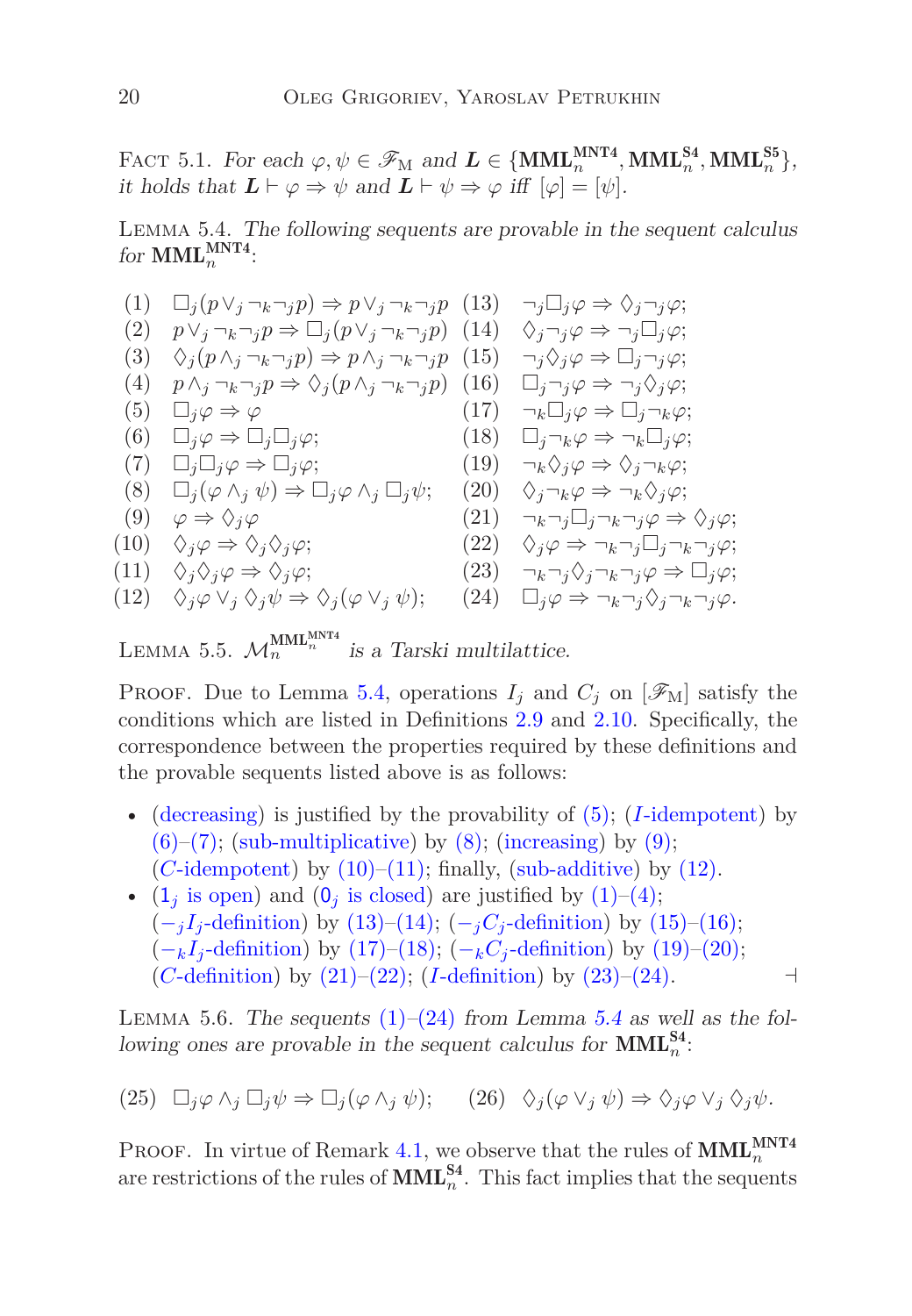$(1)$ – $(24)$  from Lemma [5.4](#page-19-0) are provable in **MML**<sup>S4</sup><sub>n</sub> as well. As for the latter ones, their proofs are below.

$$
\frac{\varphi \Rightarrow \varphi}{\varphi, \psi \Rightarrow \varphi} (W \Rightarrow) \frac{\psi \Rightarrow \psi}{\varphi, \psi \Rightarrow \psi} (W \Rightarrow)
$$
\n
$$
\frac{\varphi, \psi \Rightarrow \varphi \land_j \psi}{\Box_j \varphi, \Box_j \psi \Rightarrow \varphi \land_j \psi} (\Rightarrow \land_j)
$$
\n
$$
\frac{\Box_j \varphi, \Box_j \psi \Rightarrow \varphi \land_j \psi}{\Box_j \varphi, \Box_j \psi \Rightarrow \Box_j (\varphi \land_j \psi)} (\Rightarrow \Box_j)
$$
\n
$$
\frac{\varphi \Rightarrow \varphi}{\Box_j \varphi \land_j \Box_j \psi \Rightarrow \Box_j (\varphi \land_j \psi)} (\land_j \Rightarrow)
$$
\n
$$
\frac{\varphi \Rightarrow \varphi}{\varphi \Rightarrow \varphi, \psi} (\Rightarrow W) \frac{\psi \Rightarrow \psi}{\psi \Rightarrow \varphi, \psi} (\Rightarrow W)
$$
\n
$$
\frac{\varphi \lor_j \psi \Rightarrow \varphi, \psi}{\varphi \lor_j \psi \Rightarrow \Diamond_j \varphi, \Diamond_j \psi} (\Rightarrow \Diamond_j) 2x
$$
\n
$$
\frac{\Diamond_j (\varphi \lor_j \psi) \Rightarrow \Diamond_j \varphi, \Diamond_j \psi}{\Diamond_j (\varphi \lor_j \psi) \Rightarrow \Diamond_j \varphi, \Diamond_j \psi} (\Diamond_j \Rightarrow)
$$

<span id="page-20-5"></span>LEMMA 5.7.  $\mathcal{M}_n^{\text{MML}_n^{S4}}$  is a Kuratowski multilattice.

PROOF. Due to Lemma [5.6,](#page-19-23) operations  $I_i$  and  $C_j$  satisfy the conditions which are listed in Definition [2.11.](#page-6-4) In particular, [\(multiplicative\)](#page-6-5) is justified by the provability of  $(8)$  and  $(25)$ ,  $(additive)$  is justified by  $(12)$ and  $(26)$ .  $\qquad \qquad \rightarrow$ 

<span id="page-20-2"></span>LEMMA 5.8. The sequents  $(1)–(24)$  $(1)–(24)$  $(1)–(24)$  and  $(25)–(26)$  $(25)–(26)$  $(25)–(26)$  from Lemmas [5.4](#page-19-0) and [5.6](#page-19-23), respectively, as well as the following ones are provable in the sequent calculus for  $\text{MML}_{n}^{\text{S5}}$ :

<span id="page-20-4"></span><span id="page-20-3"></span>
$$
\begin{array}{lll}\n(27) & \Box_j \neg_k \neg_j \Box_j \varphi \Rightarrow \neg_k \neg_j \Box_j \varphi; & (29) & \Diamond_j \neg_k \neg_j \Diamond_j \varphi \Rightarrow \neg_k \neg_j \Diamond_j \varphi; \\
(28) & \neg_k \neg_j \Box_j \varphi \Rightarrow \Box_j \neg_k \neg_j \Box_j \varphi; & (30) & \neg_k \neg_j \Diamond_j \varphi \Rightarrow \Diamond_j \neg_k \neg_j \Diamond_j \varphi.\n\end{array}
$$

PROOF. As an example, we proof of the sequents  $(29)$  and  $(30)$ .

<span id="page-20-1"></span><span id="page-20-0"></span>
$$
\frac{\varphi \Rightarrow \varphi}{\varphi \Rightarrow |\Rightarrow \Diamond_j \varphi} (\Rightarrow \Diamond_j)
$$
\n
$$
\frac{\varphi \Rightarrow |\neg_k \neg_j \Diamond_j \varphi \Rightarrow (\neg_k \neg_j \Rightarrow)}{\varphi \Rightarrow |\neg_k \neg_j \Diamond_j \varphi \Rightarrow} (\Diamond_j \Rightarrow)}
$$
\n
$$
\frac{\varphi \Rightarrow |\Diamond_j \neg_k \neg_j \Diamond_j \varphi \Rightarrow}{\Diamond_j \varphi \Rightarrow |\Diamond_j \neg_k \neg_j \Diamond_j \varphi \Rightarrow} (\Diamond_j \Rightarrow)
$$
\n
$$
\frac{\Rightarrow \neg_k \neg_j \Diamond_j \varphi |\Diamond_j \neg_k \neg_j \Diamond_j \varphi \Rightarrow}{\Diamond_j \neg_k \neg_j \Diamond_j \varphi \Rightarrow \neg_k \neg_j \Diamond_j \varphi} (\text{Merge})
$$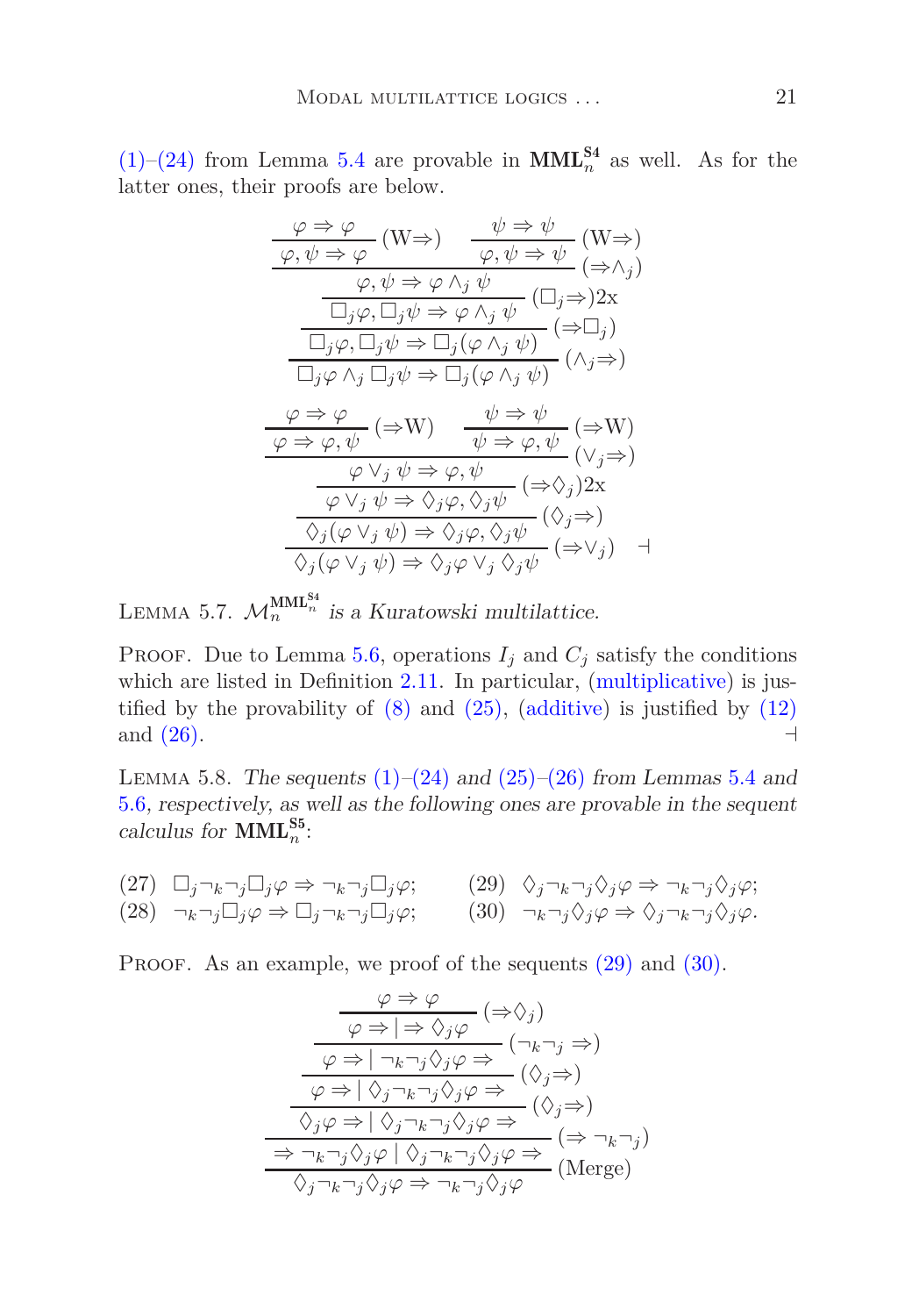$$
\frac{\varphi \Rightarrow \varphi}{\varphi \Rightarrow |\Rightarrow \Diamond_j \varphi} (\Rightarrow \Diamond_j)
$$
\n
$$
\frac{\varphi \Rightarrow |\neg_k \neg_j \Diamond_j \varphi \Rightarrow (\neg_k \neg_j \Rightarrow)}{\Diamond_j \varphi \Rightarrow |\neg_k \neg_j \Diamond_j \varphi \Rightarrow} (\Diamond_j \Rightarrow)}
$$
\n
$$
\frac{\Diamond_j \varphi \Rightarrow |\neg_k \neg_j \Diamond_j \varphi \Rightarrow}{\Rightarrow \neg_k \neg_j \Diamond_j \varphi |\neg_k \neg_j \Diamond_j \varphi \Rightarrow} (\Rightarrow \neg_k \neg_j)
$$
\n
$$
\frac{\Rightarrow |\Rightarrow \Diamond_j \neg_k \neg_j \Diamond_j \varphi |\neg_k \neg_j \Diamond_j \varphi \Rightarrow}{\neg_k \neg_j \Diamond_j \varphi \Rightarrow \Diamond_j \neg_k \neg_j \Diamond_j \varphi} (\text{Merge}) 2x \quad \exists
$$

<span id="page-21-2"></span>LEMMA 5.9.  $\mathcal{M}_n^{\text{MML}_n^{\text{ss}}}$  is a Halmos multilattice.

PROOF. Due to Lemma [5.8,](#page-20-2) operations  $I_j$  and  $C_j$  satisfy the conditions which are listed in Definition [2.12.](#page-6-8) In particular, the condition [\(interior interconnection\)](#page-6-9) is justified by the provability of [\(27\)](#page-20-3) and [\(28\),](#page-20-4) [\(closure interconnection\)](#page-6-6) is justified by  $(29)$  and  $(30)$ . ⊣

<span id="page-21-3"></span>By structural induction on a formula  $\varphi$ , using Definition [5.3](#page-25-0) we get:

LEMMA 5.10. Let  $\tilde{v}$  be a valuation introduced in Definition [2.13](#page-6-1) such that  $\tilde{v}(p) = [p]$ , for all  $p \in \mathcal{P}$  (such a valuation is said to be canonical). Then  $\tilde{v}(\varphi) = [\varphi]$ , for all  $\varphi \in \mathscr{F}_M$ .

<span id="page-21-1"></span>For the elaborated proof of the following lemma see [\[7,](#page-29-6) Lemma 4.12]

LEMMA 5.11 (Lindenbaum).  $L \in \{MML_n^{MNT4}, MML_n^{S4}, MML_n^{S5}\}$ . For every pair of finite sets  $\Gamma$  and  $\Delta$  of  $\mathscr{L}_{M}$ -formulas, it holds that  $\nvdash_L \Gamma \Rightarrow \Delta$ implies that there is an ultramultifilter  $\mathcal{U}_n$  on Lindenbaum-Tarski algebra  $\mathcal{M}_n^{\mathbf{L}}$  and  $[\chi] \in \mathcal{U}_n$  for each  $\chi \in \Gamma$ , while  $[\omega] \notin \mathcal{U}_n$  for each  $\omega \in \Delta$ .

THEOREM 5.2. Let  $L \in \{MML_n^{MNT4}, MML_n^{S4}, MML_n^{S5}\}$ . For every pair of finite sets of  $\mathscr{L}_{M}$ -formulas *Γ* and  $\Delta$ , it holds that  $\mathbf{L} \models \Gamma \Rightarrow \Delta$  iff  $L \vdash \Gamma \Rightarrow \Delta$ .

<span id="page-21-0"></span>PROOF. One direction follows from Theorem [5.1.](#page-18-0) For the other direction we use contraposition and assume that  $L \nvdash \Gamma \Rightarrow \Delta$ . Then, by Lemma [5.11,](#page-21-1)  $\mathcal{M}_n^L$  has an ultramultifilter  $\mathcal{U}_n$  such that  $[\varphi] \in \mathcal{U}_n$  (for all  $\varphi \in$ *Γ*) and  $[\psi] \notin \mathcal{U}_n$  (for all  $\psi \in \Delta$ ). By Lemmas [5.5,](#page-19-26) [5.7](#page-20-5) and [5.9,](#page-21-2) if  $L = \text{MML}_n^{\text{MNT4}}$  (resp.  $\text{MML}_n^{\text{S4}}, \text{ MML}_n^{\text{S5}}$ ), then  $\mathcal{M}_n^L$  is a Tarski (resp. Kuratowski, Halmos) multilattice. By Lemma [5.10,](#page-21-3) there is canonical valuation  $\tilde{v}$  such that  $\tilde{v}(\varphi) \in \mathcal{U}_n$  (for all  $\varphi \in \Gamma$ ) and  $\tilde{v}(\psi) \notin \mathcal{U}_n$  (for all  $\psi \in \Lambda$ ), i.e.  $L \not\models \Gamma \Rightarrow \Lambda$ .  $\psi \in \Delta$ , i.e.  $\boldsymbol{L} \not\models \Gamma \Rightarrow \Delta$ .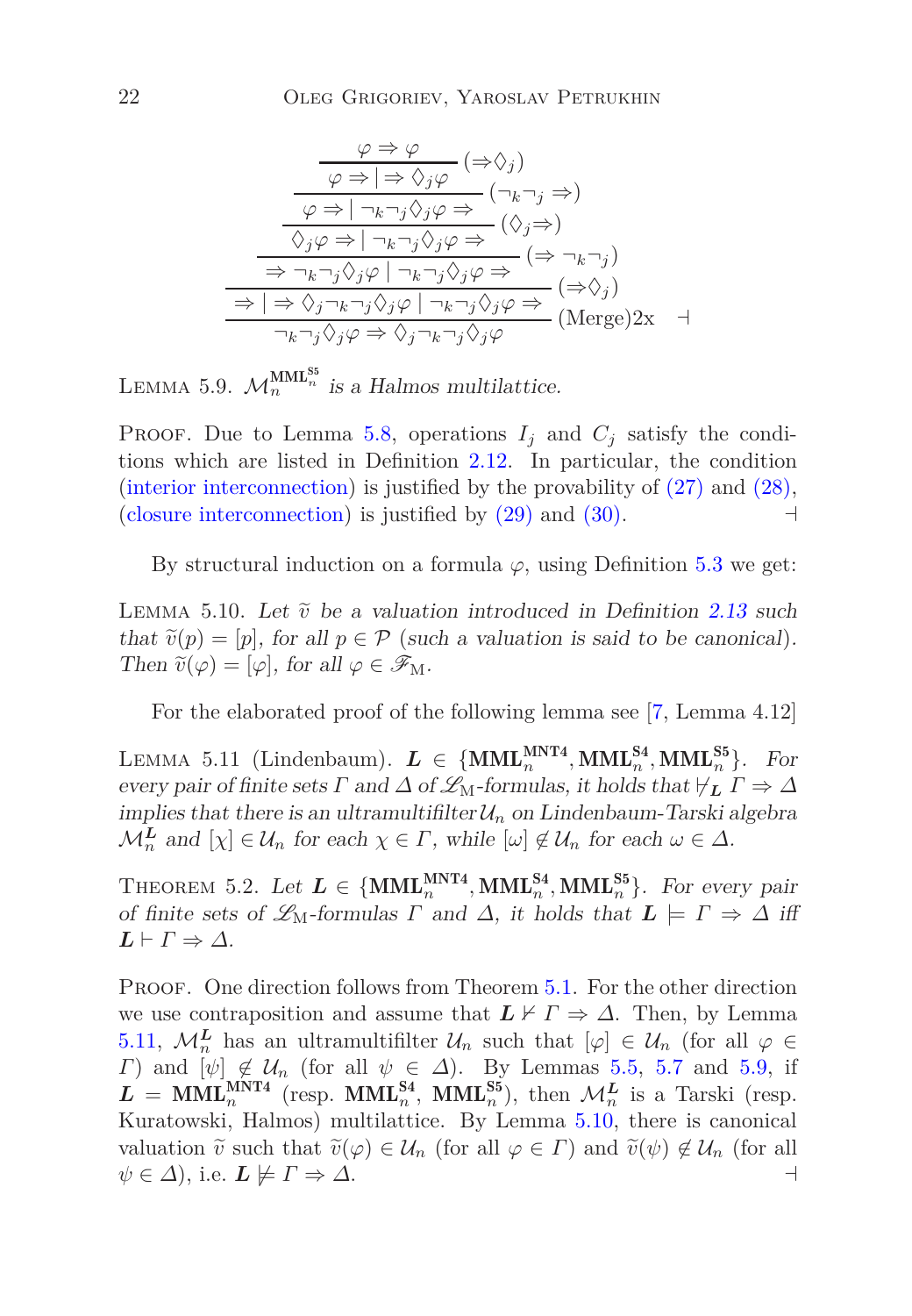# 6. Metatheoretical proporties via embedding

Now we present some metatheoretical results for the system  $\text{MML}_{n}^{\text{MNT4}}$ obtained via embedding techniques following the lines of [\[6](#page-29-5)]. For this purpose we provide syntactic embedding using as a target the language of the MNT4 sequent calculus discussed in Section [3.](#page-6-0)

### 6.1. Syntactic embedding

Let us define a syntactical embedding function  $f$  from the language  $\mathscr{L}_{\mathrm{M}}$ to the language  $\mathscr{L}$ . For the purpose of brevity we put  $\odot_j \in \{\wedge_j, \vee_j, \rightarrow_j, \}$  $\leftarrow$ *j*} and ⊛*j* ∈ { $\Box$ *j*,  $\Diamond$ *j*} as a shorthand for propositional connectives of the language  $\mathscr{L}_{M}$ , while  $\odot \in \{\land, \lor, \rightarrow, \leftarrow\}$  and  $\circledast \in \{\Box, \Diamond\}$  for  $\mathscr{L}$ . We also write  $\odot_j^d$  (⊛<sup>*d*</sup>)</sub> for be the dual of  $\odot_j$  (⊛<sub>*j*</sub>).<sup>[2](#page-22-0)</sup>

<span id="page-22-1"></span>DEFINITION 6.1. Let  $n > 1$ ,  $j, k \leq n$ , and  $j \neq k$ . Then a mapping f from  $\mathscr{L}_{\mathrm{M}}$  to  $\mathscr{L}$  is defined inductively as follows:

(1)  $f(p) = p$  and  $f(\neg_j p) = p^j$  (where  $p^j \in \mathcal{P}^j$ ), for each  $p \in \mathcal{P}$ ,

$$
(2) f(\varphi \odot_j \psi) = f(\varphi) \odot f(\psi),
$$

- (3)  $f \neg_j (\varphi \bigcirc_j \psi) = f(\neg_j \varphi) \bigcirc^d f(\neg_j \psi),$
- (4)  $f\neg_k(\varphi\odot_i\psi) = f(\neg_k\varphi)\odot f(\neg_k\psi),$
- (5)  $f(\neg_j \neg_j \varphi) = f(\varphi),$

$$
(6) f(\neg_k \neg_j \varphi) = f(\neg \varphi),
$$

$$
(7) \ \ f(\circledast_j(\varphi)) = \circledast f(\varphi),
$$

$$
(8) \ f(\neg_j \circledast_j \varphi) = \circledast^{\alpha} f(\neg_j \varphi),
$$

$$
(9) f(\neg_k \circledast_j \varphi) = \circledast f(\neg_k \varphi).
$$

<span id="page-22-2"></span>We adopt the usual notation: where *Λ* is a set of formulas,  $f(\Lambda) :=$  ${f(\varphi) | \varphi \in \Lambda}.$ 

THEOREM 6.1 (Syntactical embedding from  $\text{MML}_{n}^{\text{MNT4}}$  into  $\text{MNT4}$ ). Let *f* be a mapping introduced in Definition [6.1](#page-22-1). Then for each sequent *Γ* ⇒  $\Delta$ , such that  $\Gamma$  and  $\Delta$  are sets of  $\mathscr{L}_{M}$ -formulas:  $MML_{n}^{MNT4} \vdash \Gamma \Rightarrow \Delta$  iff **MNT4**  $\vdash f(\Gamma) \Rightarrow f(\Delta)$ .

PROOF. "From left to right". The proof is obtained by induction on the construction of the derivation  $\mathcal{D}$  of  $\Gamma \Rightarrow \mathcal{L}$  in the sequent calculus  $\text{MML}_{n}^{\text{MNT4}}$ . Suppose that a rule  $\mathfrak{r}$  is the last one which was applied in a sub-derivation  $\mathcal{D}'$  of  $\mathcal D$  and the induction hypothesis (that is the

<span id="page-22-0"></span><sup>&</sup>lt;sup>2</sup> The following pairs of connectives of  $\mathscr{L}_{M}$  are considered as dual:  $\wedge_{j}$  and  $\vee_{j}$ ;  $\leftarrow_j$  and  $\rightarrow_j$ ;  $\Box_j$  and  $\Diamond_j$ . Similarly for the L-connectives (just ignore the indices).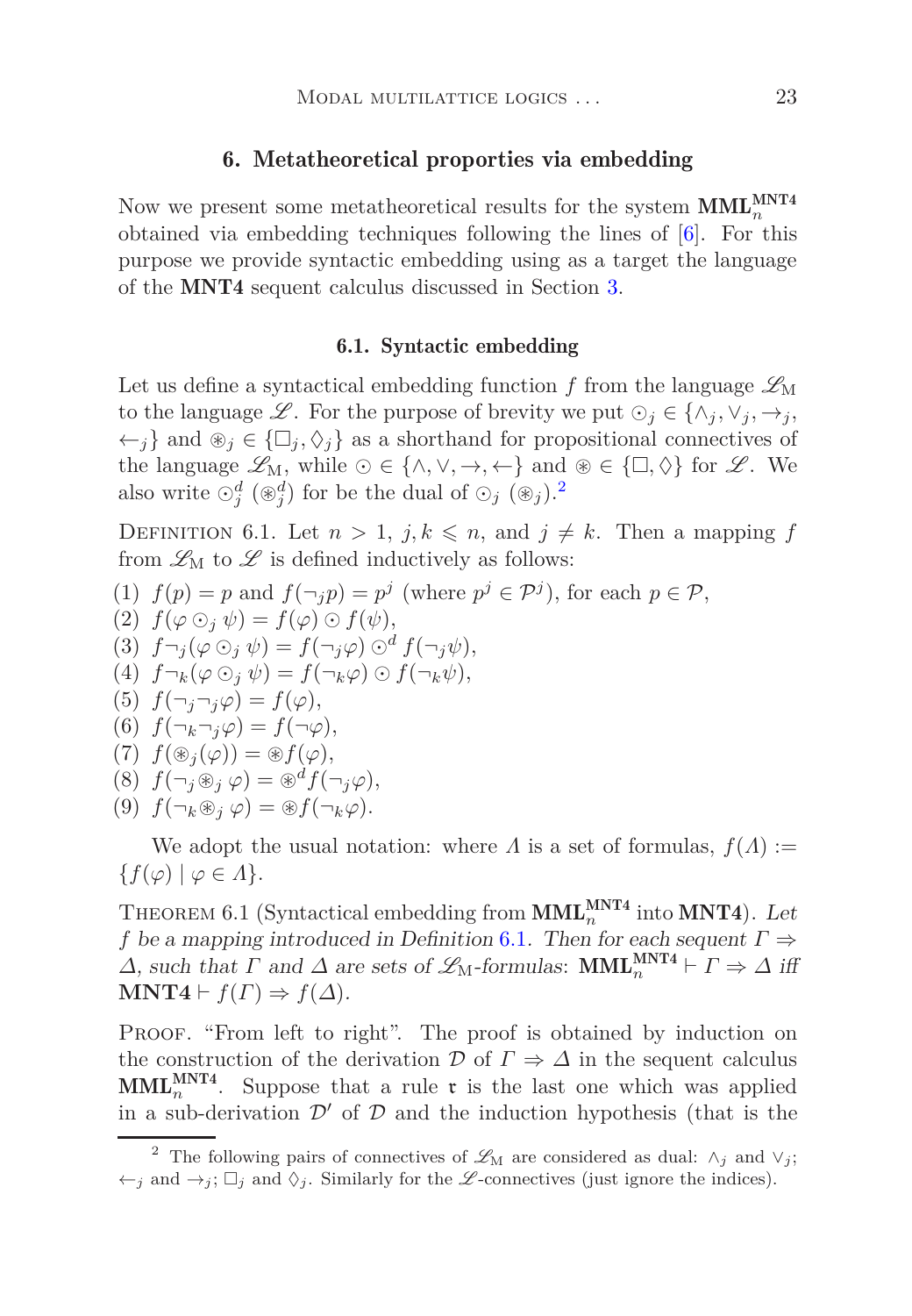assertion of the lemma) holds for the whole part of  $\mathcal{D}'$  taken without the conclusion of  $\mathfrak r$ . We have to show that the whole of  $\mathcal D'$  converts into a MNT4 sub-derivation. Let us consider some typical propositional and modal cases of r.

 $\mathfrak{r} := (\neg_j \rightarrow_j \Rightarrow)$ . The premise of the last rule of application in  $\mathcal{D}'$  is  $\neg_i \psi, \Gamma \Rightarrow \Delta, \neg_i \varphi$ . Using induction hypothesis we construct the following MNT4-derivation:

$$
\frac{\vdots}{f(\neg_j \psi), f(\Gamma) \Rightarrow f(\Delta), f(\neg_j \varphi)}\n\overline{f(\neg_j \varphi) \leftarrow f(\neg_j \psi), f(\Gamma) \Rightarrow f(\Delta)} \ (\leftarrow \Rightarrow)
$$

where the conclusion is the translation of the conclusion of  $\mathfrak{r}$ .

 $\mathfrak{r} := (\neg_k \rightarrow_j \Rightarrow)$ . Now the premises of  $\mathfrak{r}$  are  $\Gamma \Rightarrow \Delta, \neg_k \varphi$  and  $\neg_k \psi, \Theta \Rightarrow$ *Λ*. Thus, applying the induction hypothesis, we obtain

$$
\frac{\vdots}{f(\Gamma) \Rightarrow f(\Delta), f(\neg_k \varphi)} \qquad \frac{\vdots}{f(\neg_k \psi), f(\Theta) \Rightarrow f(\Lambda)} \qquad ( \to \Rightarrow )
$$
  

$$
f(\neg_k \varphi) \to f(\neg_k \psi), f(\Gamma), f(\Theta) \Rightarrow f(\Delta), f(\Lambda) \qquad (\to \Rightarrow )
$$

 $\mathfrak{r} := (\neg_i \Box_i \Rightarrow)$ . The premise of  $\mathfrak{r}$  is of the form  $\neg_i \varphi, \Lambda^{\sharp} \Rightarrow \delta$ . Using the induction hypothesis we construct:

$$
\frac{\begin{array}{l}\n\vdots \\
f(\neg_j \varphi), f(\Lambda^{\sharp})[\equiv \Box f(\Lambda)] \Rightarrow f(\delta) \\
\Diamond f(\neg_j \varphi), \Box f(\Lambda) \Rightarrow f(\delta)\n\end{array} (\Diamond \Rightarrow)
$$

As one can see, the expression below the line is a translation of the result of the application of  $\mathfrak r$  to the indicated premise.

 $\mathfrak{r} := (\neg_k \Box_j \Rightarrow)$ . This case is justified by the following  $\text{MML}_{n}^{\text{MNT4}}$ derivation: .

$$
\frac{\vdots}{f(\neg_k \varphi), f(\Gamma) \Rightarrow f(\delta)} \xrightarrow{\Box} f(\neg_k \varphi), f(\Gamma) \Rightarrow f(\delta) \quad (\Box \Rightarrow)
$$

Again, it is easy to see that the last sequent is a correct translation of  $\neg_k \Box_i \varphi, \Gamma \Rightarrow \Delta$ , the conclusion of **r**.

"From right to left". To prove the assertion we utilize induction on the construction of MNT4-proof  $\mathcal{E}$ . Suppose that induction hypothesis holds for a sub-derivation  $\mathcal{E}'$  (dropping out the last sequent). Let us inspect some cases of application of the rule  $\mathfrak{r}$  in the last step in the construction of the  $\mathcal{E}$ .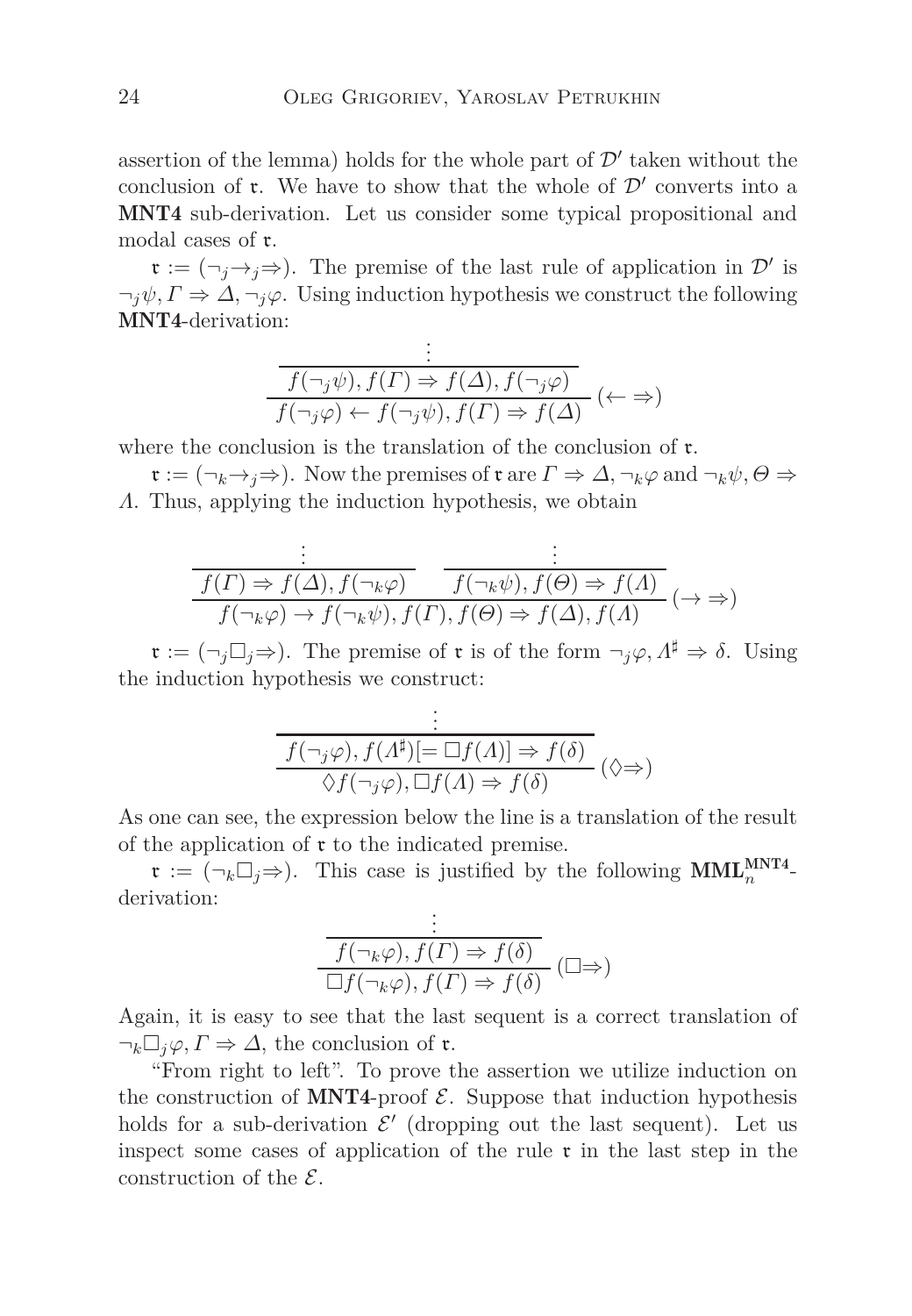$\mathfrak{r} := (\square \Rightarrow)$ . Consider the final step of  $\mathcal{E}$ :

$$
\frac{\begin{array}{c}\n\vdots \\
\hline\n\chi, f(\Gamma) \Rightarrow f(\delta) \\
\Box \chi, f(\Gamma) \Rightarrow f(\delta)\n\end{array}}\n\quad (\Box \Rightarrow)
$$

where  $\Box \chi$  is a translation of some appropriate  $\mathscr{L}_{M}$ -formula, that is  $\Box \chi$ is one of  $f(\Box_j \varphi)$ ,  $f(\neg_k \Box_j \varphi)$  or  $f(\neg_j \Diamond_j \varphi)$  for some  $\mathscr{L}_M$ -formula  $\varphi$ , ac-cording to the Definition [6.1.](#page-22-1) Thus  $\chi$  itself is of the form  $f(\varphi)$ ,  $f(\neg_k \varphi)$ or  $f(\neg_j \varphi)$ . By the induction hypothesis we already have a **MML**<sup>MNT4</sup>derivation for  $f^{-1}(\chi)$ ,  $\Gamma \Rightarrow \delta$ . What is left is to apply one of the rules  $(\Box_i \Rightarrow)$ ,  $(\neg_k \Box_j \Rightarrow)$  or  $(\neg_i \Diamond_i \Rightarrow)$ , corresponding to the above listed form of *χ*.

 $\mathfrak{r} := (\Diamond \Rightarrow)$ . The last inference of  $\mathcal E$  has the following form:

$$
\frac{\vdots}{\chi, f(\Xi) \Rightarrow f(\psi)} \xrightarrow[\Diamond \chi, f(\Xi) \Rightarrow f(\psi) \quad (\Diamond \Rightarrow)
$$

Note that  $f(\mathcal{Z})$  is of the form  $\Box \Gamma$ , while  $f(\psi)$  is empty or is of the form  $f(\delta)$  (in order to apply the rule  $(\Diamond \Rightarrow)$  correctly). Thus  $\Diamond \chi$  is an image of one of the following formulas:  $f(\Diamond_i \varphi)$ ,  $f(\neg_k \Diamond_i \varphi)$  or  $f(\neg_i \Box_i \varphi)$ . So  $\chi$  coincides with one of the  $f(\varphi)$ ,  $f(\neg_k \varphi)$  or  $f(\neg_j \varphi)$ . Again, we already know a derivation of  $f^{-1}(\chi)$ ,  $\Xi \Rightarrow \psi$  in **MML**<sup>MNT4</sup> and we complete it by applying  $(\Diamond_i \Rightarrow), (\neg_k \Diamond_j \Rightarrow)$  or  $(\neg_j \Box_j \Rightarrow)$  depending on the structure of  $\chi$ .  $\exists$ 

COROLLARY 6.1 (Decidability). **MML**<sup>MNT4</sup> is decidable.

PROOF. Follows from Theorem [6.1](#page-22-2) and decidability of **MNT4.**  $\lnot$ 

# 6.2. Neighbourhood semantics for  $\text{MML}_n^{\text{MNT4}}$

DEFINITION 6.2. A *neighbourhood frame* is a structure  $\mathcal{F} = (W, N)$ , where *W* is an non-empty set,  $N: W \to \mathscr{P}(\mathscr{P}(W))$  is a *neighbourhood function.* A *neighbourhood model* based on F is a pair  $\mathcal{M} = (\mathcal{F}, \theta)$ , where F is a neighbourhood frame,  $\theta \colon \mathcal{P} \to \mathcal{P}(W)$  is a *valuation function*. The truth relation  $\models$  is defined inductively in a standard way, we just spell out the modal condition (where  $\|\varphi\|_{\mathcal{M}}$  is a truth set of formula  $\varphi$  in M):

$$
\mathcal{M}, x \models \Box \varphi \text{ iff } \|\varphi\|_{\mathcal{M}} \in N(x).
$$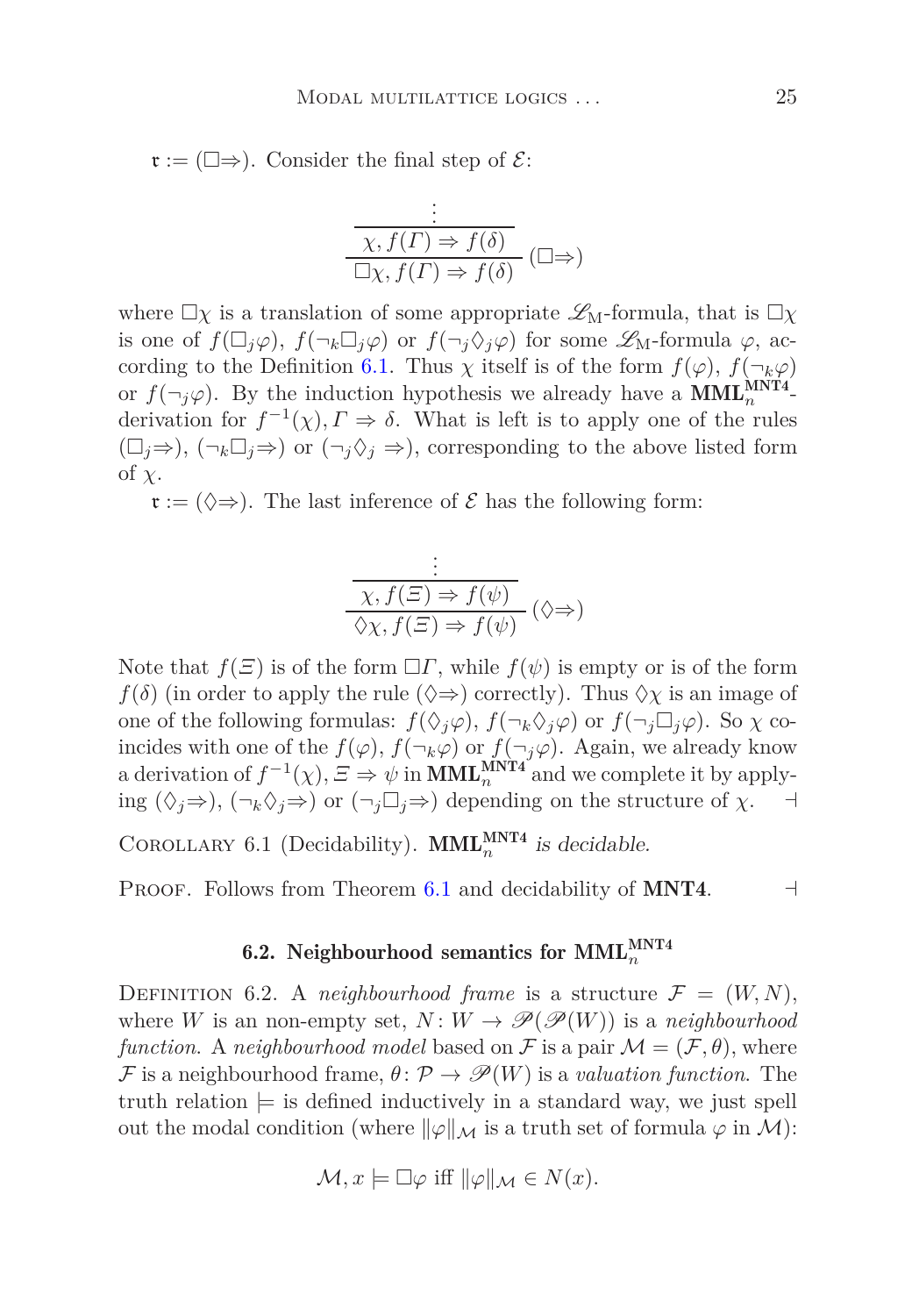We introduce the very basic, *minimal* neighbourhood models. We need to add some extra conditions to obtain MNT4-neighbourhood models. An MNT4-neighbourhood model is a minimal neighbourhood model endowed with the following properties [\[5\]](#page-29-13):

- supplemented model (sm) for all *X, Y*  $\subseteq$  *W* such that *X*  $\subseteq$  *Y*, for all  $x \in W$ , if  $X \in N(x)$  then  $Y \in N(x)$ ;
- N condition (nc) *W* ∈ *N*(*x*) for all  $x \in W$ ;
- **t** condition (tc) for all  $X \subseteq W$ , if  $X \in N(x)$  then  $x \in X$ , for all  $x \in X$ ;
- 4 condition (4c) for all  $X \subseteq W$ , for all  $x \in W$ , if X is in  $N(x)$  then all points *y* such that  $X \in N(y)$  constitute the elements of  $N(x)$ .

Next let us define a special type of evaluation which maps propositional variables and their negations to the powerset of *W*. We denote the set of negated propositional variables as P <sup>¬</sup>. Thus a *paraconsistent valuation* is a function  $\vartheta: \mathcal{P} \cup \mathcal{P} \rightarrow \mathcal{P}(W)$ . A *paraconsistent neighbourhood model* is a pair  $\mathcal{M} = (\mathcal{F}, \vartheta)$ , where  $\mathcal F$  is a neighbourhood frame.

<span id="page-25-0"></span>DEFINITION 6.3. An **MML**<sup>MNT4</sup>-model is a paraconsistent neighbourhood model satisfying the conditions sm, nc, tc and 4c.

<span id="page-25-1"></span>The paraconsistent truth relation is given by the following statements:

DEFINITION 6.4. For an **MML**<sup>MNT4</sup>-model  $\mathcal{M} = (W, N, \vartheta)$ , an  $x \in W$ , formulas  $\varphi, \psi \in \mathcal{L}_M$  and  $p \in \mathcal{P} \cup \mathcal{P}$ , all  $j, k \in \{1 \leq j, k \leq n, j \neq k\}$ , the paraconsistent truth relation  $\models^{\mathfrak{p}}$  is defined by the following clauses:

- (1)  $x \models^{\mathfrak{p}} p$  iff  $x \in \vartheta(p)$ ,
- (2)  $x \models^{\mathfrak{p}} \varphi \wedge_i \psi \text{ iff } x \models^{\mathfrak{p}} \varphi \text{ and } x \models^{\mathfrak{p}} \psi,$
- (3)  $x \models^{\mathfrak{p}} \varphi \vee_j \psi \text{ iff } x \models^{\mathfrak{p}} \varphi \text{ or } x \models^{\mathfrak{p}} \psi,$
- (4)  $x \models^{\mathfrak{p}} \varphi \rightarrow_i \psi \text{ iff } x \not\models^{\mathfrak{p}} \varphi \text{ or } x \models^{\mathfrak{p}} \psi,$
- (5)  $x \models^{\mathfrak{p}} \varphi \leftarrow_i \psi \text{ iff } x \models^{\mathfrak{p}} \varphi \text{ and } x \not\models^{\mathfrak{p}} \psi,$
- (6)  $x \models^{\mathfrak{p}} \Box_i \varphi$  iff  $\|\varphi\|_{\mathcal{M}} \in N(x)$ ,
- $(T)$   $x \models^{\mathfrak{p}} \Diamond_i \varphi$  iff  $W \setminus ||\varphi||_{\mathcal{M}} \notin N(x),$
- (8)  $x \models^{\mathfrak{p}} \neg_i(\varphi \wedge_i \psi) \text{ iff } x \models^{\mathfrak{p}} \neg_i\varphi \text{ or } x \models^{\mathfrak{p}} \neg_i\psi,$
- (9)  $x \models^{\mathfrak{p}} \neg_i(\varphi \vee_i \psi) \text{ iff } x \models^{\mathfrak{p}} \neg_i\varphi \text{ and } x \models^{\mathfrak{p}} \neg_i\psi,$
- (10)  $x \models^{\mathfrak{p}} \neg_j(\varphi \rightarrow_j \psi) \text{ iff } x \models^{\mathfrak{p}} \neg_j\psi \text{ and } x \not\models^{\mathfrak{p}} \neg_j\varphi,$
- (11)  $x \models^{\mathfrak{p}} \neg_i(\varphi \leftarrow_i \psi) \text{ iff } x \models^{\mathfrak{p}} \neg_i\varphi \text{ or } x \not\models^{\mathfrak{p}} \neg_i\psi,$
- $(12)$   $x \models^{\mathfrak{p}} \neg_i \Box_i \varphi$  iff  $W \setminus \mathfrak{m} \neq \mathfrak{m}(\mathfrak{x})$ ,
- $(13)$   $x \models^{\mathfrak{p}} \neg_i \Diamond_i \varphi$  iff  $||\neg_i \varphi||_{\mathcal{M}} \in N(x),$
- $(14)$   $x \models^{\mathfrak{p}} \neg_i \neg_i \varphi$  iff  $x \models^{\mathfrak{p}} \varphi$ ,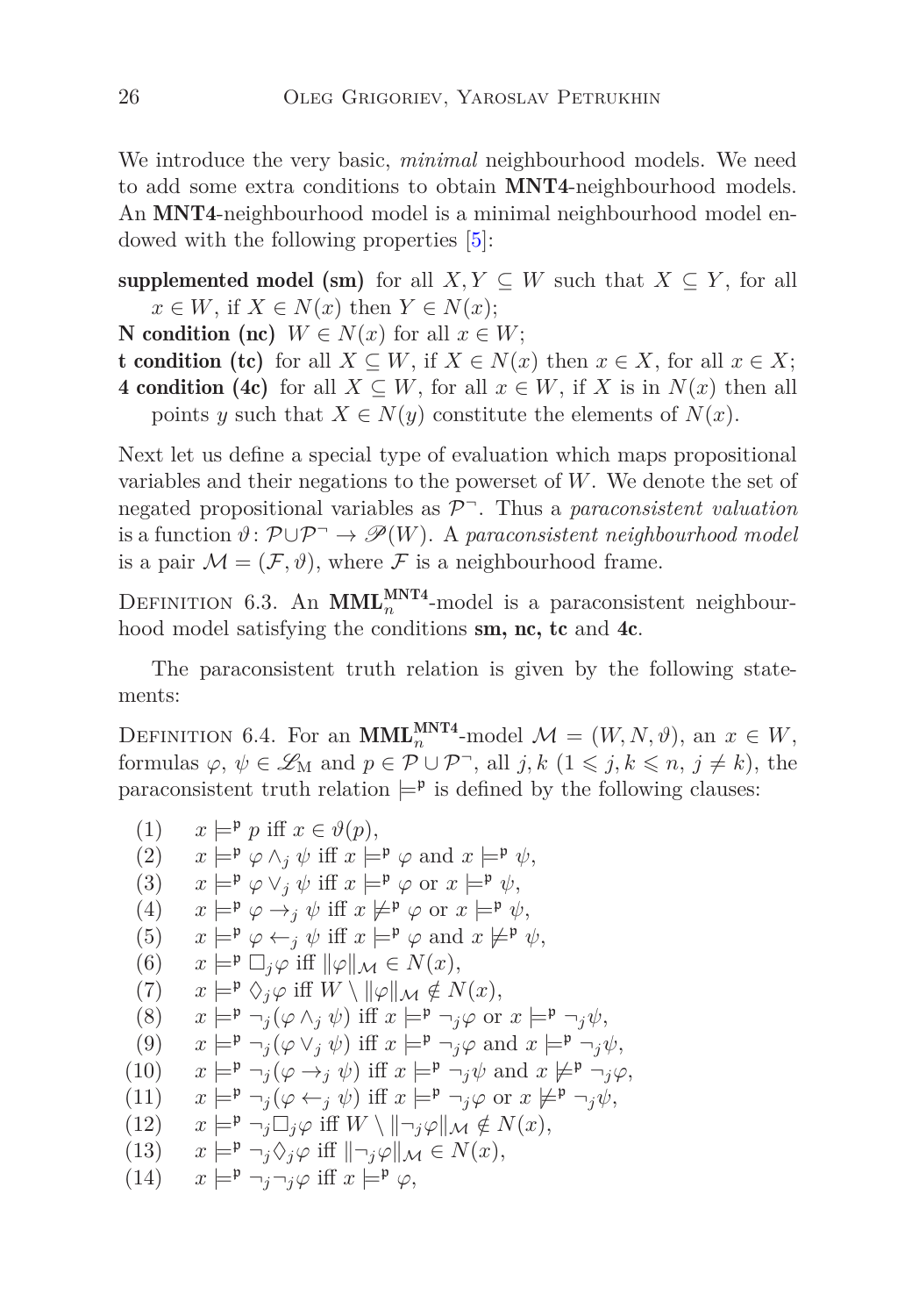$(15)$   $x \models^{\mathfrak{p}} \neg_k(\varphi \wedge_i \psi) \text{ iff } x \models^{\mathfrak{p}} \neg_k \varphi \text{ and } x \models^{\mathfrak{p}} \neg_k \psi,$ (16)  $x \models^{\mathfrak{p}} \neg_k(\varphi \lor_j \psi) \text{ iff } x \models^{\mathfrak{p}} \neg_k \varphi \text{ or } x \models^{\mathfrak{p}} \neg_k \psi,$  $(17)$   $x \models^{\mathfrak{p}} \neg_k(\varphi \rightarrow_i \psi) \text{ iff } x \models^{\mathfrak{p}} \neg_k\psi \text{ or } x \not\models^{\mathfrak{p}} \neg_k\varphi,$ (18)  $x \models^{\mathfrak{p}} \neg_k(\varphi \leftarrow_i \psi) \text{ iff } x \models^{\mathfrak{p}} \neg_k\varphi \text{ and } x \not\models^{\mathfrak{p}} \neg_k\psi,$  $(19)$   $x \models^{\mathfrak{p}} \neg_k \Box_i \varphi \text{ iff } || \neg_k \varphi ||_{\mathcal{M}} \in N(x),$  $(20)$   $x \models^{\mathfrak{p}} \neg_k \Diamond_i \varphi$  iff  $W \setminus \|\neg_k \varphi\|_{\mathcal{M}} \notin N(x)$ ,  $(21)$   $x \models^{\mathfrak{p}} \neg_k \neg_j \varphi$  iff  $x \not\models^{\mathfrak{p}} \varphi$ .

Finally, let us fix a bunch of standard semantic notions. Abusing notation we will write  $x \in \mathcal{M}$  to mean that x is an element of the carrier set of M.

DEFINITION 6.5. A formula  $\varphi \in \mathscr{L}$  (resp.  $\varphi \in \mathscr{L}_M$ ) is valid in an MNT4model (resp. **MML**<sup>MNT4</sup>-model) M if  $M, x \models \varphi$  (resp.  $M, x \models^{\mathfrak{p}} \varphi$ ) for all  $x \in \mathcal{M}$ . A formula  $\varphi$  is **MNT4**-valid (resp. **MML**<sup>MNT4</sup>-valid) if it is valid in all **MNT4**-models (resp.  $\text{MML}_{n}^{\text{MNT4}}$ -models). In the sequel let  $MNT4 \models \varphi$  (resp.  $MML_n^{MNT4} \models^{\mathfrak{p}} \varphi$ ) denote MNT4-validity (resp. **MML**<sup>MNT4</sup>-validity) for a formula  $\varphi$ .

#### 6.3. Neighbourhood completeness via embedding

The aim of this section is to show that our system  $\text{MML}_{n}^{\text{MNT4}}$  is complete with respect to the class of all paraconsistent neighbourhood models. This result can be regarded as a by-product of the embedding technique elaborated in previous subsections.

As a starting point, we relate the truth conditions of a formula  $\varphi$ (of the language  $\mathscr{L}_{M}$ ) at a point in an  $MML_{n}^{MNT4}$ -model and the truth conditions of its translation  $f(\varphi)$  at a point in an **MNT4-model**.

Suppose that we have an **MML**<sup>MNT4</sup>-model  $\mathcal{M} = (W, N, \vartheta)$  at hand. It is sufficient to reconstruct a paraconsistent valuation  $\vartheta$  into a standard valuation  $\varphi$ , defined on the same frame  $(W, N)$ , and specifying for all  $p \in \mathcal{P}$ ,  $x \in W$  and  $j \leq n$ :

$$
x \in \vartheta(p) \text{ iff } x \in \theta(p);
$$
  

$$
x \in \vartheta(\neg_j p) \text{ iff } x \in \theta(p^j).
$$

<span id="page-26-0"></span>Thereby we have constructed a neighbourhood model  $\mathcal{M}' = (W, N, \theta)$ . Let us check that this is an intended **MNT4-**model.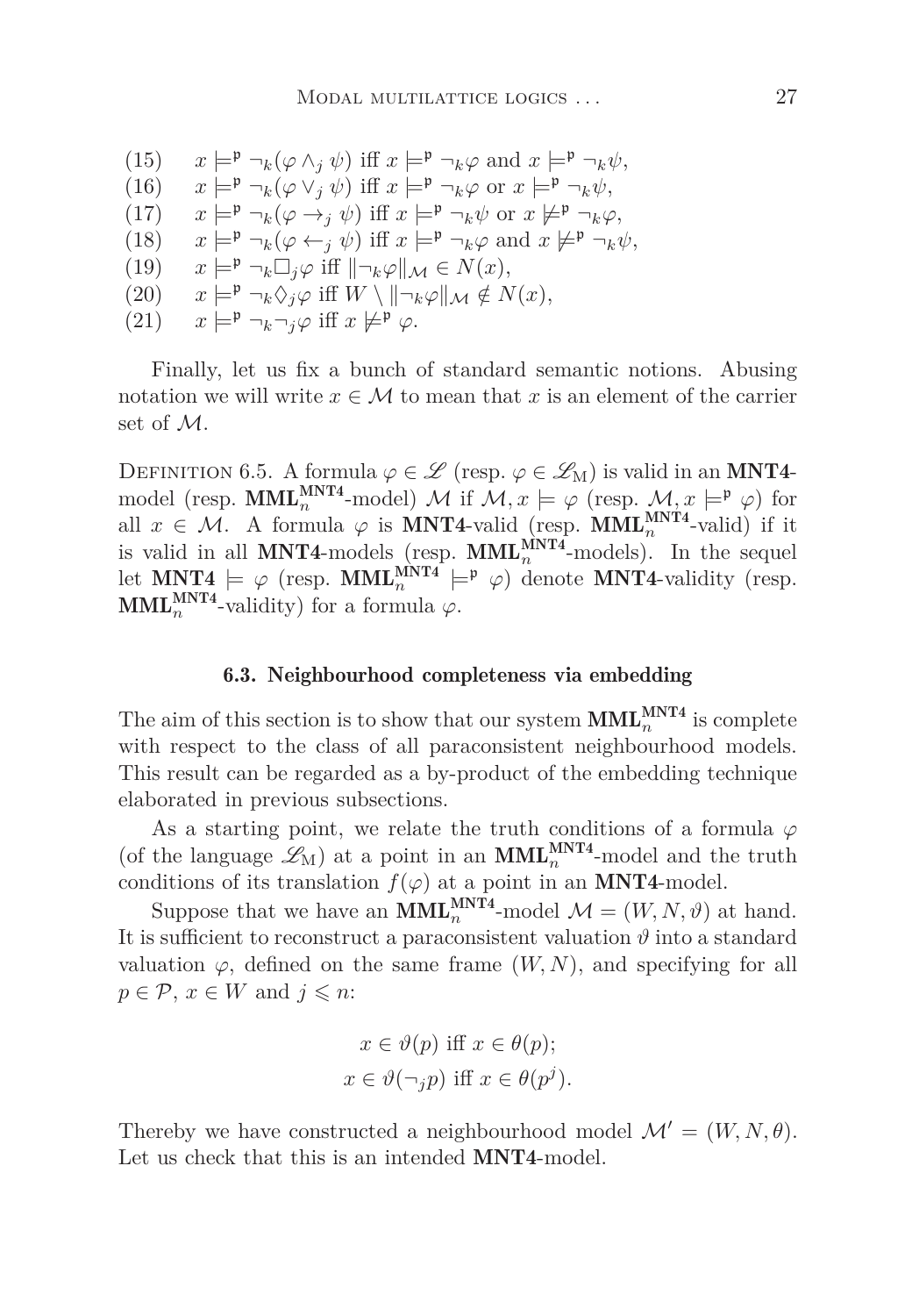LEMMA 6.1.  $\mathcal{M}' = (W, N, \theta)$  is an **MNT4**-model. Moreover, for each formula  $\varphi$  of the language  $\mathscr{L}_M$  and for each  $x \in W$ ,

$$
\mathcal{M}, x \models^{\mathfrak{p}} \varphi \text{ iff } \mathcal{M}', x \models f(\varphi).
$$

Proof. The proof is almost a straightforward induction argument. Let us consider some typical cases.

- 1. For a propositional variable or a negated propositional variable the statement follows directly from the definition of *θ*.
- 2.  $\mathcal{M}, x \models^{\mathfrak{p}} \neg_i(\varphi \wedge_i \psi)$  iff  $\mathcal{M}, x \models^{\mathfrak{p}} \neg_i \varphi$  or  $\mathcal{M}, x \models^{\mathfrak{p}} \neg_i \psi$  (Definition [6.4\)](#page-25-1) iff  $\mathcal{M}'$ ,  $x \models f(\neg_j \varphi)$  or  $\mathcal{M}'$ ,  $x \models f(\neg_j \psi)$  (induction hypothesis) iff  $\mathcal{M}', x \models f(\neg_j \varphi) \lor f(\neg_j \psi) \text{ iff } \mathcal{M}', x \models f(\neg_j(\varphi \land_j \psi)) \text{ (Definition 6.1)}.$  $\mathcal{M}', x \models f(\neg_j \varphi) \lor f(\neg_j \psi) \text{ iff } \mathcal{M}', x \models f(\neg_j(\varphi \land_j \psi)) \text{ (Definition 6.1)}.$  $\mathcal{M}', x \models f(\neg_j \varphi) \lor f(\neg_j \psi) \text{ iff } \mathcal{M}', x \models f(\neg_j(\varphi \land_j \psi)) \text{ (Definition 6.1)}.$
- 3.  $M, x \models^{\mathfrak{p}} \neg_k(\varphi \wedge_i \psi)$  iff  $M, x \models^{\mathfrak{p}} \neg_k \varphi$  and  $M, x \models^{\mathfrak{p}} \neg_k \psi$  (Def-inition [6.4\)](#page-25-1) iff  $\mathcal{M}'$ ,  $x \models f(\neg_k \varphi)$  and  $\mathcal{M}'$ ,  $x \models f(\neg_k \psi)$  (induction hypothesis) iff  $\mathcal{M}'$ ,  $x \models f(\neg_k \varphi) \land f(\neg_k \psi)$  iff  $\mathcal{M}'$ ,  $x \models f(\neg_k(\varphi \land_j \psi))$ (Definition [6.1\)](#page-22-1).
- 4.  $M, x \models^{\mathfrak{p}} \Box_i \varphi$  iff  $\|\varphi\|_{\mathcal{M}} \in N(x)$  iff  $\|f(\varphi)\|_{\mathcal{M}'} \in N(x)$  (induction hypothesis) iff  $\mathcal{M}'$ ,  $x \models \Box(f(\varphi))$  iff  $\mathcal{M}'$ ,  $x \models f(\Box_j \varphi)$ .
- 5.  $\mathcal{M}, x \models^{\mathfrak{p}} \neg_j \Box_j \varphi$  iff  $W \setminus \|\neg_j \varphi\|_{\mathcal{M}} \notin N(x)$  iff  $W \setminus \|f(\neg_j \varphi)\|_{\mathcal{M}} \notin N(x)$ (induction hypothesis) iff  $\mathcal{M}'$ ,  $x \models \Diamond (f(\neg_j \varphi))$  iff  $\mathcal{M}'$ ,  $x \models f(\neg_j \Box_j \varphi)$ . ⊣

<span id="page-27-0"></span>For the other direction of reconstructing models we stipulate the following which we get similar to the previous lemma:

LEMMA 6.2. For every **MNT4**-model  $\mathcal{M}' = (W, N, \theta)$  there exists an  $\text{MML}_{n}^{\text{MNT4}}$ -model  $\mathcal{M} = (W, N, \vartheta)$  such that for every formula  $\varphi \in \mathscr{L}_{M}$ , for all  $x \in W$ :

 $\mathcal{M}', x \models f(\varphi) \text{ iff } \mathcal{M}, x \models^{\mathfrak{p}} \varphi.$ 

<span id="page-27-1"></span>In the context of completeness we are interested in validity preservation which is the subject of the next lemma.

LEMMA 6.3. For every  $\mathscr{L}_{M}$  formula  $\varphi$ ,  $\varphi$  is an  $\text{MML}_{n}^{\text{MNT4}}$ -valid iff  $f(\varphi)$ is MNT4-valid.

PROOF. For the *only if* part suppose that for some  $\text{MML}_{n}^{\text{MNT4}}$ -valid formula  $\varphi$ , some **MNT4**-model  $\mathcal{M}'$  and  $x \in \mathcal{M}'$ ,  $\mathcal{M}'$ ,  $x \not\models f(\varphi)$ . Then, by Lemma [6.2](#page-27-0) there is an  $\text{MML}_{n}^{\text{MNT4}}$ -model refusing  $\varphi$ . For the other direction assume that for some  $\varphi$  there is an  $\text{MML}_{n}^{\text{MNT4}}$ -model falsifying it. Then by Lemma [6.1,](#page-26-0)  $f(\varphi)$  is refused in some **MNT4-**model.  $\Box$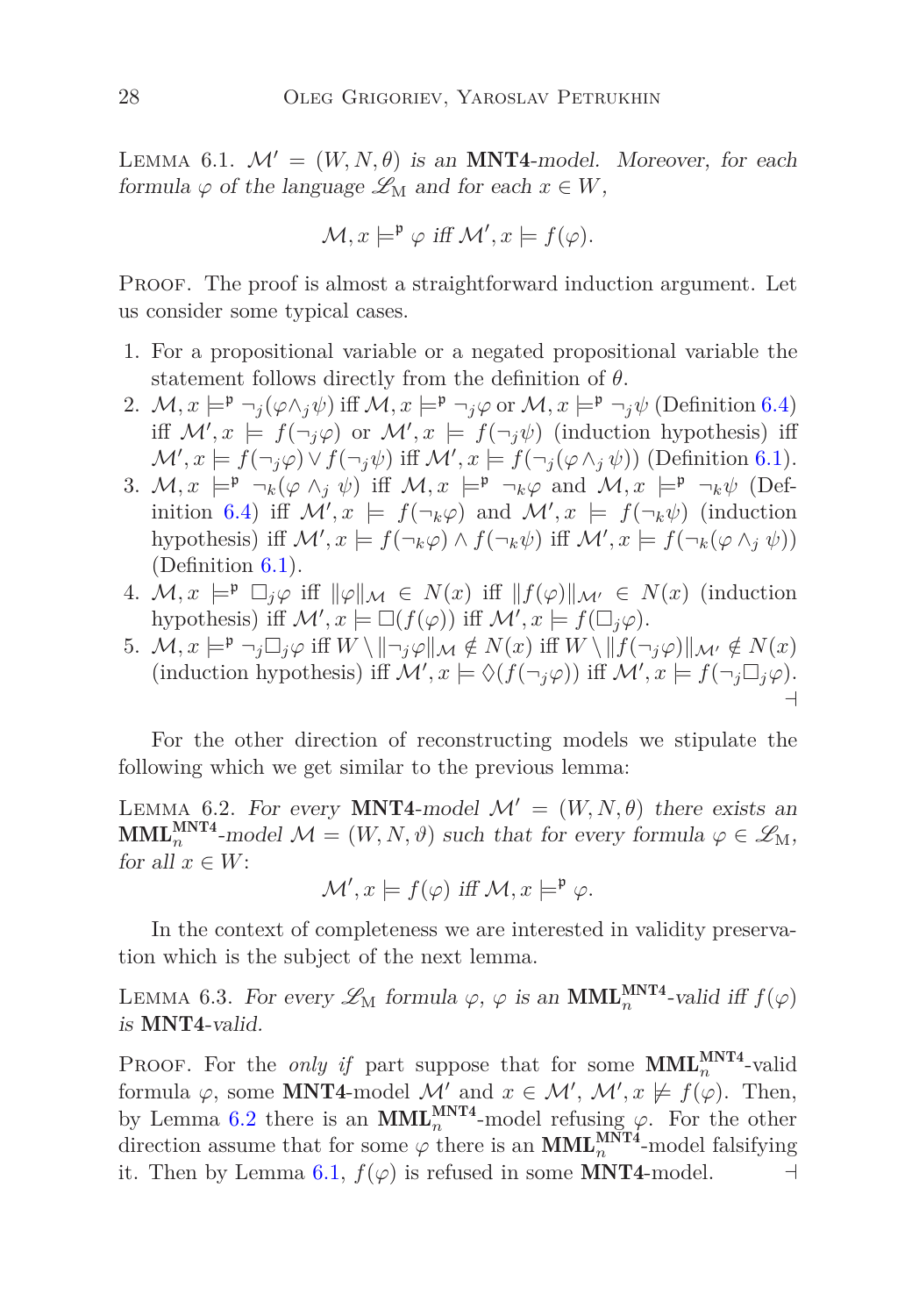THEOREM 6.2. The calculus  $\text{MML}_{n}^{\text{MNT4}}$  is sound and complete with respect to the class of all  $\text{MML}_{n}^{\text{MNT4}}$ -models.

<span id="page-28-1"></span>PROOF. By Lemma [6.3,](#page-27-1) Theorem [6.1,](#page-22-2) and the completeness result for the calculus MNT4, we have the following sequence of equivalences:  $\text{MML}_{n}^{\text{MNT4}} \models^{\text{p}} \varphi \text{ iff } \text{MNT4} \models f(\varphi) \text{ iff } \text{MNT4} \vdash \Rightarrow f(\varphi) \text{ iff } \text{MML}_{n}^{\text{MNT4}} \vdash$  $\Rightarrow \varphi$   $\qquad \qquad \rightarrow$ 

# 7. Conclusion

We have introduced a new modal multilattice logic which is called  $\text{MML}_{n}^{\text{MNT4}}$  and is based on modal multilattices with Tarski closure and interior operators. We have proved an algebraic completeness theorem and presented a sequent calculus for  $\text{MML}_{n}^{\text{MNT4}}$  as well as a neighbourhood semantics for it. We have studied modal multilattices with Kuratowski and Halmos closure and interior operators and shown that the former structure determines the logic  $\text{MML}_{n}^{\text{S4}}$  and the latter one determines the logic  $\text{MML}_{n}^{\text{S5}}$ . Future investigation may address modal multilattices with the other closure and interior operators.

Acknowledgments. We express our sincere gratitude to anonymous reviewer for useful and constructive comments. The work of Oleg Grigoriev was funded by RFBR according to the research project №20-011-00698 A. The work of Yaroslav Petrukhin was funded by Polish National Science Centre, grant number DEC-2017/25/B/HS1/01268.

# References

- <span id="page-28-0"></span>[1] Arieli, O., and A. Avron, "Reasoning with logical bilattices", *Journal of Logic, Language and Information* 5 (1996): 25–63. DOI: [10.1007/](https://doi.org/10.1007/BF00215626) [BF00215626](https://doi.org/10.1007/BF00215626)
- <span id="page-28-3"></span>[2] Avron, A., "The method of hypersequents in the proof theory of propositional non-classical logic", pages 1–32 in *Logic: from Foundations to Applications*, 1996.
- <span id="page-28-2"></span>[3] Bednarska, K., and A. Indrzejczak, "Hypersequent calculi for S5: The methods of cut elimination", *Logic and Logical Philosophy* 24, 3 (2015): 277–311. DOI: [10.12775/LLP.2015.018](https://doi.org/10.12775/LLP.2015.018)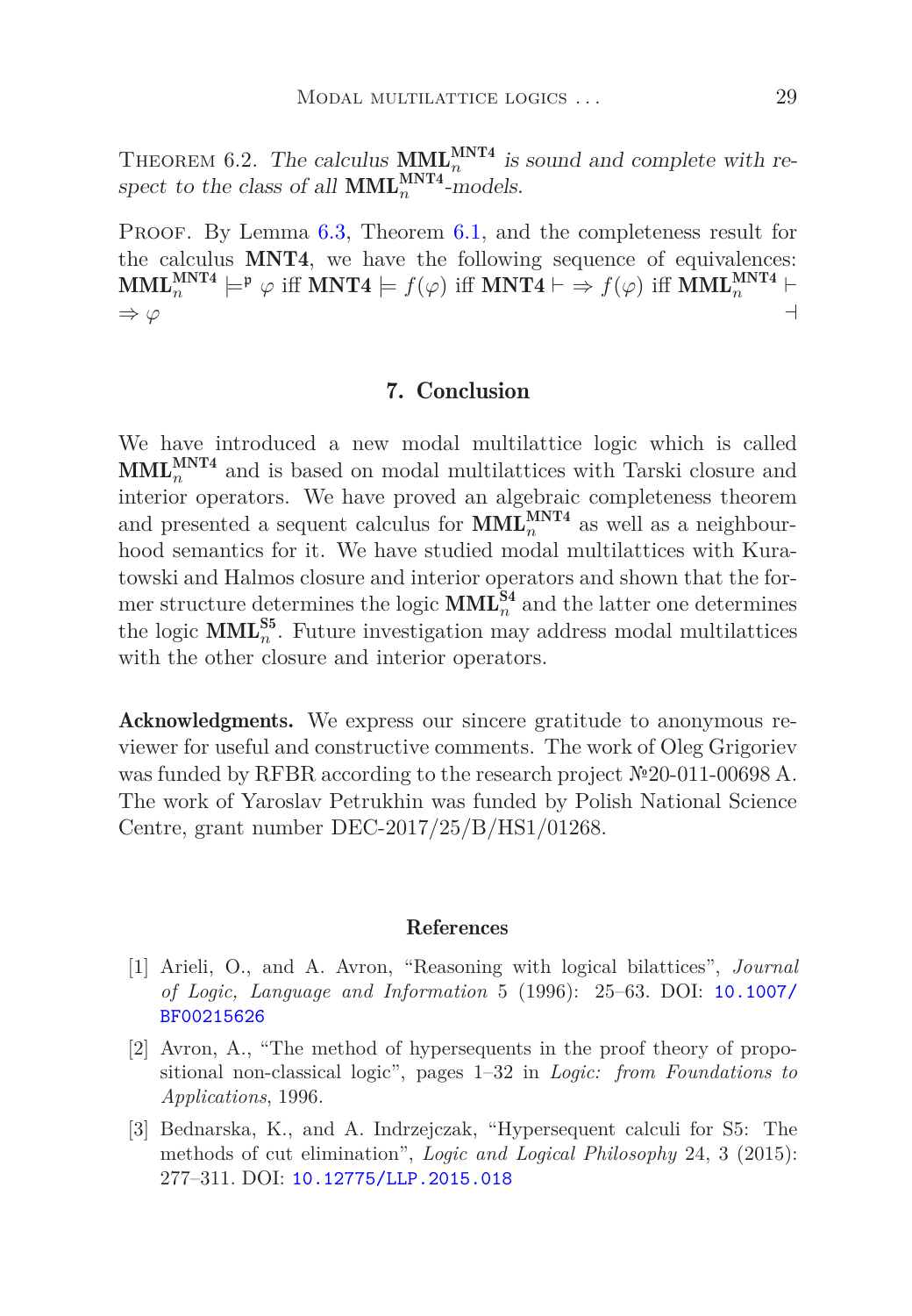- <span id="page-29-7"></span>[4] Cattaneo, G., and D. Ciucci, "Lattices with interior and closure operators and abstract approximation spaces", pages 67–116 in J.F. Peters, A. Skowron, M. Wolski, M. K. Chakraborty and W.-Z. Wu (eds.), *Transactions on rough sets X*, vol. 5656 of "Lecture Notes in Computer Sciences", Berlin: Springer, 2009. DOI: [10.1007/978-3-030-01162-8\\_2](https://doi.org/10.1007/978-3-030-01162-8_2)
- <span id="page-29-13"></span>[5] Chellas, B. F., *Modal Logic. An Introduction*, Cambridge: Cambridge University Press, 1980. DOI: [10.1017/CBO9780511621192](https://doi.org/10.1017/CBO9780511621192)
- <span id="page-29-5"></span>[6] Grigoriev, O., and Y. Petrukhin, "On a multilattice analogue of a hypersequent S5 calculus", *Logic and Logical Philosophy* 28, 4 (2019): 683–730. DOI: [10.12775/LLP.2019.031](https://doi.org/10.12775/LLP.2019.031)
- <span id="page-29-6"></span>[7] Grigoriev, O., and Y. Petrukhin, "Two proofs of the algebraic completeness theorem for multilattice logic", *Journal of Applied Non-Classical Logics* 29, 4 (2019): 358–381. DOI: [10.1080/11663081.2019.1647654](https://doi.org/10.1080/11663081.2019.1647654)
- <span id="page-29-8"></span>[8] Indrzejczak, A., "Sequent calculi for monotonic modal logics", *Bulletin of the Section of logic* 34, 3 (2005): 151–164.
- <span id="page-29-9"></span>[9] Indrzejczak, A., *Natural Deduction, Hybrid Systems and Modal Logics*, Springer, 2010. DOI: [10.1007/978-90-481-8785-0](https://doi.org/10.1007/978-90-481-8785-0)
- <span id="page-29-12"></span>[10] Indrzejczak A. "Two is enough Ű- bisequent calculus for S5", pages 277– 294 in A. Herzig and A. Popescu (eds.), *Frontiers of Combining Systems. FroCoS 2019*, vol. 11715 of "Lecture Notes in Computer Science", Springer, Cham. 2019. DOI: [10.1007/978-3-030-29007-8\\_16](https://doi.org/10.1007/978-3-030-29007-8_16)
- <span id="page-29-2"></span>[11] Kamide, N., "Phase semantics for multilattice formalism", pages 31–36 in *IEEE 47th International Symposium on Multiple-Valued Logic (ISMVL)*, Novi Sad, 2017. DOI: [10.1109/ISMVL.2017.13](https://doi.org/10.1109/ISMVL.2017.13)
- <span id="page-29-3"></span>[12] Kamide, N., "A substructural view of multilattice logic", *Multiple-Valued Logic and Soft Computing* 33, 3 (2019): 239–270.
- <span id="page-29-0"></span>[13] Kamide, N., and Y. Shramko, "Embedding from multilattice logic into classical logic and vice versa", *Journal of Logic and Computation* 27, 5 (2017): 1549–1575. DOI: [10.1093/logcom/exw015](https://doi.org/10.1093/logcom/exw015)
- <span id="page-29-4"></span>[14] Kamide, N., and Y. Shramko, "Modal multilattice logic", *Logica Universalis* 11, 3 (2017): 317–343. DOI: [10.1007/s11787-017-0172-5](https://doi.org/10.1007/s11787-017-0172-5)
- <span id="page-29-1"></span>[15] Kamide, N., Y. Shramko and H. Wansing, "Kripke completeness of biintuitionistic multilattice logic and its connexive variant", *Studia Logica* 105, 5 (2017): 1193–1219. DOI: [10.1007/s11225-017-9752-x](https://doi.org/10.1007/s11225-017-9752-x)
- <span id="page-29-10"></span>[16] Kripke, S., "Semantical analysis of modal logic I", *Zeitschrift für Mathematische Logik und Grundlegen der Mathematik* 9 (1963): 67–96.
- <span id="page-29-11"></span>[17] Mints, G., "Some calculi of modal logic" [in Russian], *Trudy Mat. Inst. Steklov.* 98 (1968): 88–111.